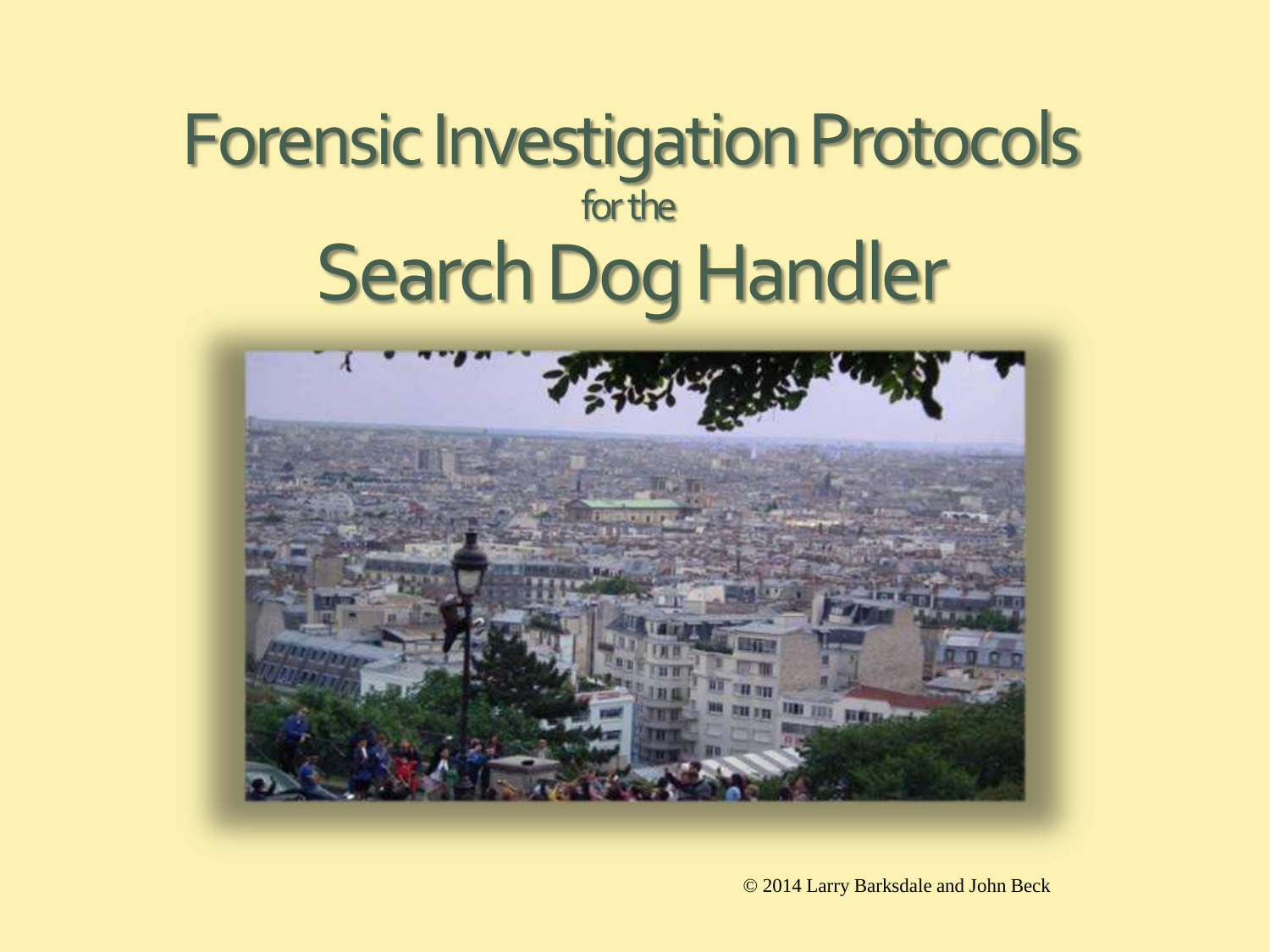## Introduction

This course is offered to help familiarize Search Dog Handlers and other forensic specialists with various aspects of crime scene investigation. It may be used by organizations as training for their members or by individuals. It is not intended to replace an organization's protocols or procedures.

The authors welcome your feedback. Contact information and brief biographical sketches are located at the end of this presentation.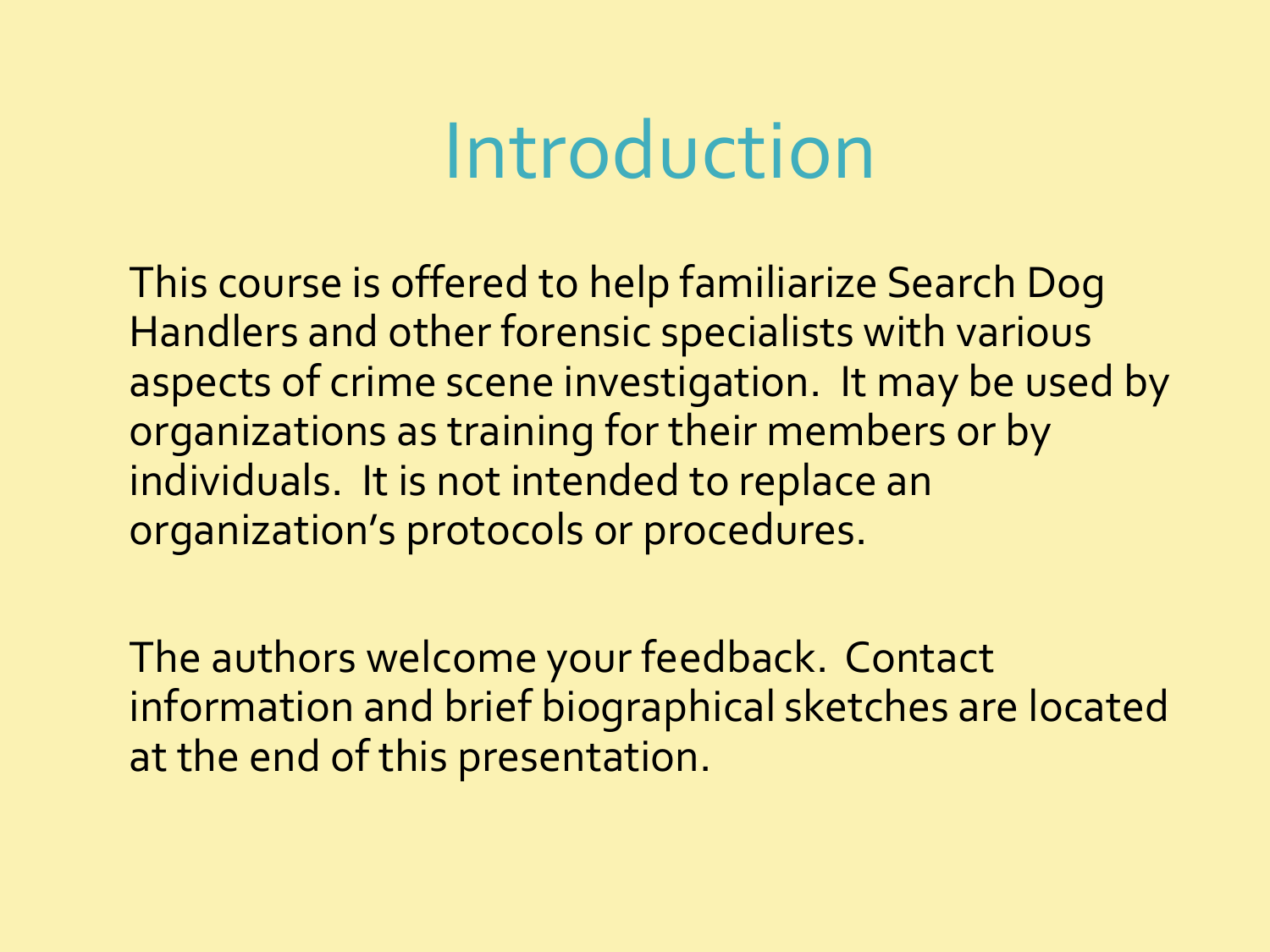

- Search Dog Handlers are called upon to find evidence, people, and possible locations of interest to a forensic investigation.
- It is important to have an understanding of the basic concepts of what constitutes evidence and how the integrity of the evidence is important to an investigation.
- •It is important to have a well formed protocol for participating in the investigation.
- The investigation might be civil, criminal, or administrative. In all cases the method of participation should reflect one's protocol.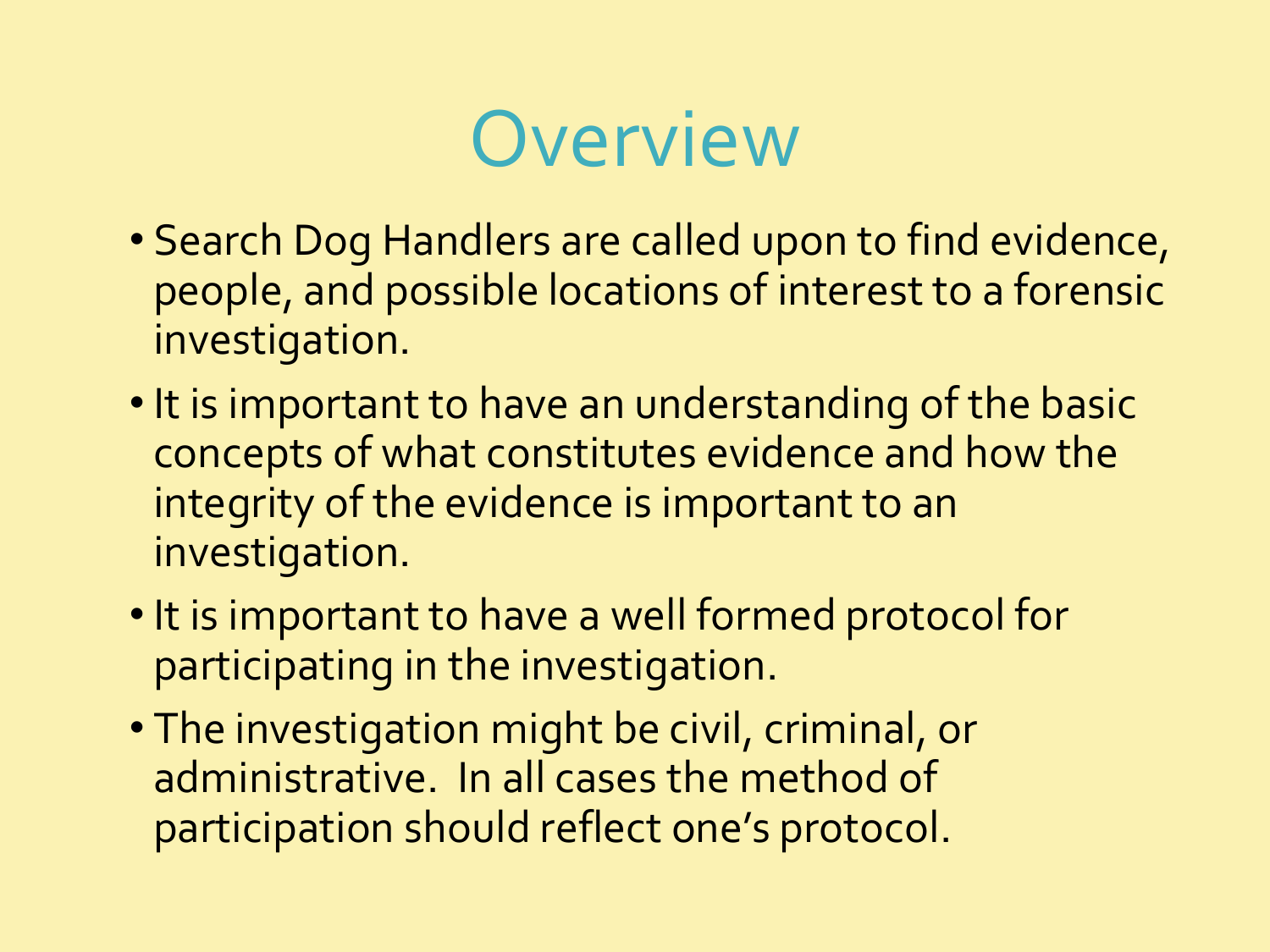## Protocol

- To help manage all that needs to be done in a search dog operation it is best to have established protocols.
- A protocol is a way of going about doing something. It might be a written policy or procedure, an understood method of doing something, or a checklist.
- It is important that the protocol reflect an understanding of evidence, scene processing techniques, legal requirements for search and seizure, documentation of scene actions, integrity of evidence, and ethical behavior.
- The protocol should be based on training, experience, and communication among practitioners.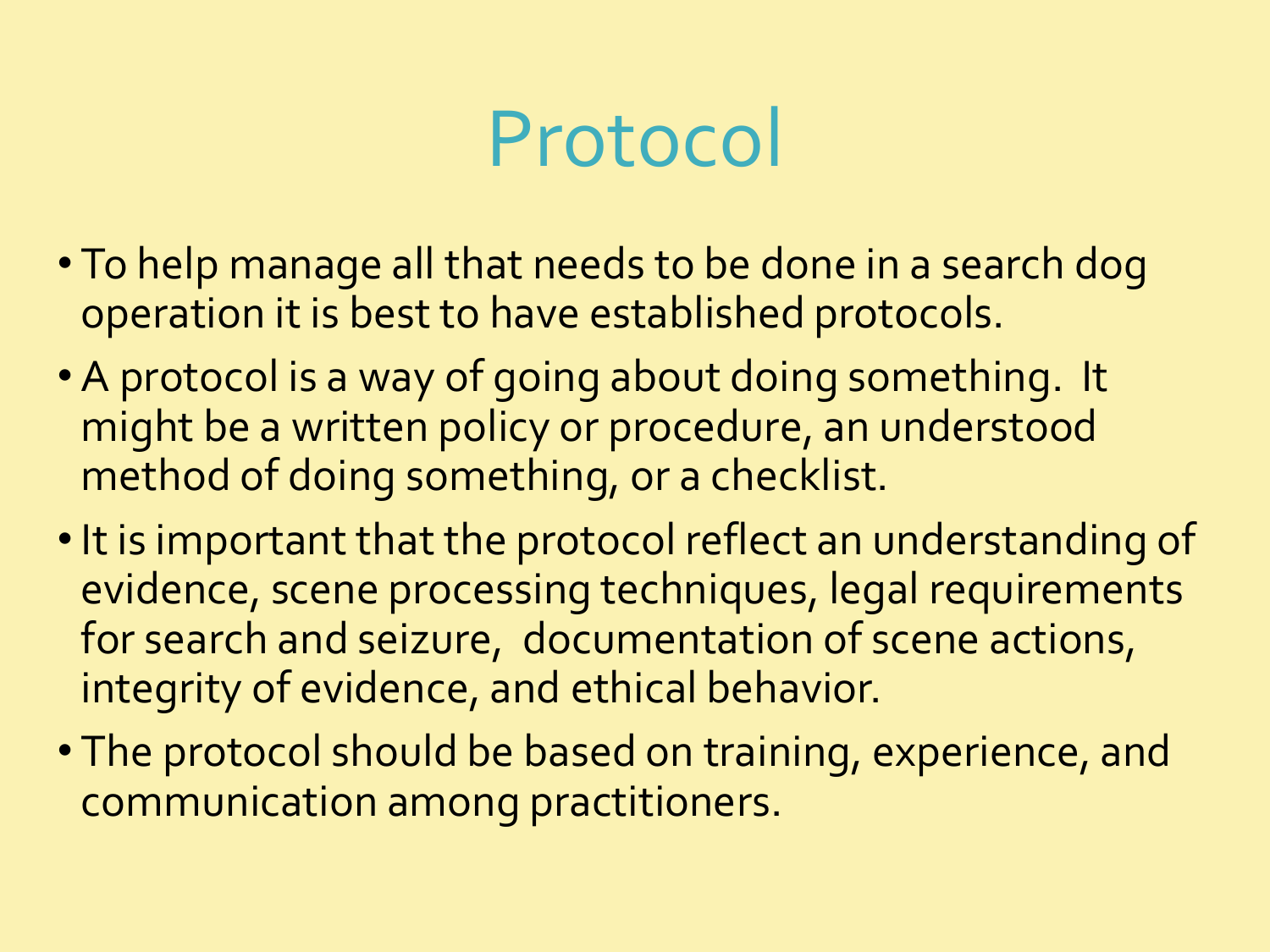# Working Towards a Protocol

- The following information is intended to contribute to an understanding of forensic investigations.
- The object in presenting this information is for you to be able to develop and maintain a viable protocol for participating in a forensic investigation.
- A well developed protocol will ensure that you are thorough, not biased, objective, follow best practices, and establish yourself as a professional.
- Dr. Paul Kirk, a well known criminalist, provided some insightful comments on the role of a Criminal Investigator. You can substitute Search Dog Handler for Criminal Investigator.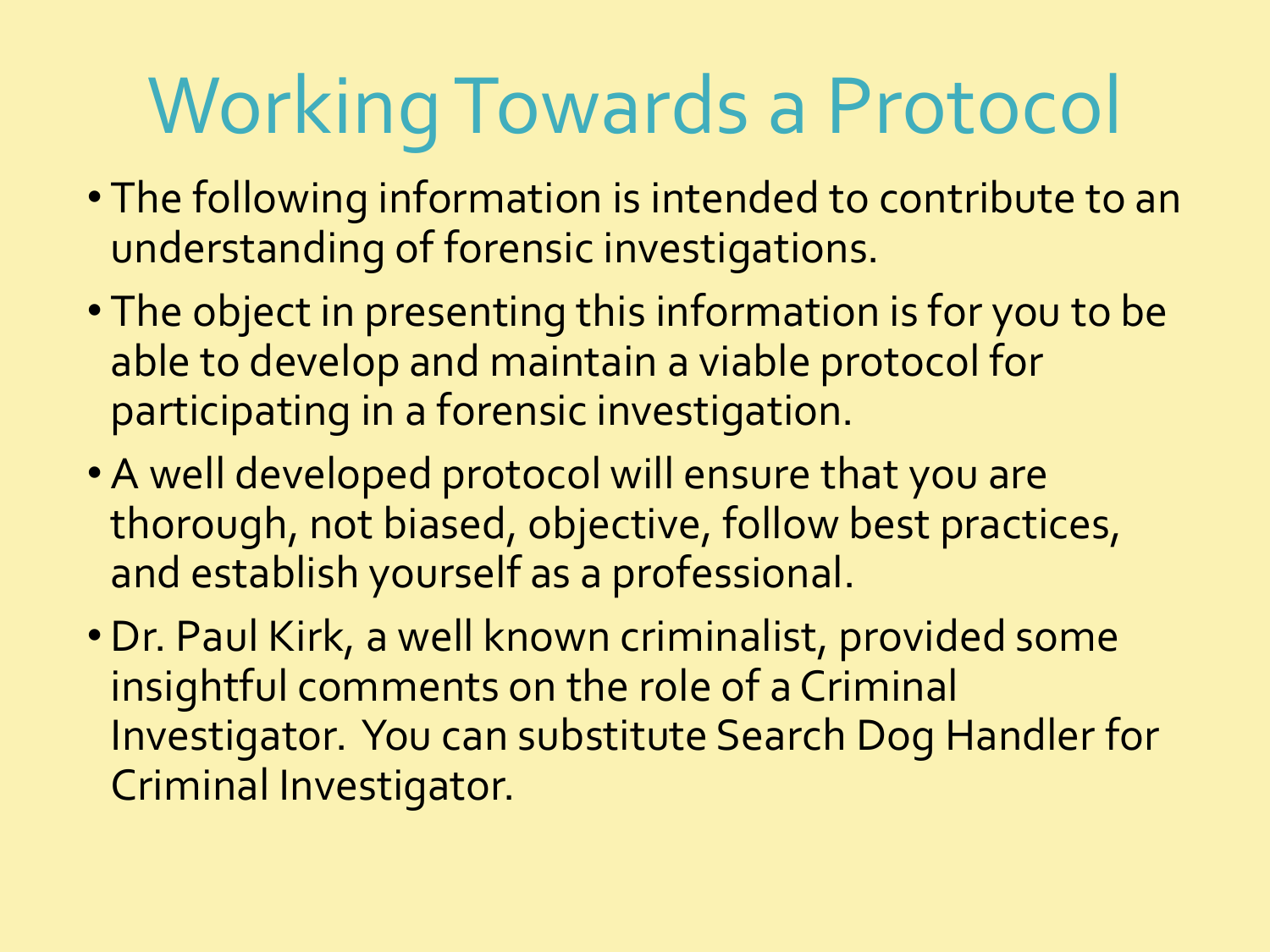# Dr. Paul Kirk (1902-1970)

"All criminal investigation is concerned either with *people* or with *things*. Only people commit crimes, but they invariably do so through the medium of things…

A balanced approach to criminal investigation must be dual, that is, it must concern itself with people and with the things that are involved in the crime… Many investigators have failed in some degree to make the most efficient use of this balanced approach to the investigation of crime. Their failures are often caused by insufficient realization of the enormous potentialities of physical evidence. The investigator, to realize his maximum goal, must understand: (a) what physical evidence is; (b) how to collect and preserve it; (c) how to obtain from it the information it carries; and (d) how to interpret the information so obtained."

- Dr. Paul Kirk, Crime Investigation. New York: Interscience Publishers, 1953, p.3.

### **One can substitute forensic investigation for criminal investigation.**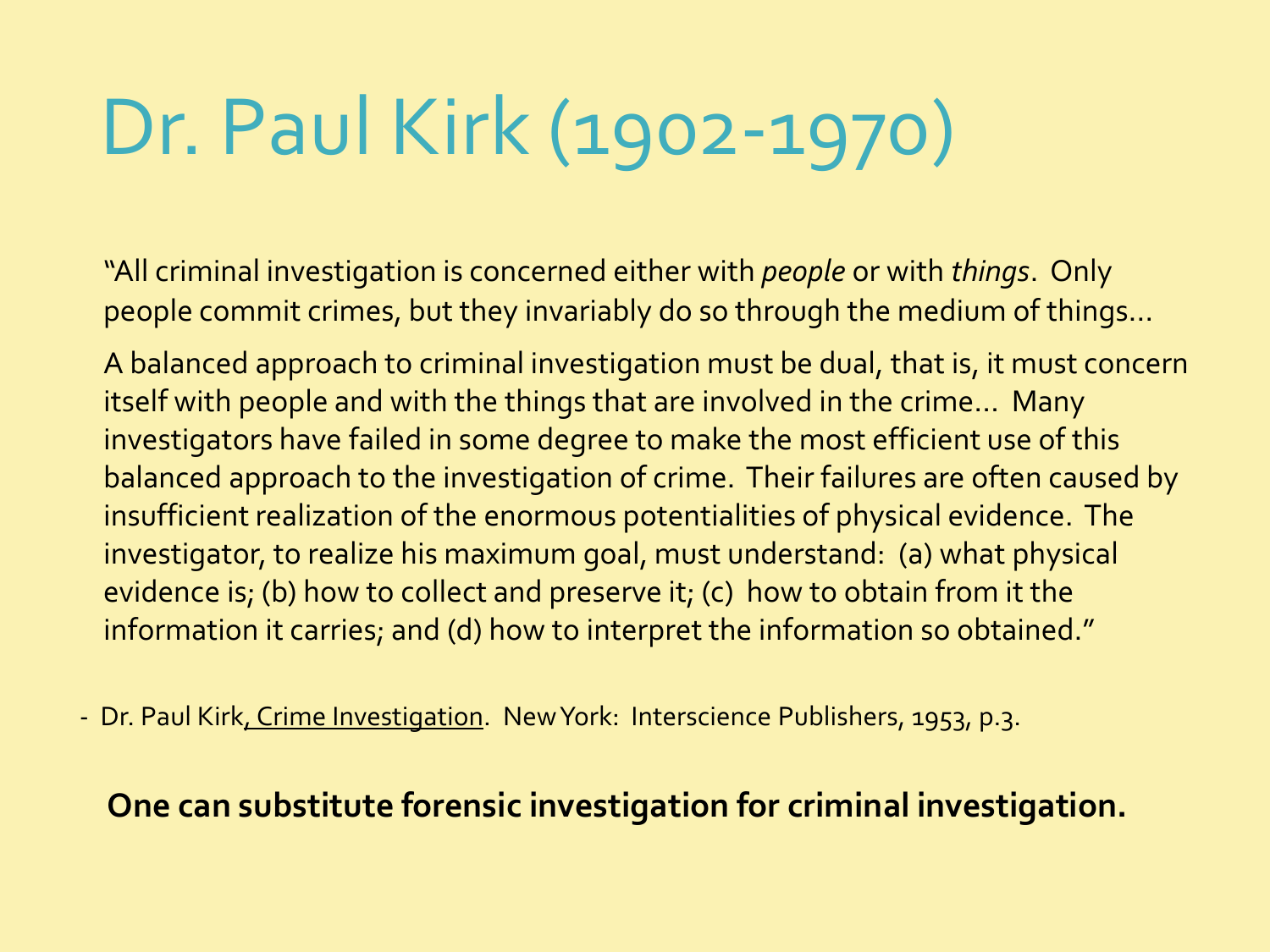# It is not easy!

- This involves identifying and securing (protecting) the scene, the use of astute powers of observation and the recognition, documentation, and preservation of evidence.
- Scenes can be very busy, with a lot of things going on at the same time. Multiple tasking while maintaining personnel, animal and personal control is essential to good scene management.
- This necessitates management in all its various forms from the first moment of notice of a request for assistance, to the first moment of arrival, to leaving the scene to writing reports, to appearing in legal proceedings and consultations.
- Protocol(s) are the baseline for effective, efficient, and economical management of the total search.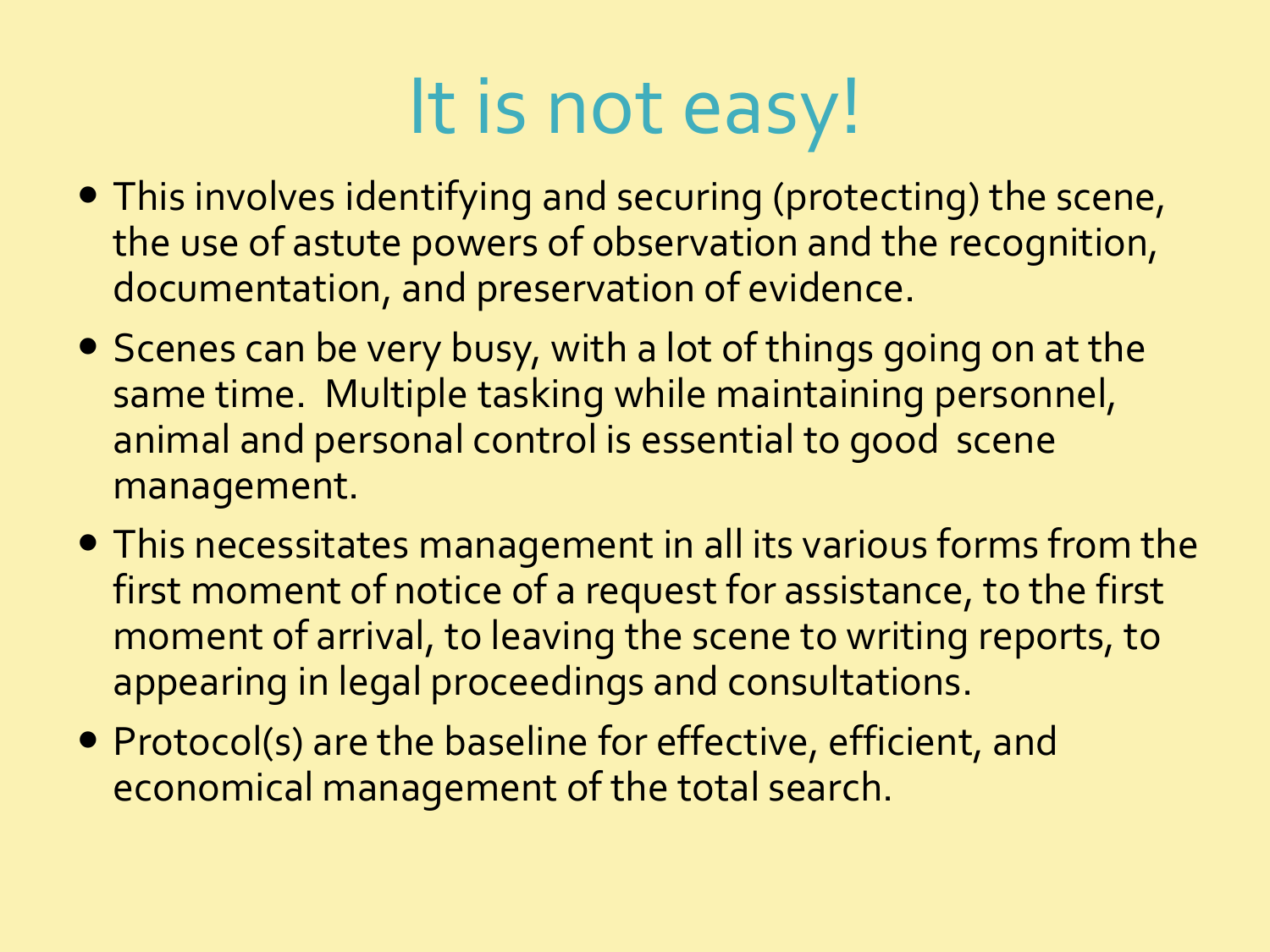# Three Important Concepts

- **Document**: Keep a record of everything you do related to the investigation from the time you got the call to the end of the case. Make a case file and keep everything in the file.
- **Personal Vitae**: Create a resume that presents all your personal information including contact information, qualifications to include education and work experience, times and dates of training, presentations you have made, articles you have written, and any personal research you have done. Keep all certificates of training in a folder that you can easily retrieve if need. Keep any relevant written articles to what you do as a dog handler in this folder. This is for quick reference and retrieval if you should be called to court or any legal proceeding.
- **Maintain Objectivity and Ethical Behavior**: Do not cheat, lie, or fudge. If you speculate say you did so. Following protocols and documentation are hedges against accusations of bias, subjectivity, and unethical behavior.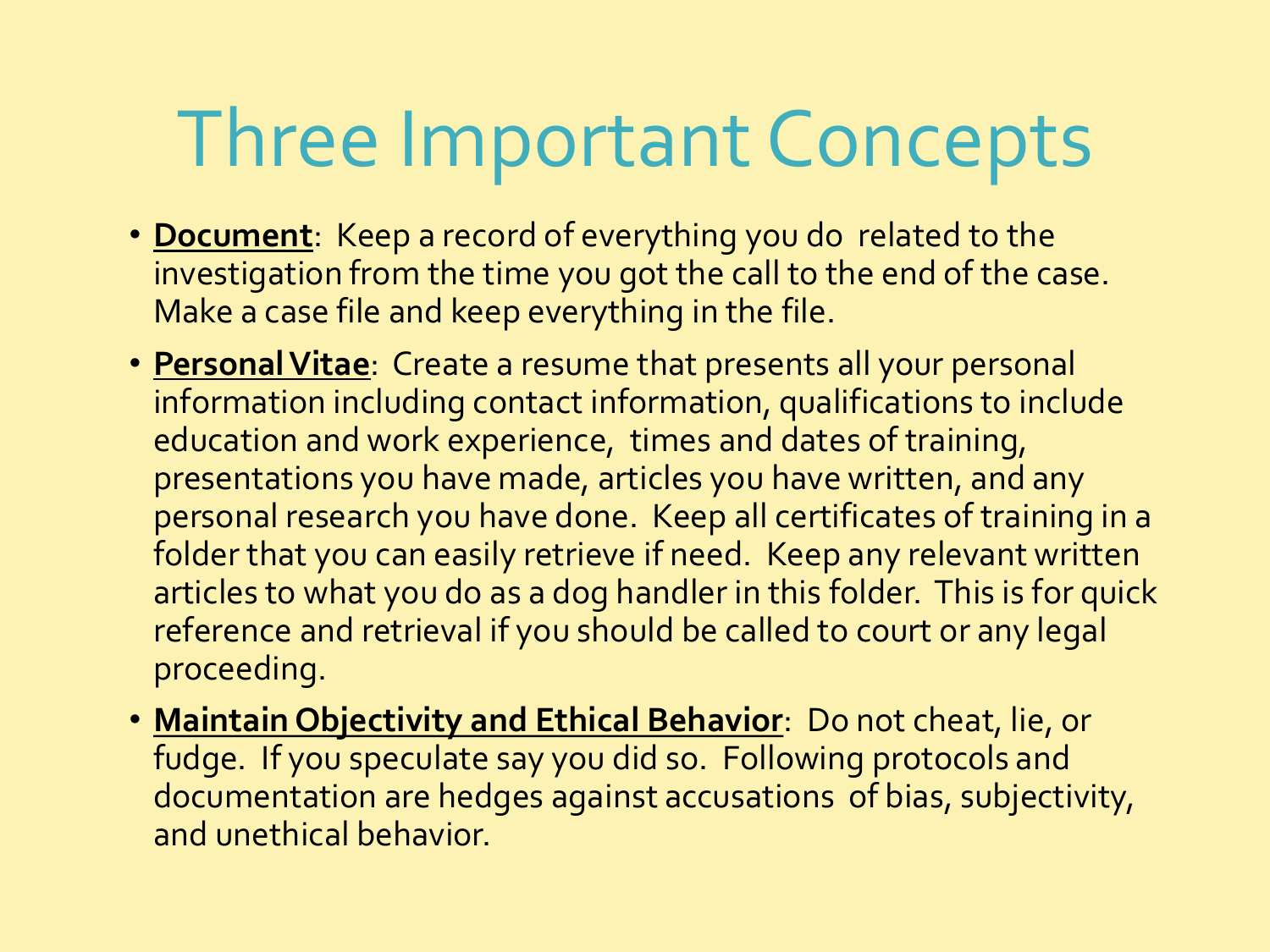The Forensic Scene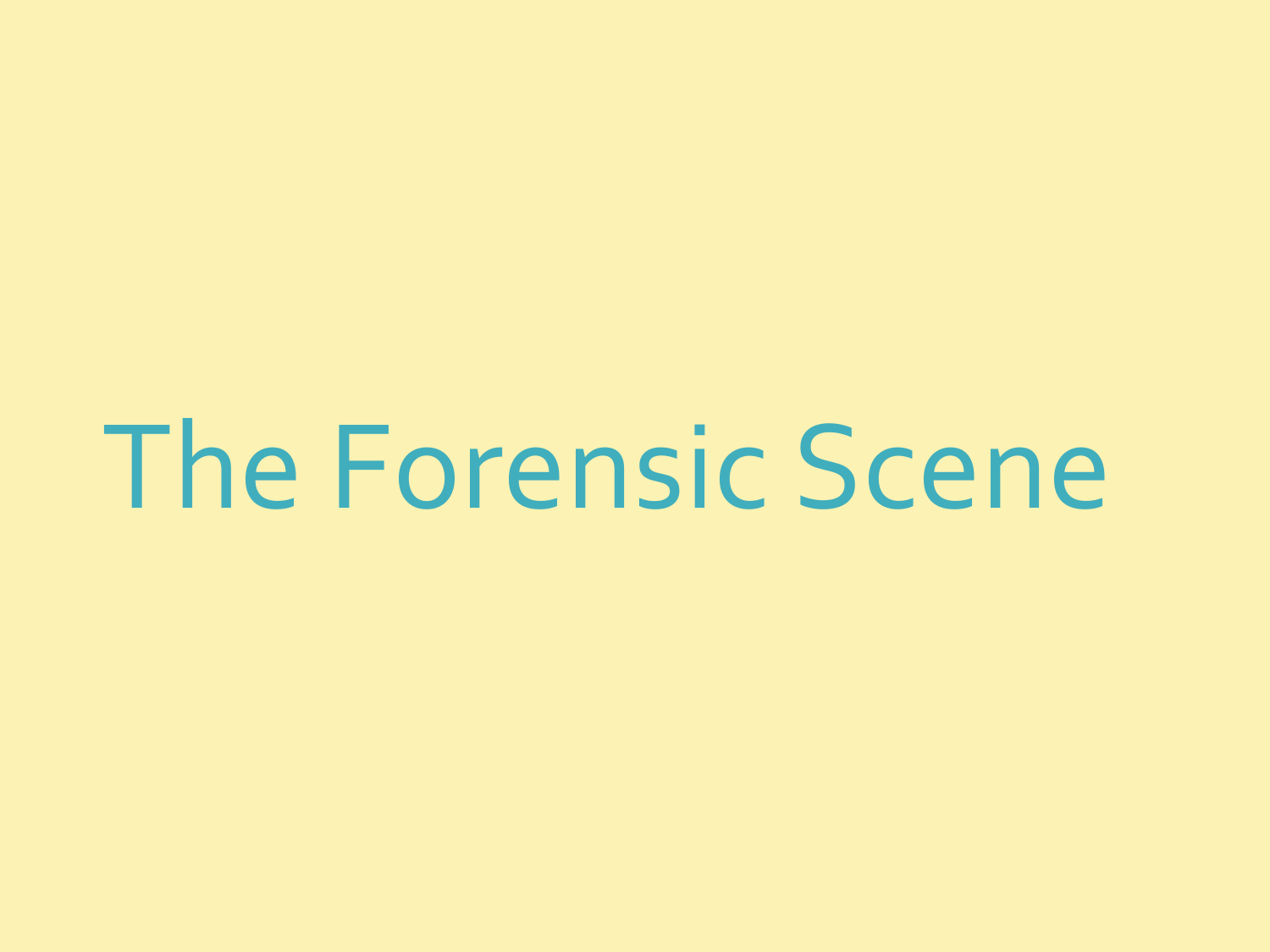# The Scene

- It is the physical location or a physical item of legal interest. If it was a criminal event, it could be the physical location such as a field or house where a crime took place. If it is searching for a lost person, it might be the last know location of the person or an item of clothing that has the scent of the person.
- It is the location from which much of the *physical evidence* associated with the event will be obtained.
- There can be multiple scenes. As an example, a vehicle can be one scene, a business another scene, a residence a scene, an item of clothing a scene, and a burial or reburial site a scene.
- Scenes can be Indoor/Outdoor, and Simple/Complex, Primary/Secondary.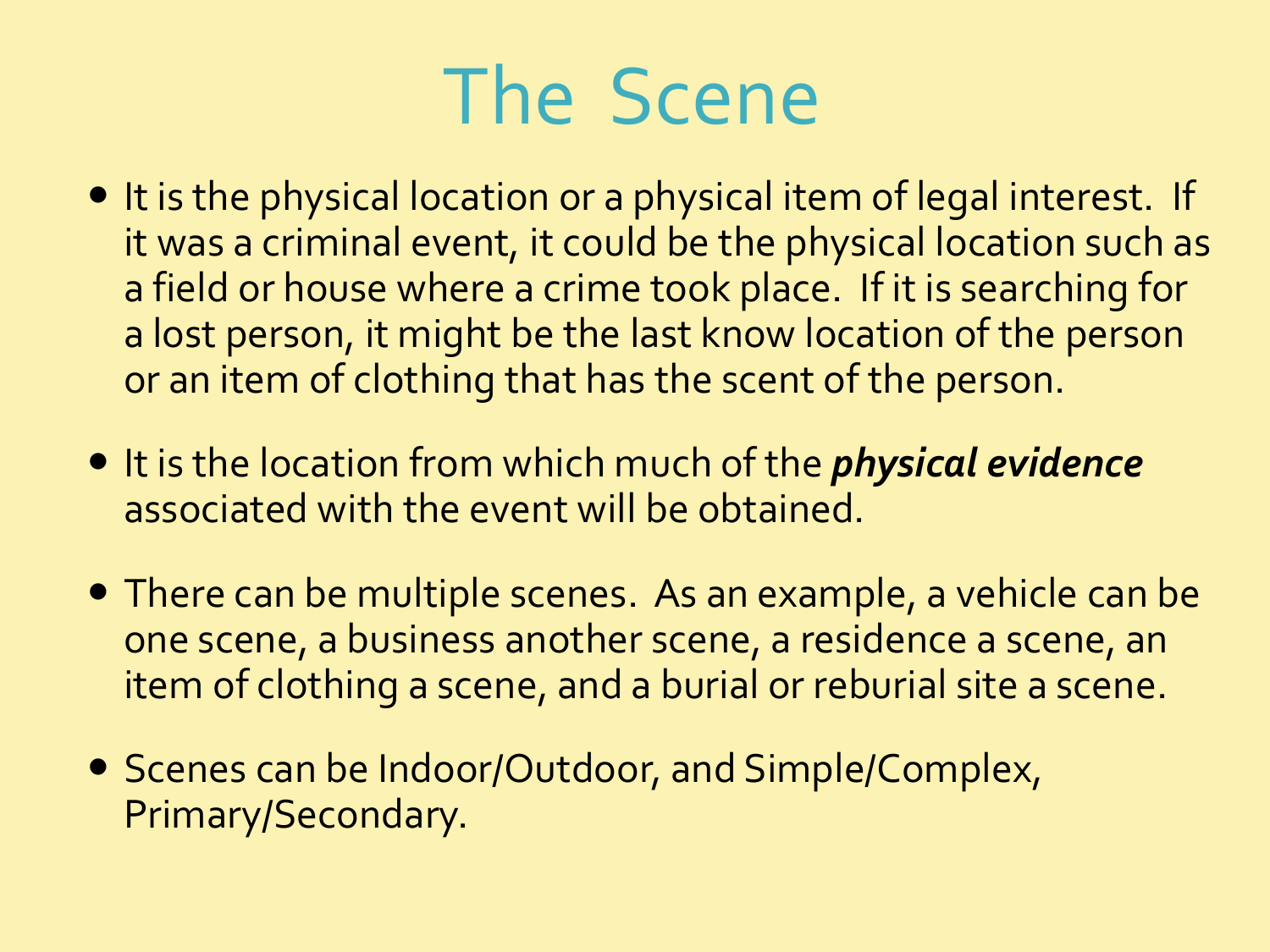*The call comes in…..*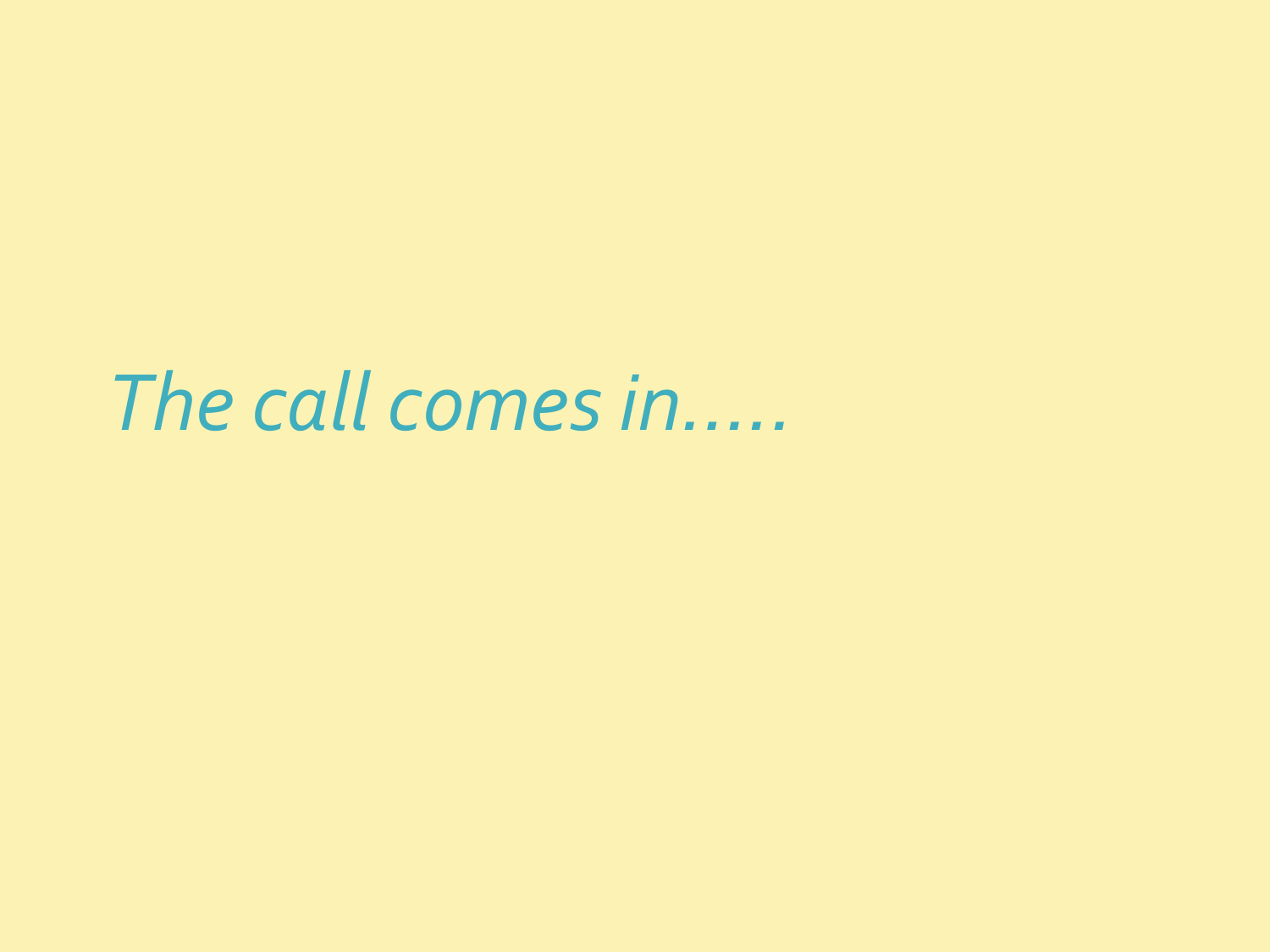## First Responders



- Police arrive ensuring personal safety.
- First responders make mental notes, physical notes, tape recorder notes – observations from the senses, training, and intuition.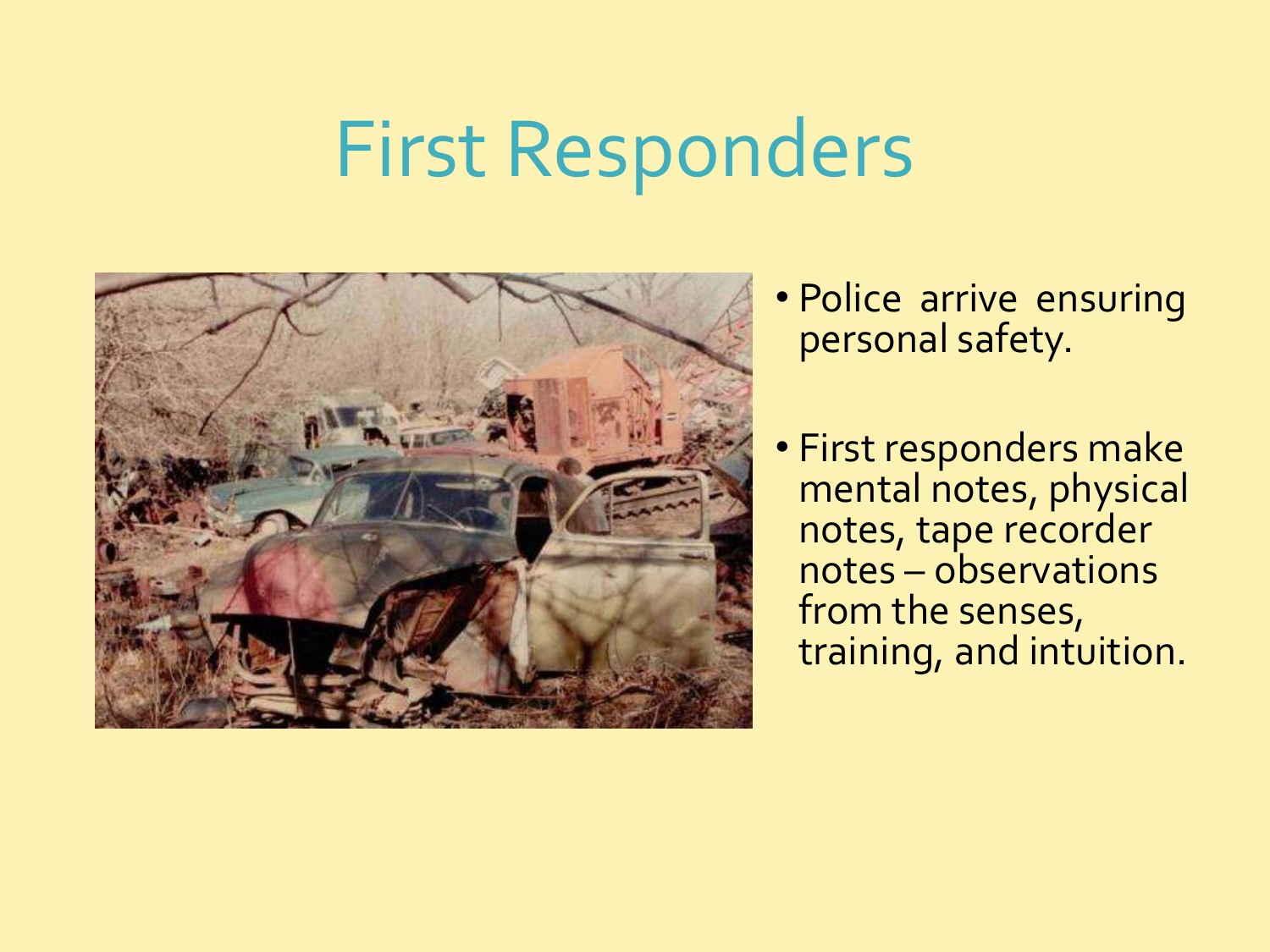# The First Responder

- Crime Scenes and Failure Investigation Scenes can be very busy events. Many people have jobs to do, but only one has the responsibility to provide a final presentation of the information and data from the scene – the Scene Manager.
- Crime scene management starts with the first responder.
- The first responder must
	- stabilize the scene
	- secure the scene
	- call for resources
	- document observations

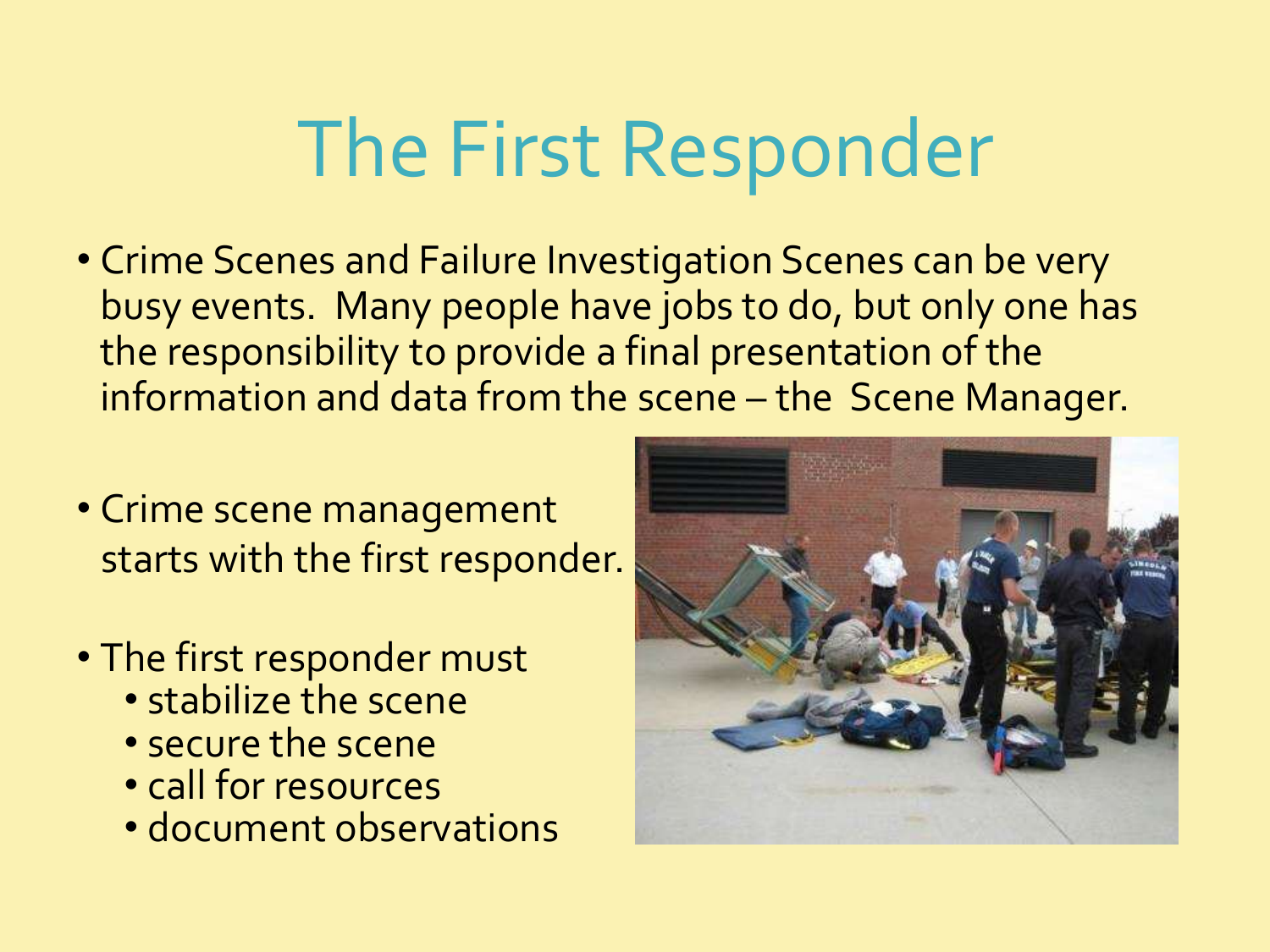# Stabilize the Scene

- Identify the scene or scenes.
- Broadcast relevant information.
- Neutralize threats.
- Treat or assist in treating the injured.
- Retain and secure the scene, suspects, witnesses, and vulnerable evidence.



 Observe and record scene activities through personal notes, audio recorder, and digital camera. Record your activities as K9 Handler, and any briefing information you received from others at the scene.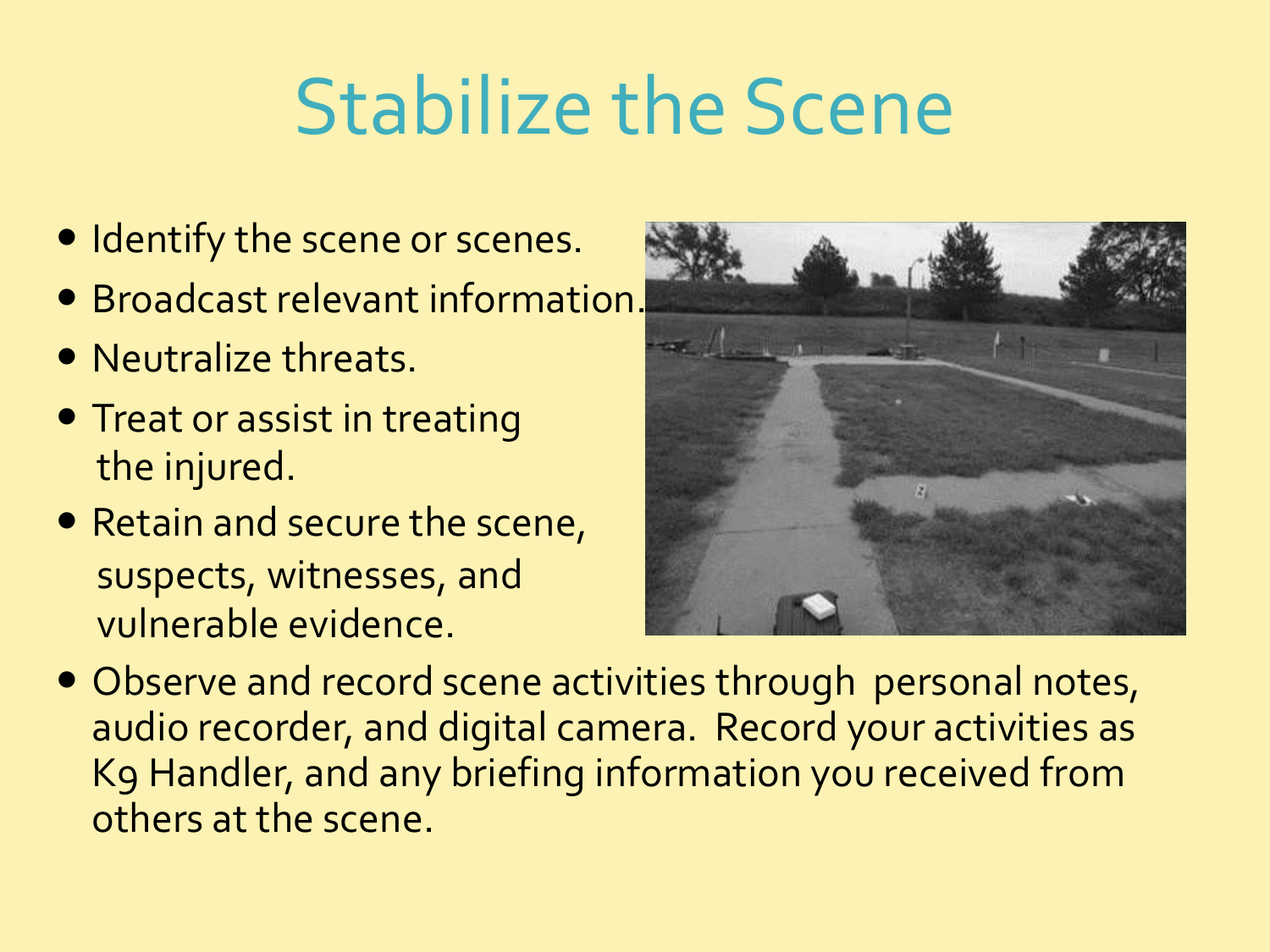## **Observe**

- Time of call and arrival on scene. Who was at the scene when you arrived.
- Weather and temperature.
- Doors open, unlocked?
- Windows secure?
- Lights on or off?
- Damage.
- What seems to be out of place? Was anything moved?
- You should do the same as a Kg Handler in the investigation.

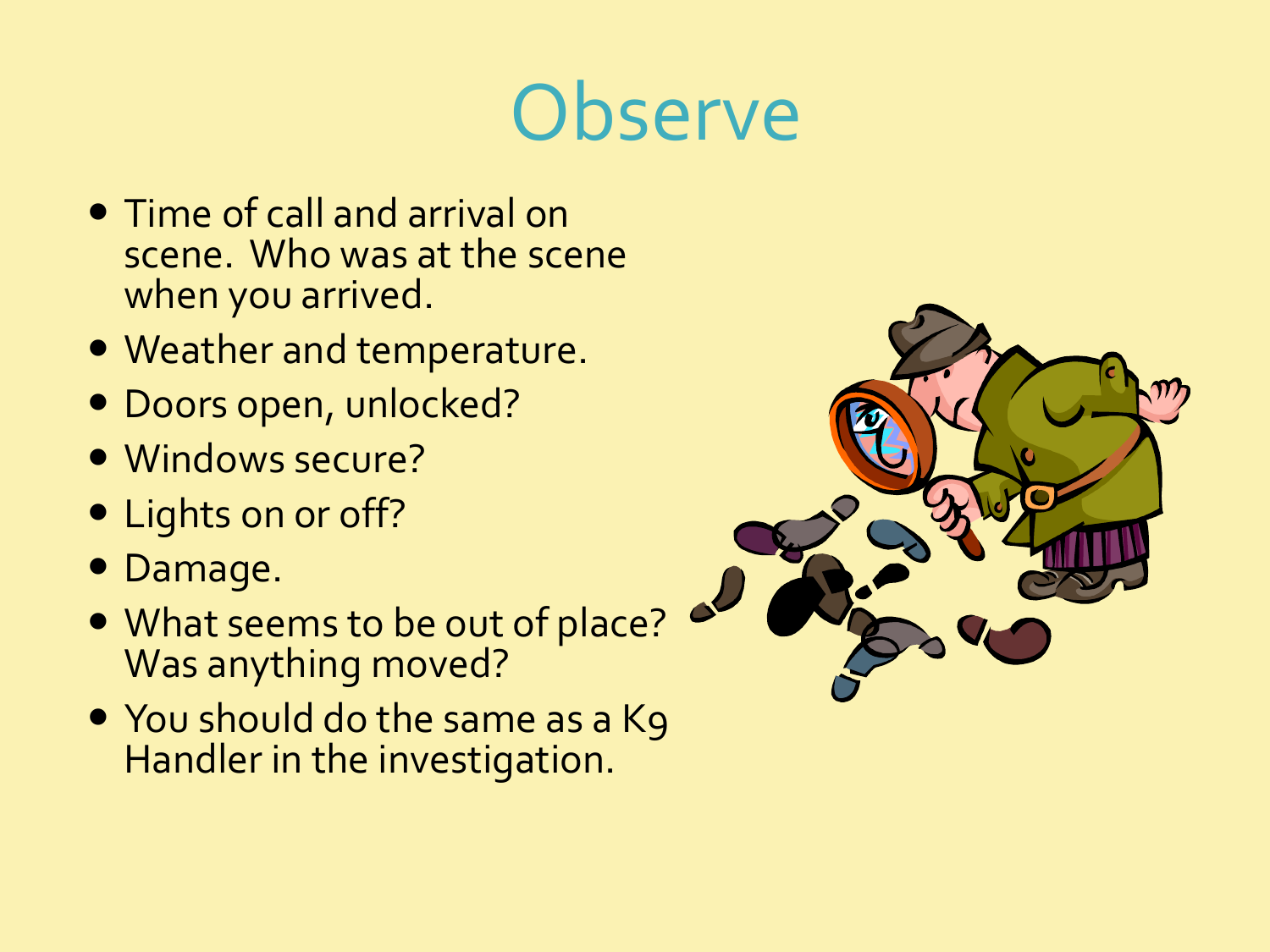# Secure (Protect) the Scene

- Once threats have been neutralized and emergency medical has left, set scene boundaries.
- Protect any fragile and frangible evidence.
- Once scene boundaries have been set, restrict access to the scene: keep a log.



 As a K9 Handler, make sure you understand what might be fragile or frangible evidence and what you must do to protect the evidence and the integrity of any evidence. Ask questions if you have a concern.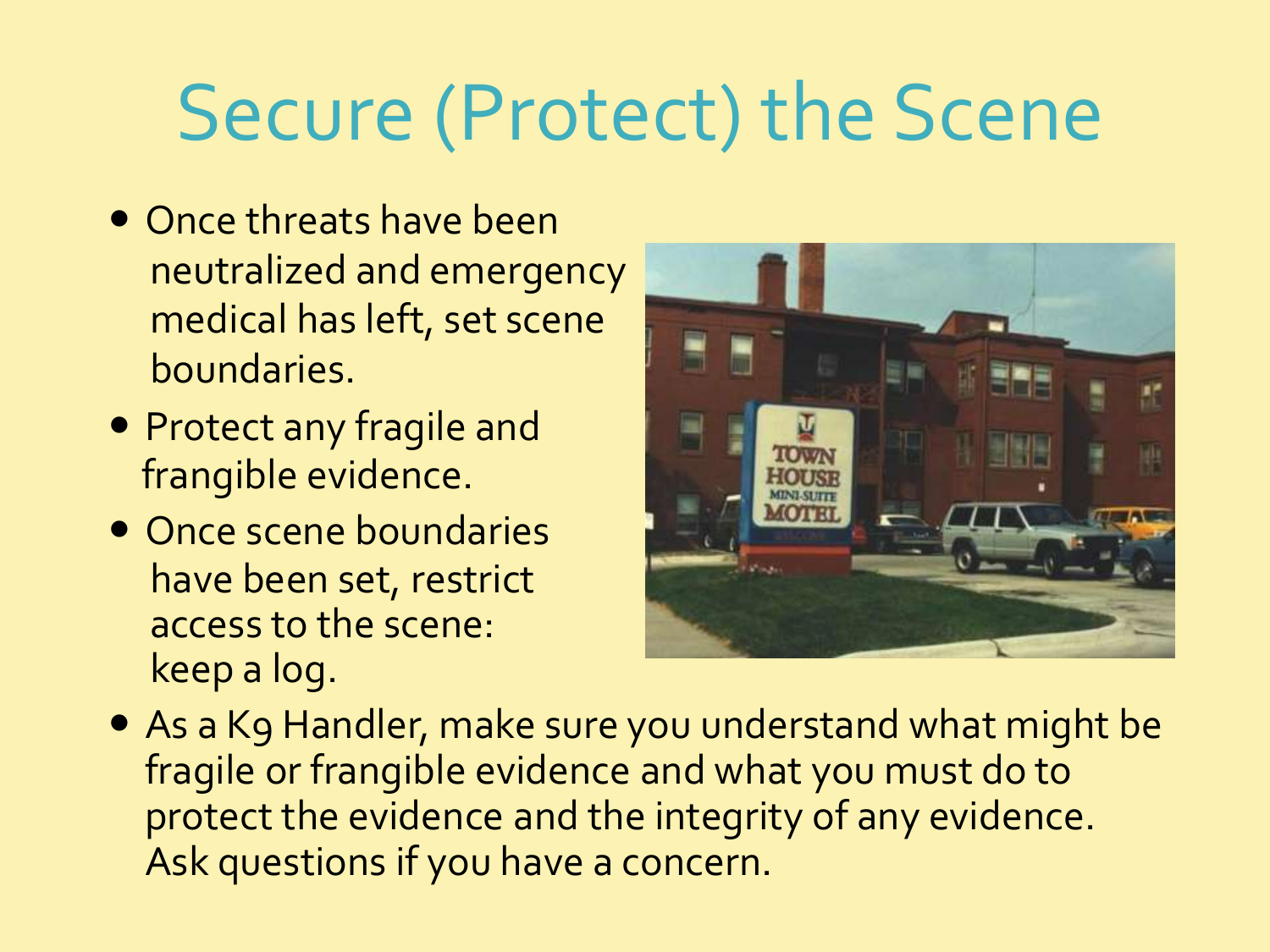# Secure the Scene!

- Establish the Perimeter and tape it off.
- Establish path of entry and exit.
- Do not *unnecessarily* walk through crime scene.
- Only authorized personnel should be in the scene after it is secured.
- Keep an attendance log!
- Detain and separate witnesses/victims and suspects.
- Do not alter or move anything prior to documentation.
- As a K-9 Handler, make sure you understand the boundaries of the scene.



Photo courtesy of Det. Anna Romito, Akron. Ohio Police Department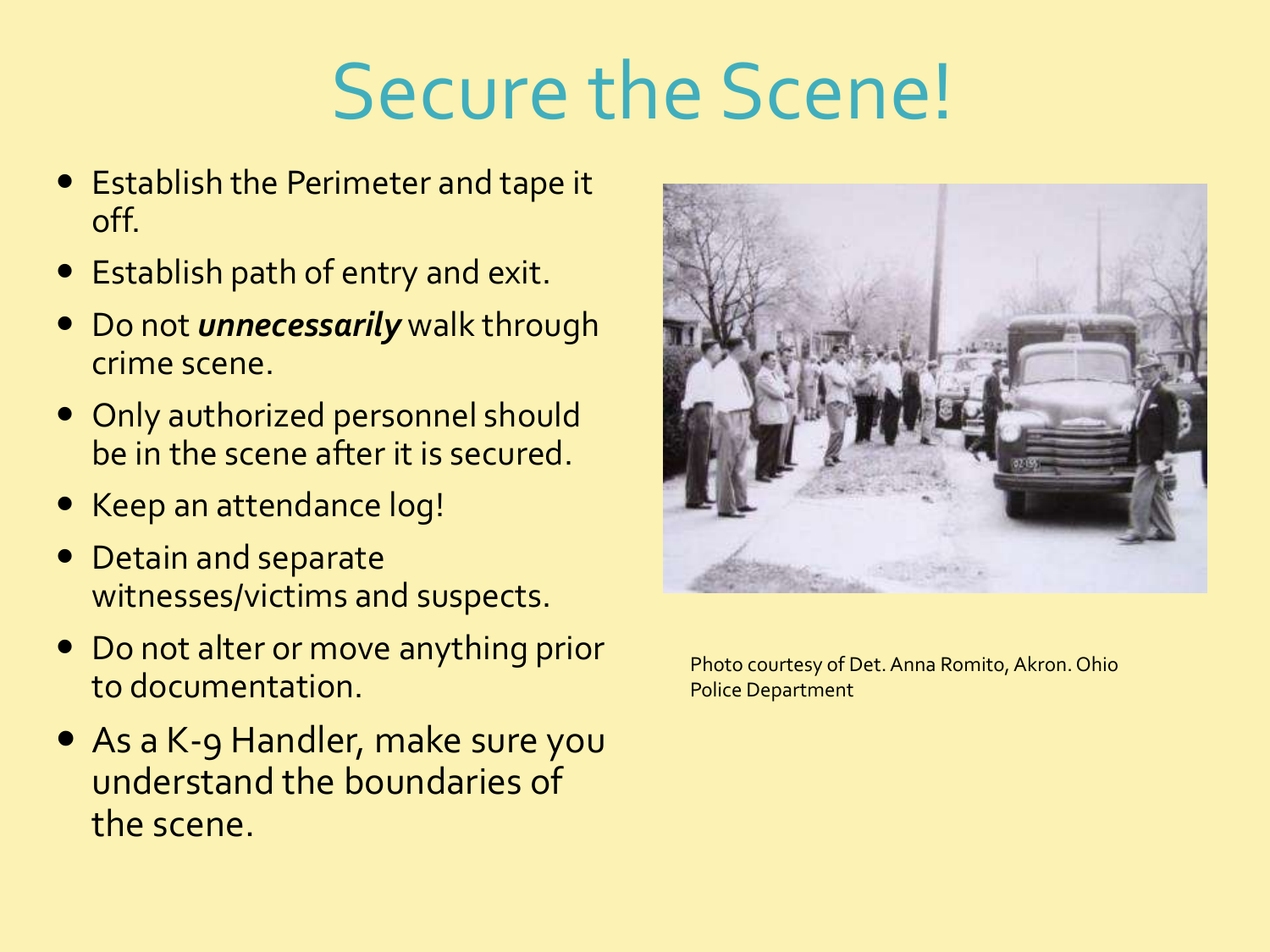# Tip of the Trade: The Barney Fife Method?

- The previous scenes illustrate that it is a difficult task to protect and secure the scene. It also establishes the importance of the role of the first responder. If the first responder is not properly trained, the integrity of the scene may be less than what would have been the best case. Crime Scene Management involves training and supervising, directly or situational, the first responder. If the scene security needs to be addressed, the Crime Scene Manager needs to take charge and get it done correctly.
- Many agencies rely heavily on formal directives to deal with first responder activities and first responder miss-steps. First responders have a lot to do. Often gentle reminders and suggestions can go a lot further than hyper-criticism. We have all worked with the hyper-critical who seem to have a personal mission to find fault with others. I have heard of one who went so far as to formally issue "Barney Fife" awards to police officers who left their fingerprints at a crime scene. Do you think there could be another method to resolve this issue, if it was an issue?
- The search dog handler must be aware of the scene boundaries, what is secure and not secure, and what is critical to issues of contamination.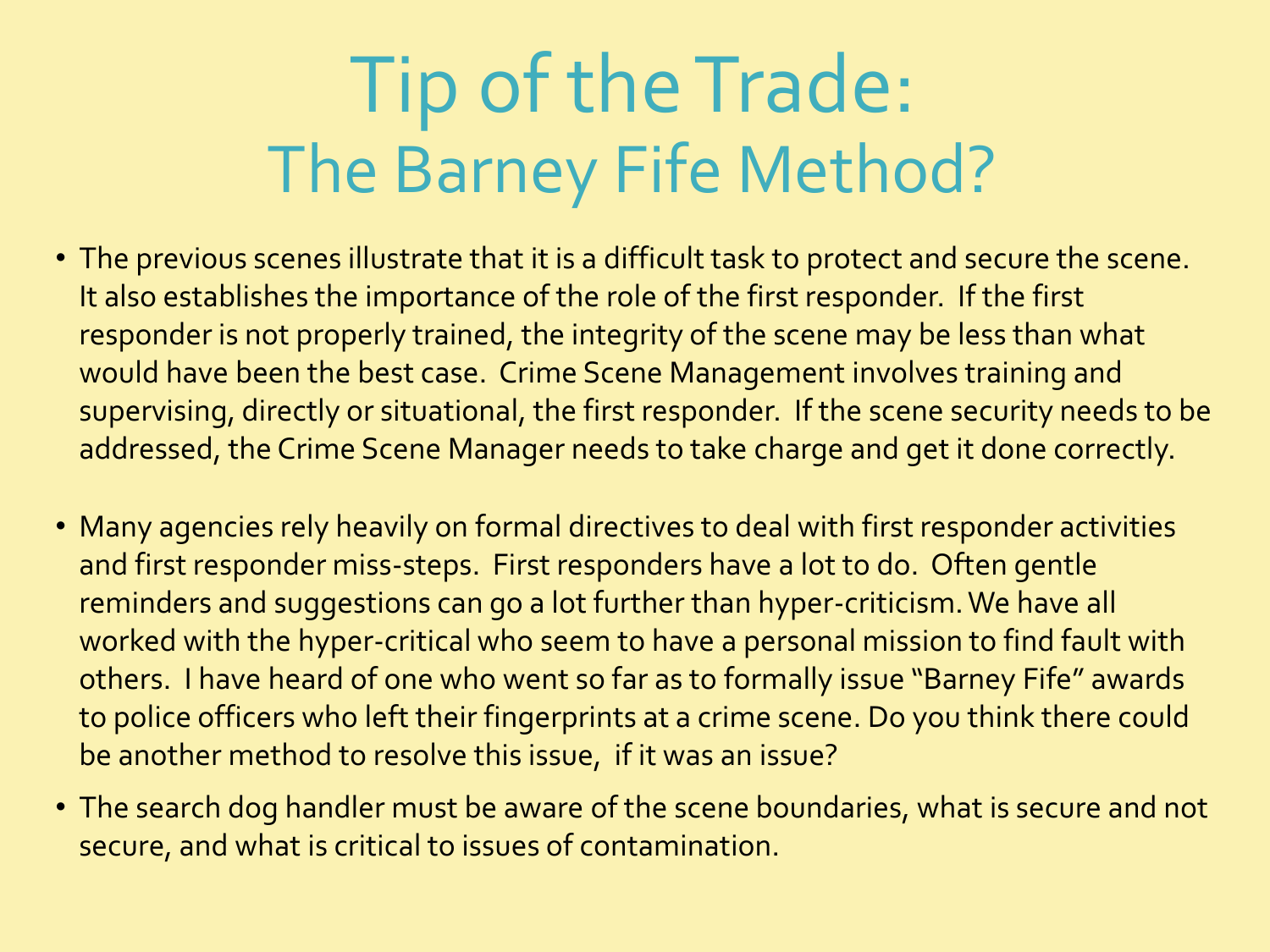### Protecting the scene…



- **Preservation of Evidence:** 
	- Weather: It might be necessary to cover evidence that might be destroyed by rain, snow, wind, heat.
	- Frangible and fragile (easily broken, lost or degraded) evidence may need to be collected immediately.
- Control: People and animals.
- Preserve Integrity: Set up a screen for a deceased person.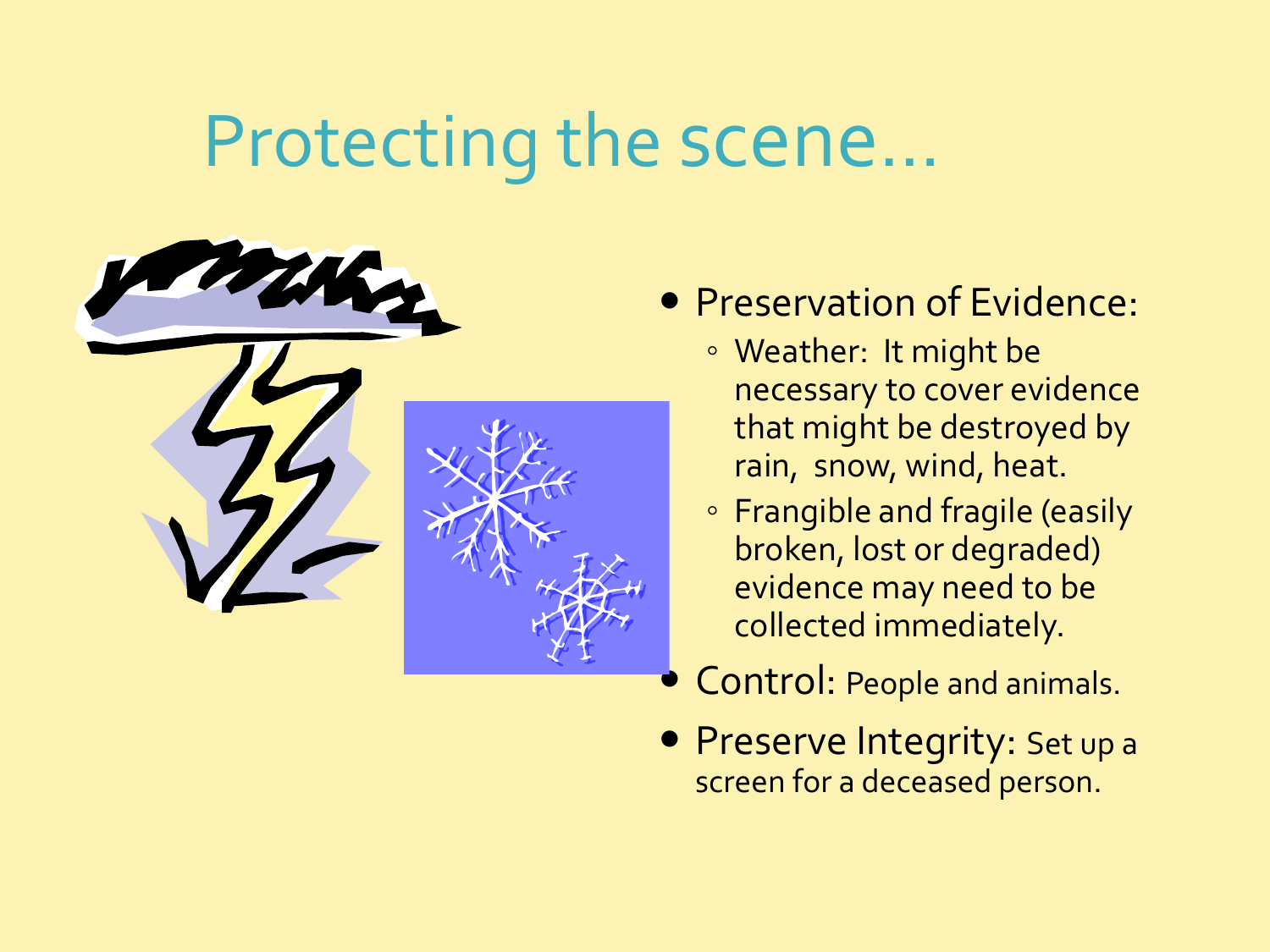## The Many Faces of a Scene







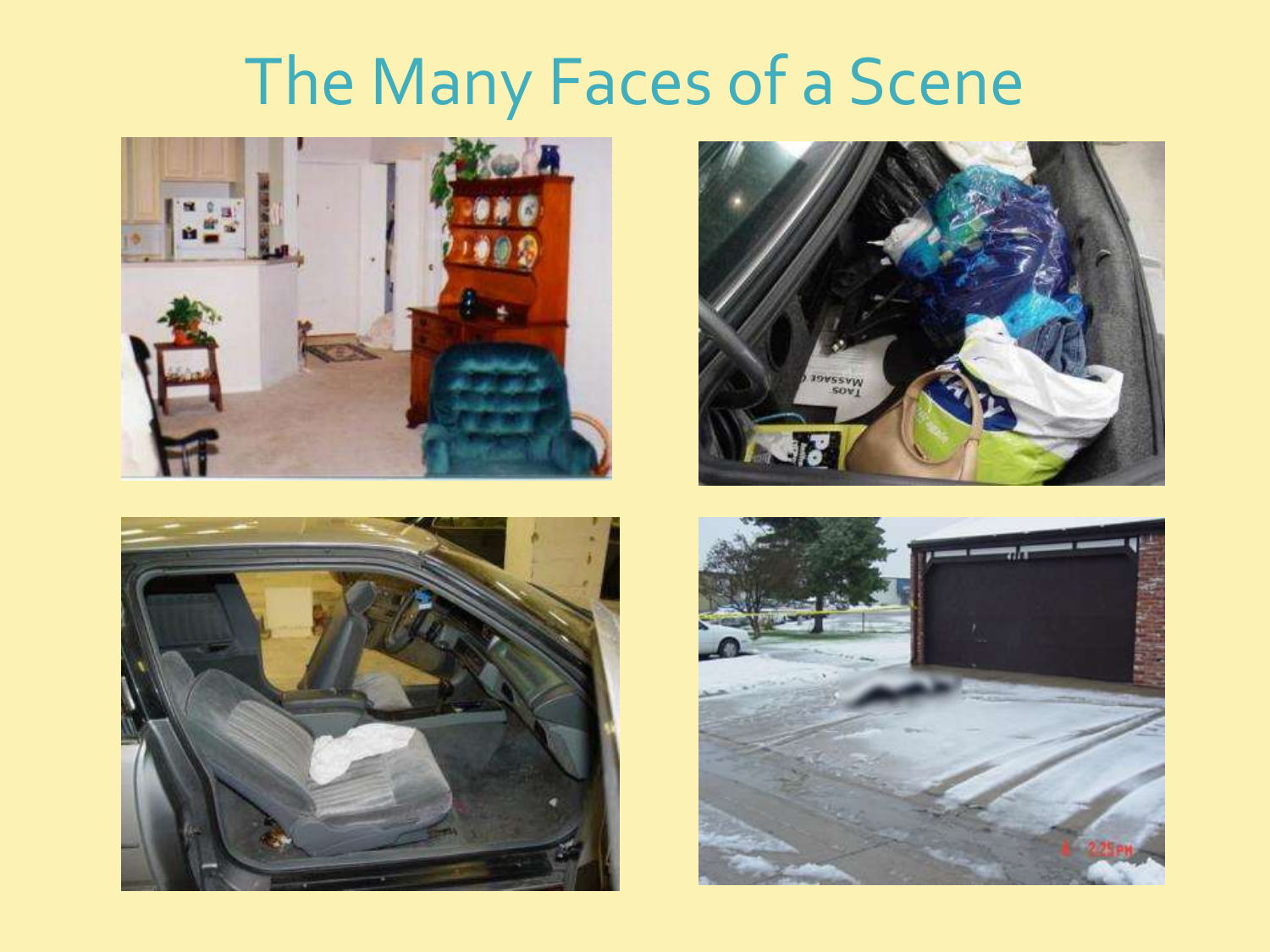### Ensure Compliance with Legal Requirements

- Search warrants, consent to search, issues of expectation of privacy, and exigent circumstances come into play whenever there is an official investigation.
- The crime scene investigator must make sure he has a legal right to be in a given place and a legal right to gather evidence. This includes information from interviews.
- All "permission" information must be carefully documented in reports.
- As a K9 Handler, make sure you fully understand the legal status of your participation. If you are in doubt, ask if there is a warrant, permission, or extenuating circumstances. Put this information in your report.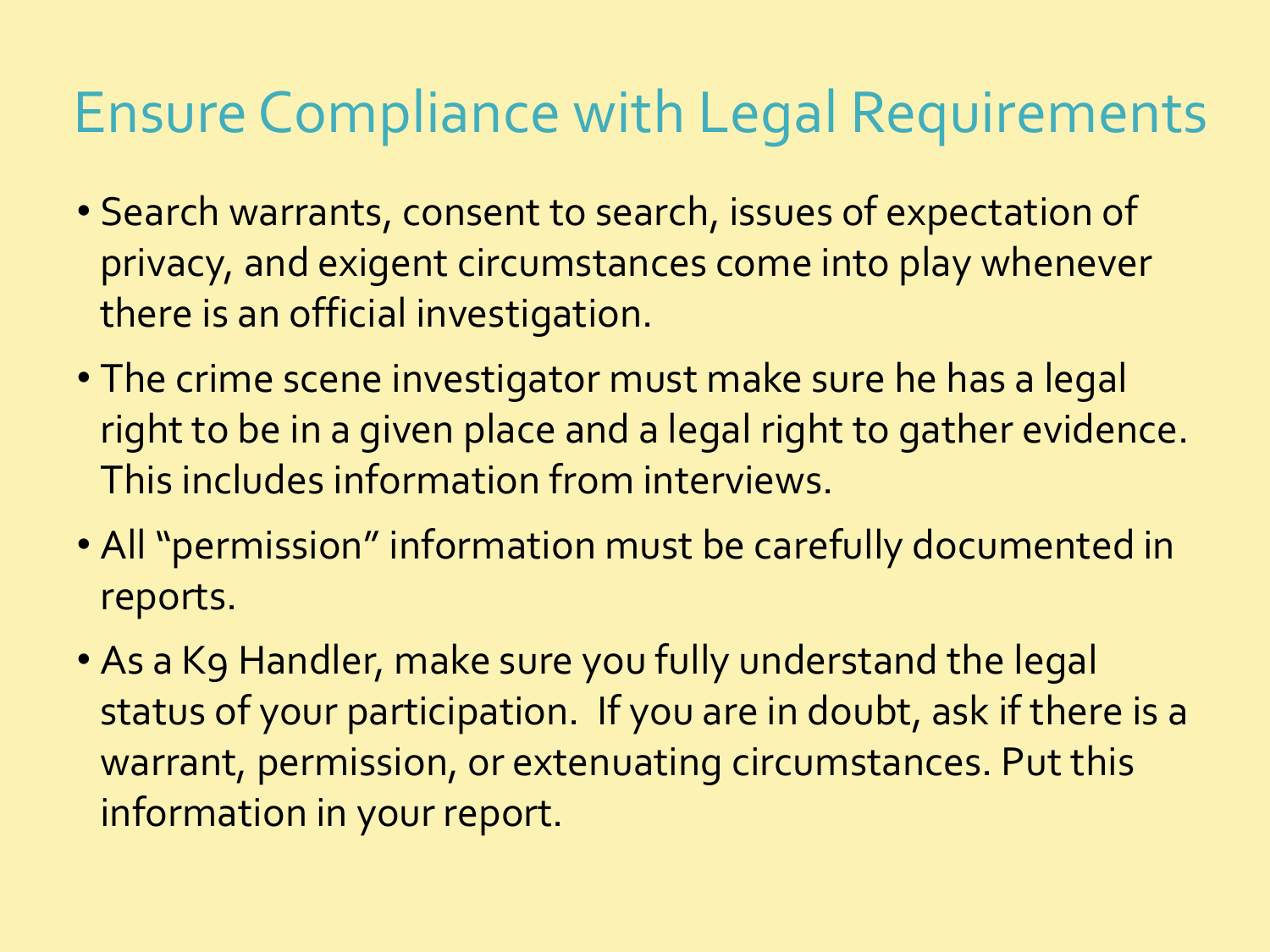# Call for Resources

- Additional personnel may be needed to stabilize the scene, retain witnesses and suspects, and to protect the scene.
- Supervisors and upper management may respond to coordinate the investigation, authorize resources, and take over management.
- Crime scene investigators and forensic scientists may respond to do the crime scene investigation.
- Other agencies, often called OPS Agencies (Outside Police Service) such as Environmental Protection Agency (EPA) Occupational Health and Safety Agency (OSHA), Federal Aviation Administration (FAA), Forensic Specialists such as Search Dog Handlers, and numerous others may have an interest and venue in an investigation and need to enter a scene.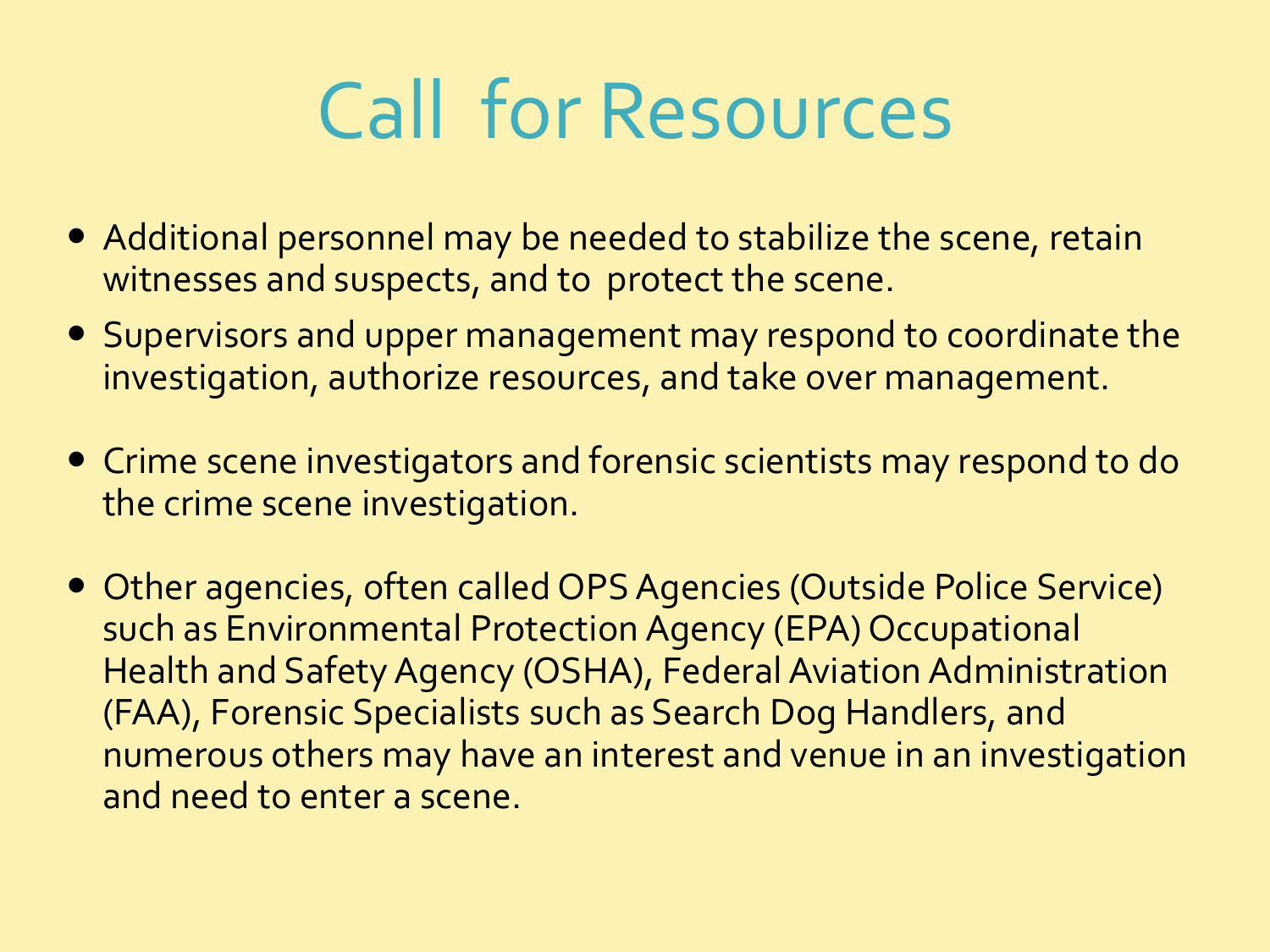# Forensic Experts at the Scene?

- **Kg Teams: locate human remains and other evidence.**
- Entomologists: insects, post mortem interval, location.
- Archaeologists: excavation, identification, dating.
- Pathologists: illness, injury, and wound analysis.
- **Soil Analysts: location, post mortem interval.**
- Odontologists: dentition, identification, habit, age.
- Botanists: identification, location.
- **Engineers: failure issues.**
- Medical Examiners: injury assessment, cause of death.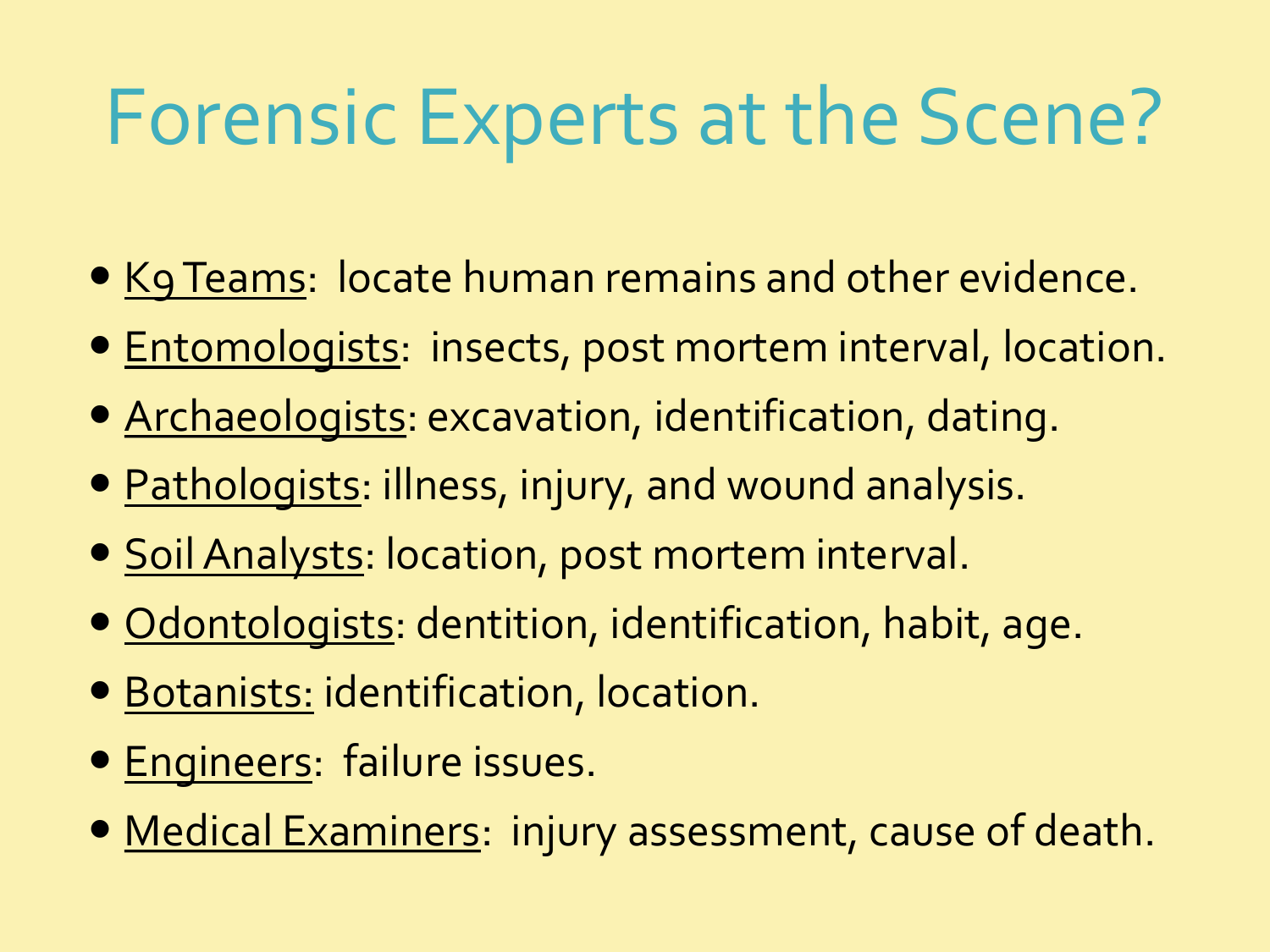## Expert Witnesses & Assistance

- Expert witnesses may charge fees, and outside agencies may charge for their work. The Crime Scene Manager must take any costs into account and have authorization to call in expert witnesses and assistance. As an example, the Douglas County Sheriff's Office, Nebraska often charges if they go to help process a crime scene. The University of Nebraska has an agreement with the Lancaster County Attorney's Office for forensic science services. There may not be costs for certain services, and there may be costs for other services.
- Hospitals may charge for medical records, and news agencies may charge for video and photographs.
- It is imperative that the crime scene manger take into account possible costs from outside agencies.
- If you are called for a K9 assist make sure any fees are fully understood up front before you accept the assignment.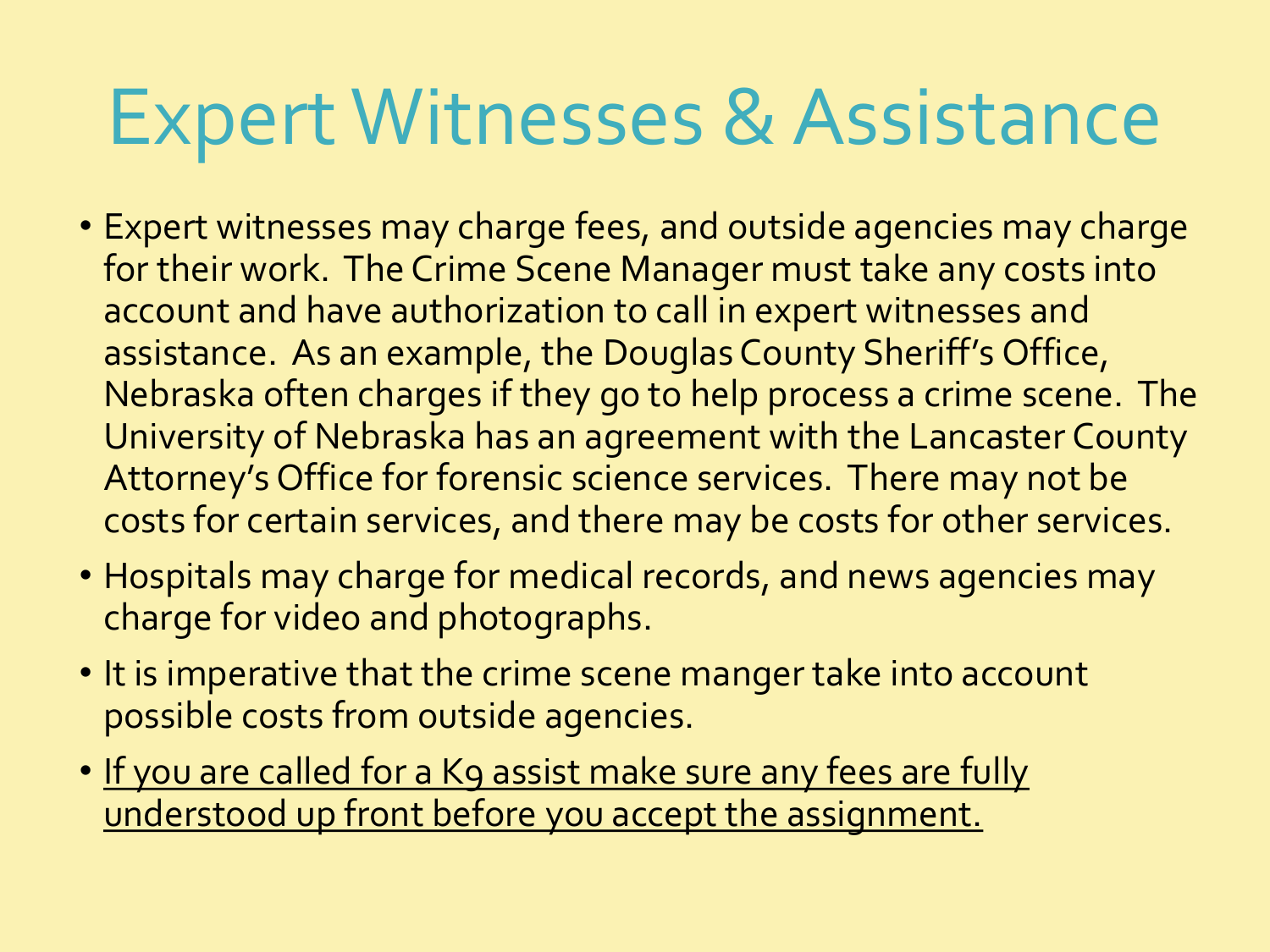# Who is in Charge of the Scene?

- The scene is a small portion of the overall investigation. It, however, is extremely important to the big picture.
- In most cases a Law Enforcement Officer, EMT, or Firefighter will be the first responder to a scene of a crime. In cases where a Detective does not respond, the Patrol Officer will be responsible for the preliminary investigation and the investigation of the crime scene.
- **Someone must be in charge of the scene in order to formally establish who is ultimately** accountable and responsible for management of the scene.
- In cases involving multiple agencies this may be determined by statute, memorandums of understanding, or worked out at the scene. In every instance someone must be designated and named in an official document as the person in charge of the scene.
- As a K9 Forensic Specialist, determine who you need to coordinate with for your participation. Get a briefing on what you are to do, any precautions you might need to take during your participation, and provide a briefing on your actions during your participation and your requirements for a successful participation.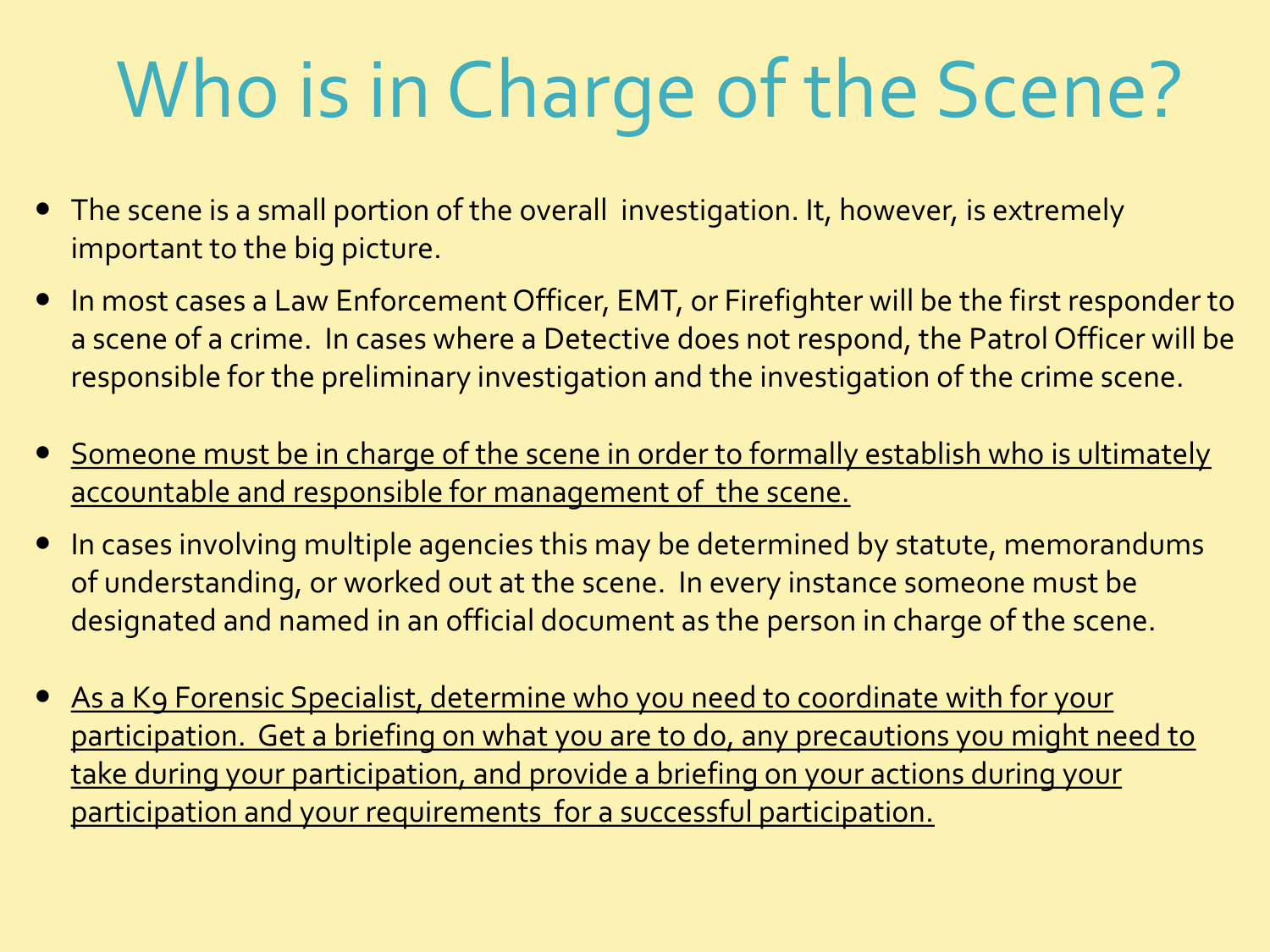# Who is in Charge of the Scene: Part Two

- The important point is to establish a chain of command and when appropriate smoothly pass responsibility for the scene from one person to another person. Within an agency or several geographically close agencies the chain of command is most often covered in protocols, policies, and procedures.
- On a larger scale the Unified Command System under the National Incident Management System (NIMS) may take precedence as the Incident Command. President George Bush mandated that all public safety personnel complete several training courses in Incident Command, Unified Command, and NIMS. This included every commissioned law enforcement officer in the United States, every commissioned fire fighter, and all military personnel.
- Someone, at all times, must be in charge! At the time you are conducting the search you, the K9 Handler, have a position within the chain of command. Make sure people who may be assisting you or observing you know what you need to conduct a successful search. As an example, observers should not do things to distract the dog.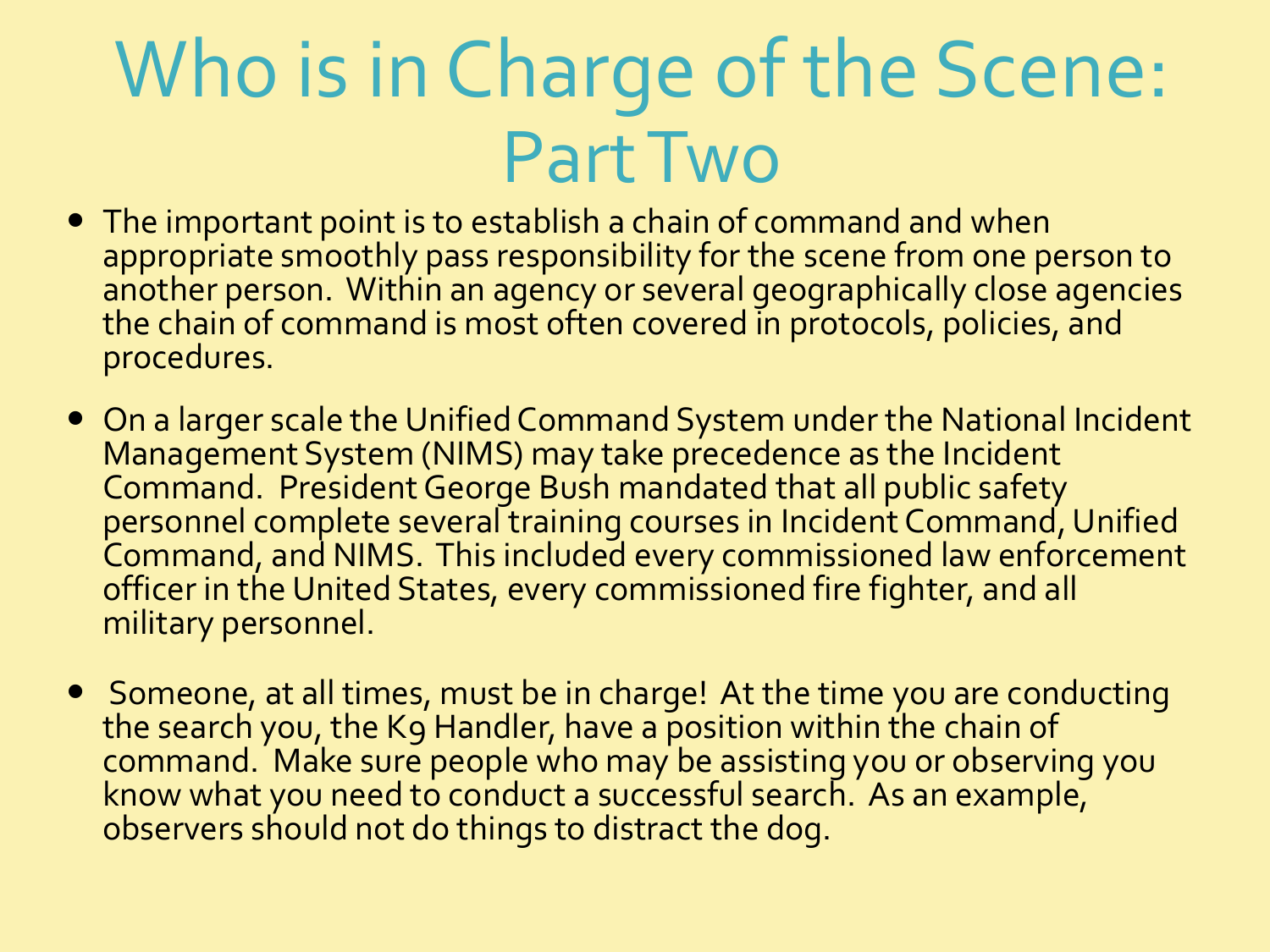# Who Is In Charge: Part Three

- Law enforcement agencies are usually structured as quasimilitary organizations. There will be someone at the scene who is ultimately in charge. Identify and contact that person.
- Make sure you get their phone number, rank, position, and e-mail. Make sure you get the name of every person who assists you, accompanies you, or is in the scene when you are doing your search.
- Put this information in your report.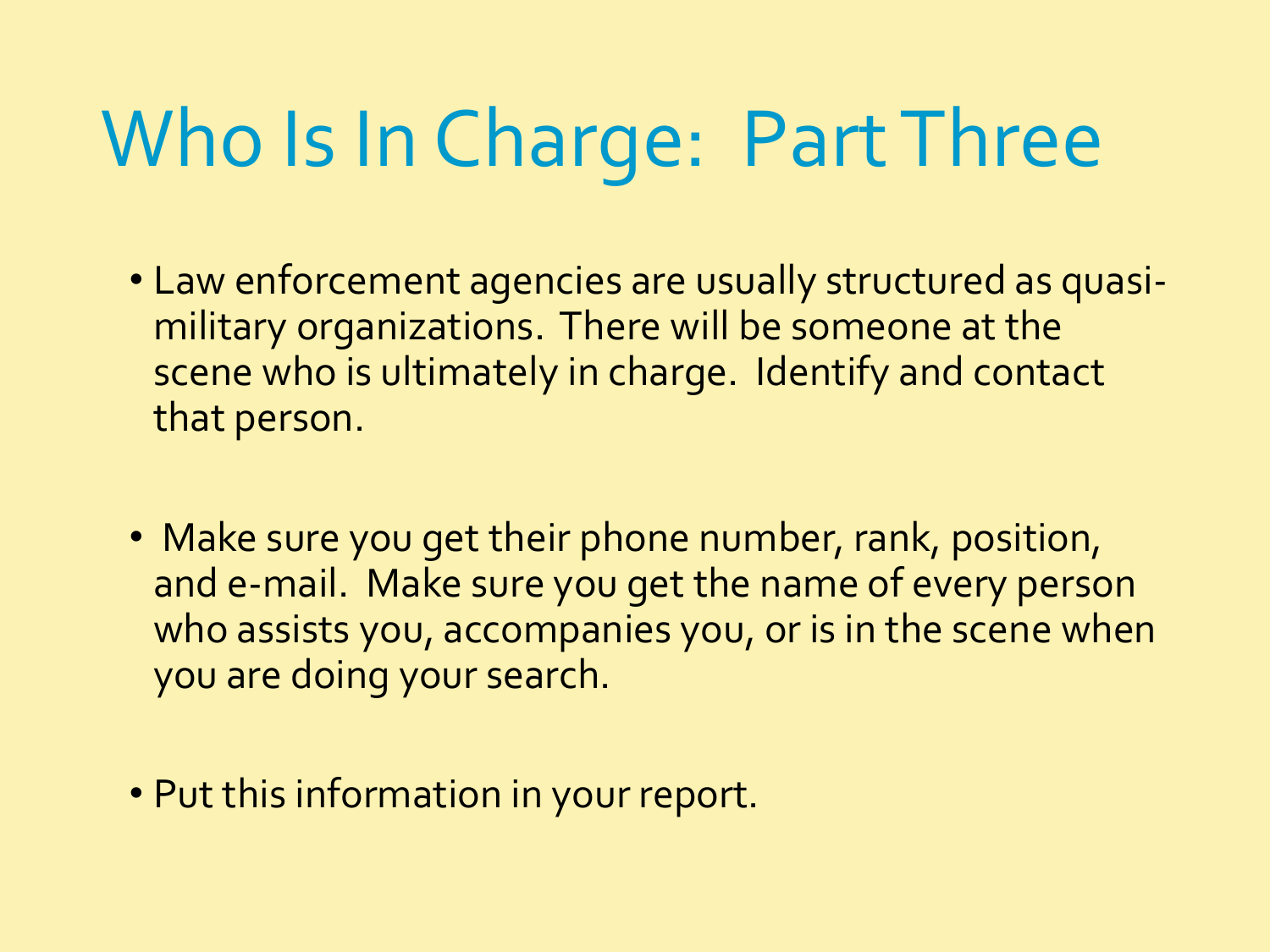# The News Media

- Crime scene events are news. Television, newspaper, and independent reporters are usually at any major scene.
- It is important to address the news. It is traditional, and a good practice, for the person in charge to make any comments to the news. These comments should be very general: "We are investigating an alleged injury. We do not have much information at this time. Please check with the Chief, Duty Commander, or Public Information Officer."
- Many agencies have a policy on who makes news releases. However, there are times when the mike suddenly appears in front of your face. The crime scene manager must be prepared. It does not do to snap at reporters, push them away, or generally be rude.
- Crime scene boundaries should be set so that news media personnel do not interfere with the crime scene investigators, but can have a reasonable view of the general area. They do have a right to report.
- You might be contacted to make a comment abut the use of your dog and what you found from your search. Remember, there is not such thing as an off the record comment. Anything you say can be used against you. It is a good practice to refer them to the person in charge or the designated Public Information Officer.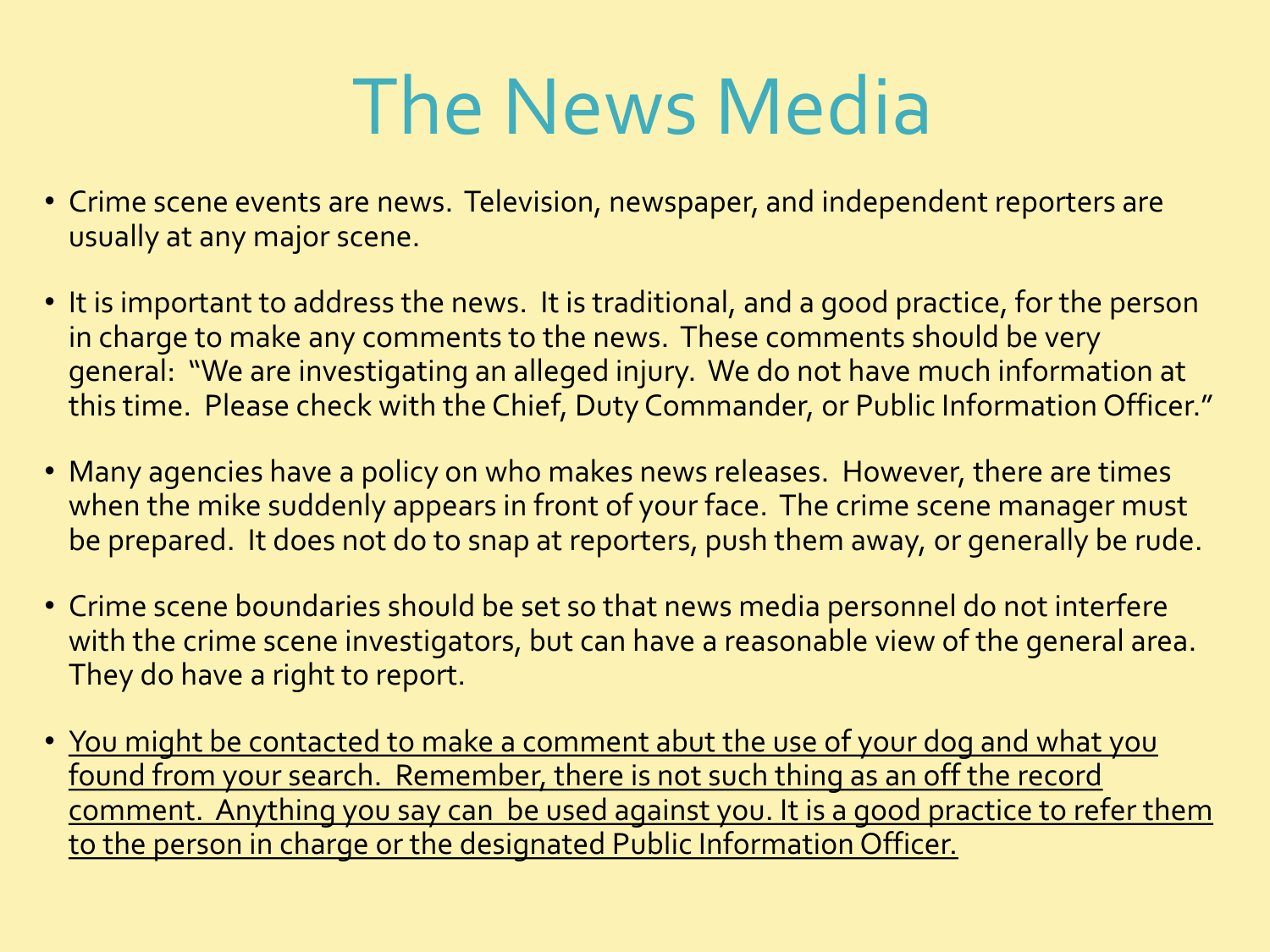# Thinking About Evidence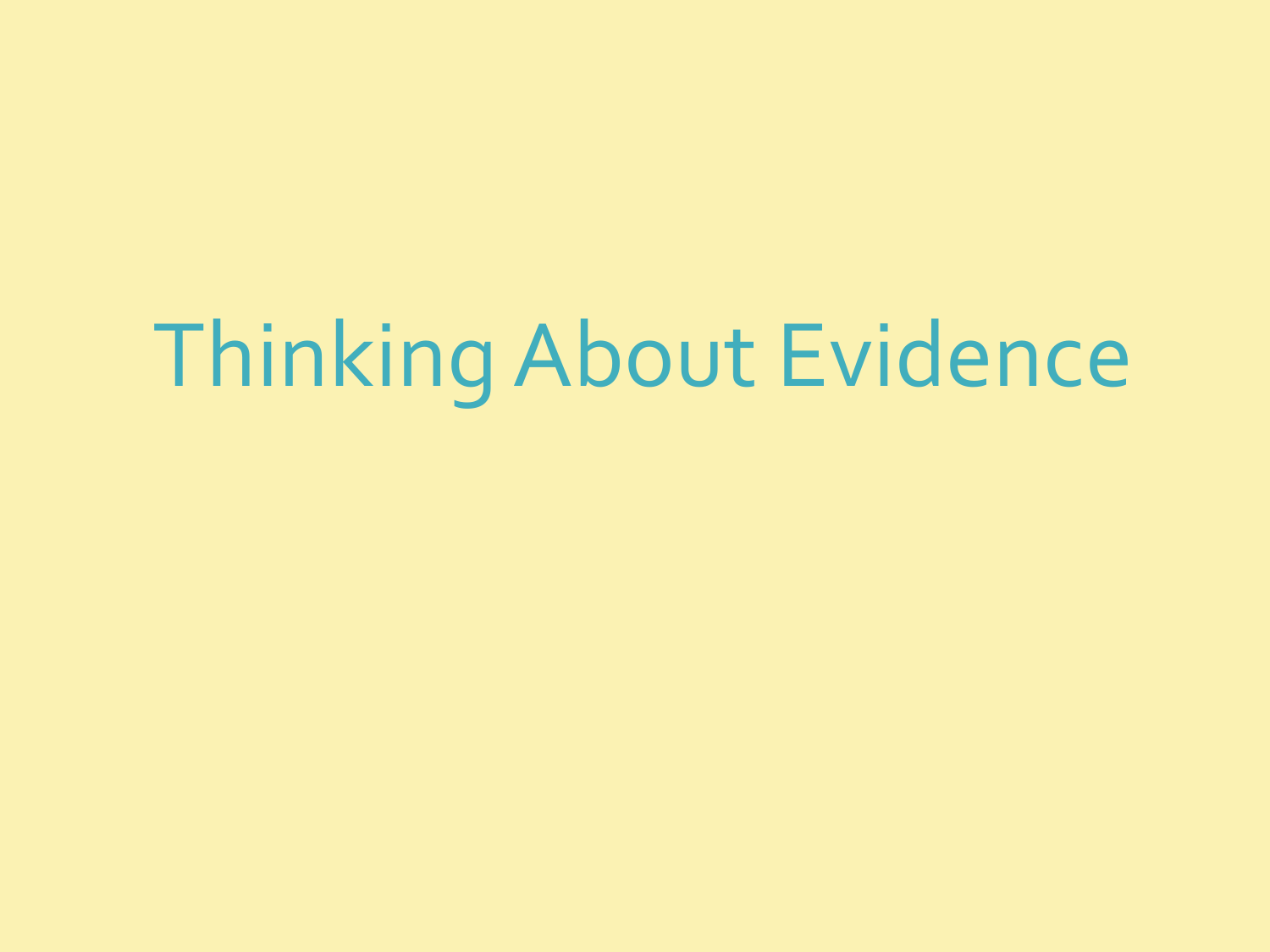## Evidence

- Forensic evidence is anything that can be used to prove something in a legal proceeding.
- Evidence can be physical (blood, hair)), testimonial (eyewitness statement), documentary (video recording), and demonstrative (cardboard model of crime scene). – James E. Girard. Criminalistics: Forensic Science, Crime, and Terrorism. Burlington, MA: Jones & Bartlett Learning, 2015, p. 34.
- It can be used to identify, exclude, and associate. It can be direct or circumstantial.
- Evidence is not fact. Facts are only that evidence which has been accepted by the court.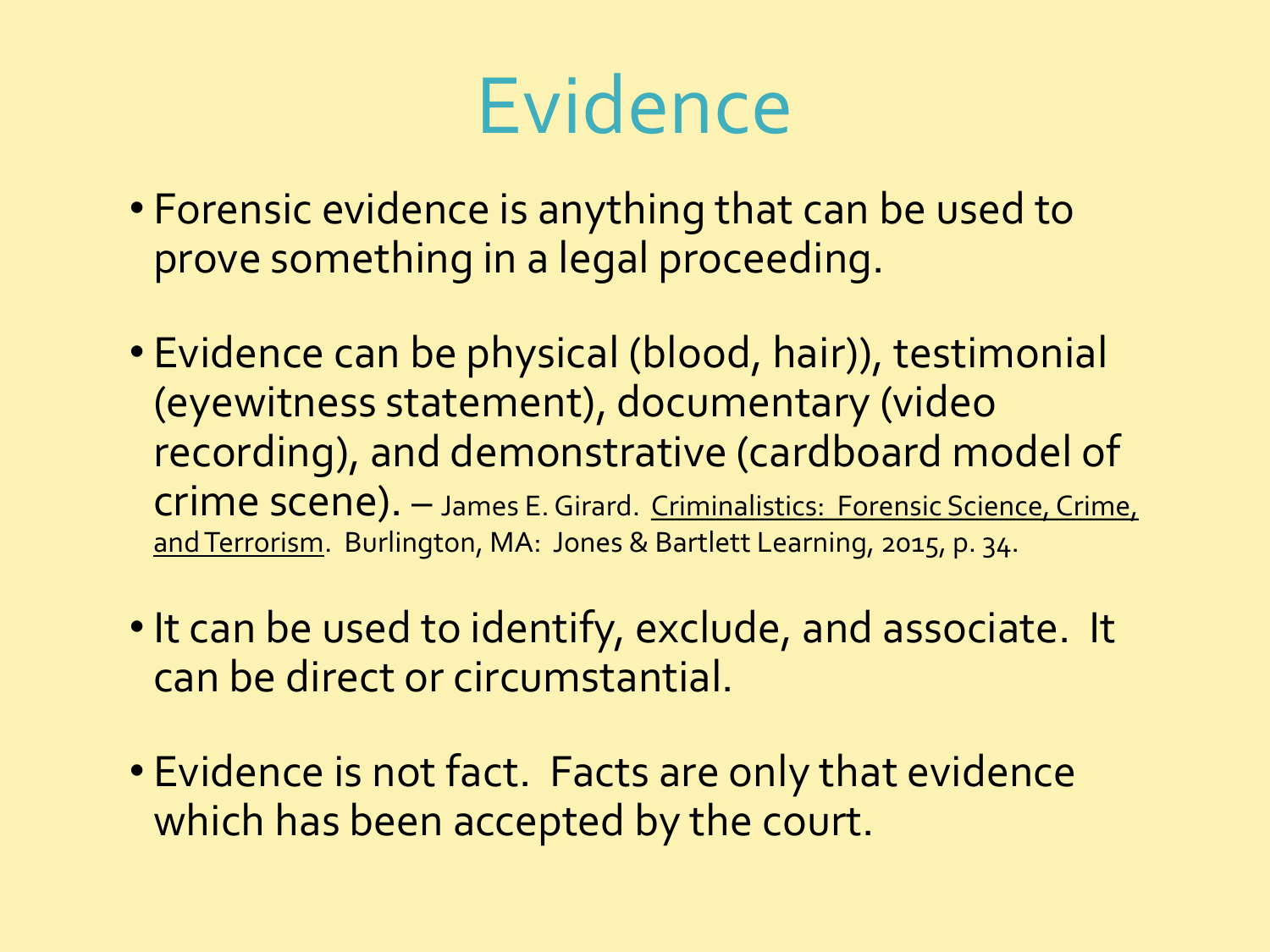# A Consideration of Evidence

- Professor Edmund Locard philosophized about the exchange of evidence and the importance of evidence. Dr. Paul Kirk put the thoughts of Locard into a more comprehensive statement.
- The basic idea is that when you enter a scene you bring something with you, and when you leave a scene you take something with you. The goal is to minimize taking into and taking out of the scene. This can be done by wearing protective equipment, and by careful navigation of the scene.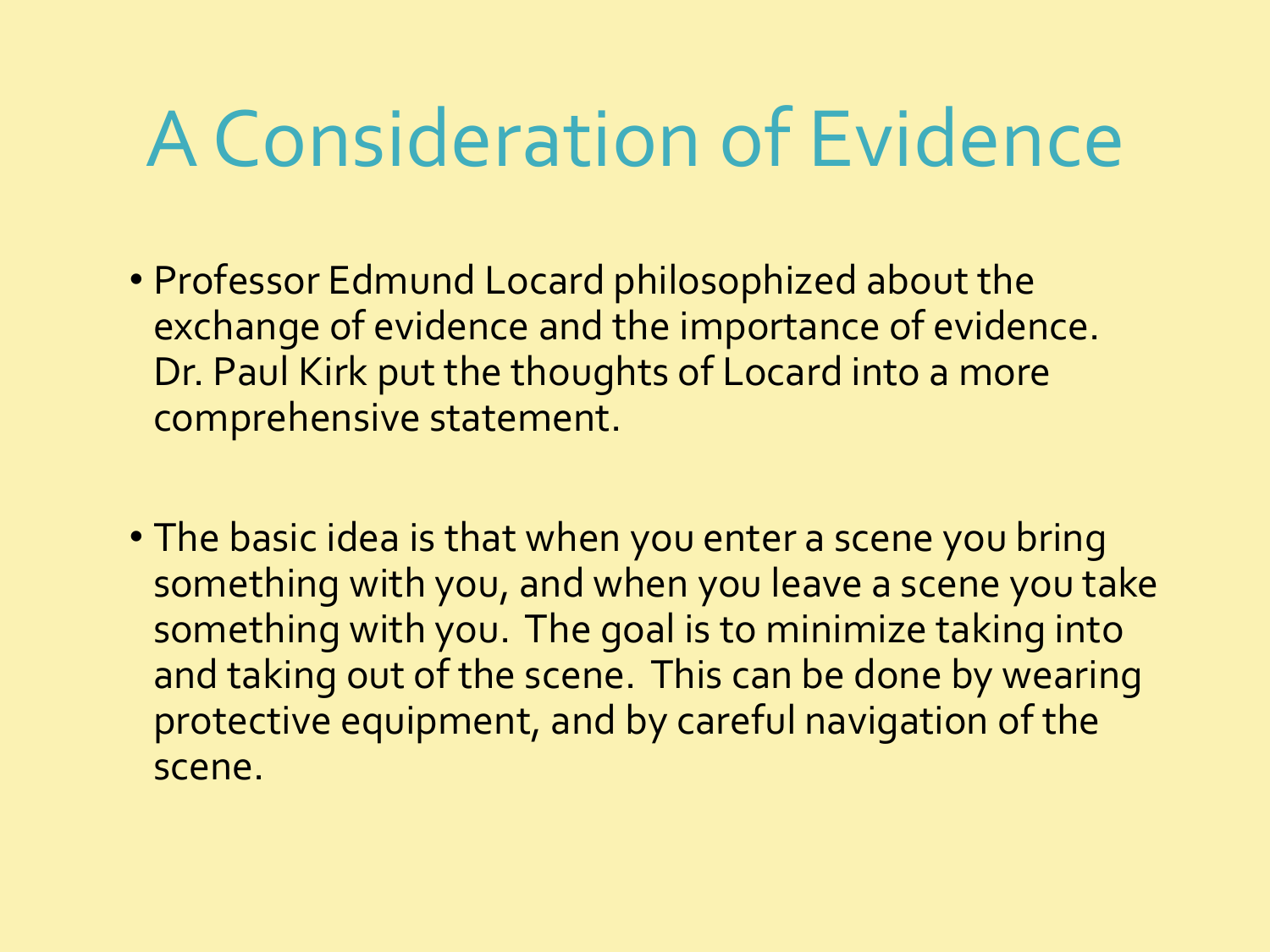### Locard Principle As stated by Dr. Paul Kirk

"Wherever he steps, whatever he touches, whatever he leaves, even unconsciously, will serve as a silent witness against him. Not only his fingerprints or his footprints, but his hair, the fibers from his clothes, the glass he breaks, the tool mark he leaves, the paint he scratches, the blood or semen he deposits or collects. All of these and more, bear mute witness against him. This is evidence that does not forget. It is not confused by the excitement of the moment. It is not absent because human witnesses are. It is factual evidence. Physical evidence cannot be wrong, it cannot perjure itself, it cannot be wholly absent. Only its interpretation can err. Only human failure to find it, study and understand it, can diminish its value." - Dr. Paul Kirk, Crime Investigation. New York: Interscience Publishers, 1953, p.4.

Professor Edmond Locard(1877-1966): **Every contact leaves a trace**. See http://en.wikipedia.org/wiki/Locard%27s\_exchange\_principle.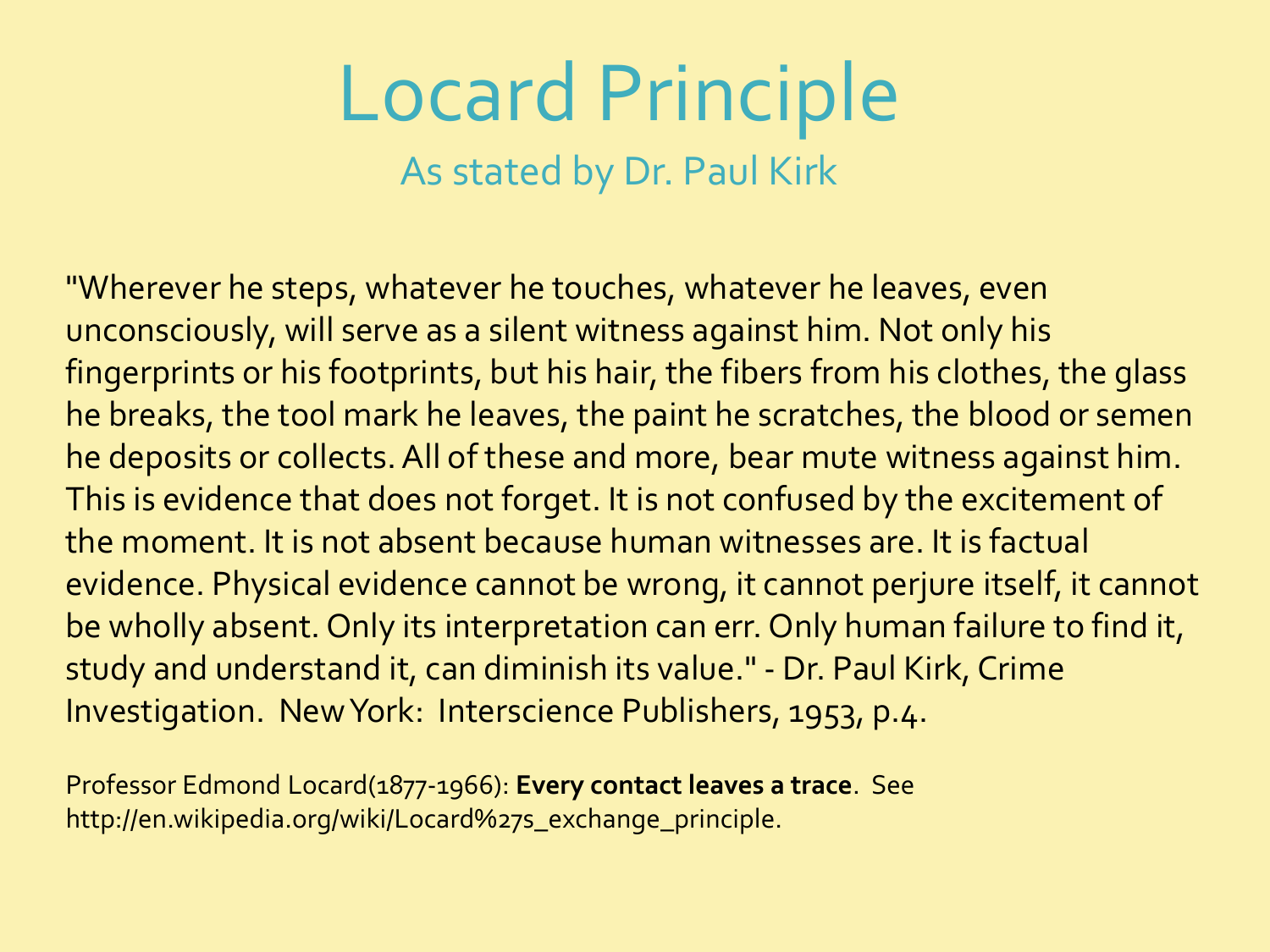# Common Examples of Evidence

- Blood, body fluids
- Clothing
- Notes, letters, journals
- Latex gloves
- Pry bar, tools
- Cigarette butts
- Shoe prints, tire marks
- **•** Fingerprints
- Structural damage and impressions
- Safes, containers
- Emails, texts messages, handwritten notes, journals.
- Weapons, casings, projectiles
- Soil and vegetation
- Insects
- **•** Broken glass
- Drugs/paraphernalia
- Vehicles
- Adhesive tapes
- Video/audio tapes
- Hair/Fiber
	- Drinking containers
	- **\*Cell** phones, computers, iPods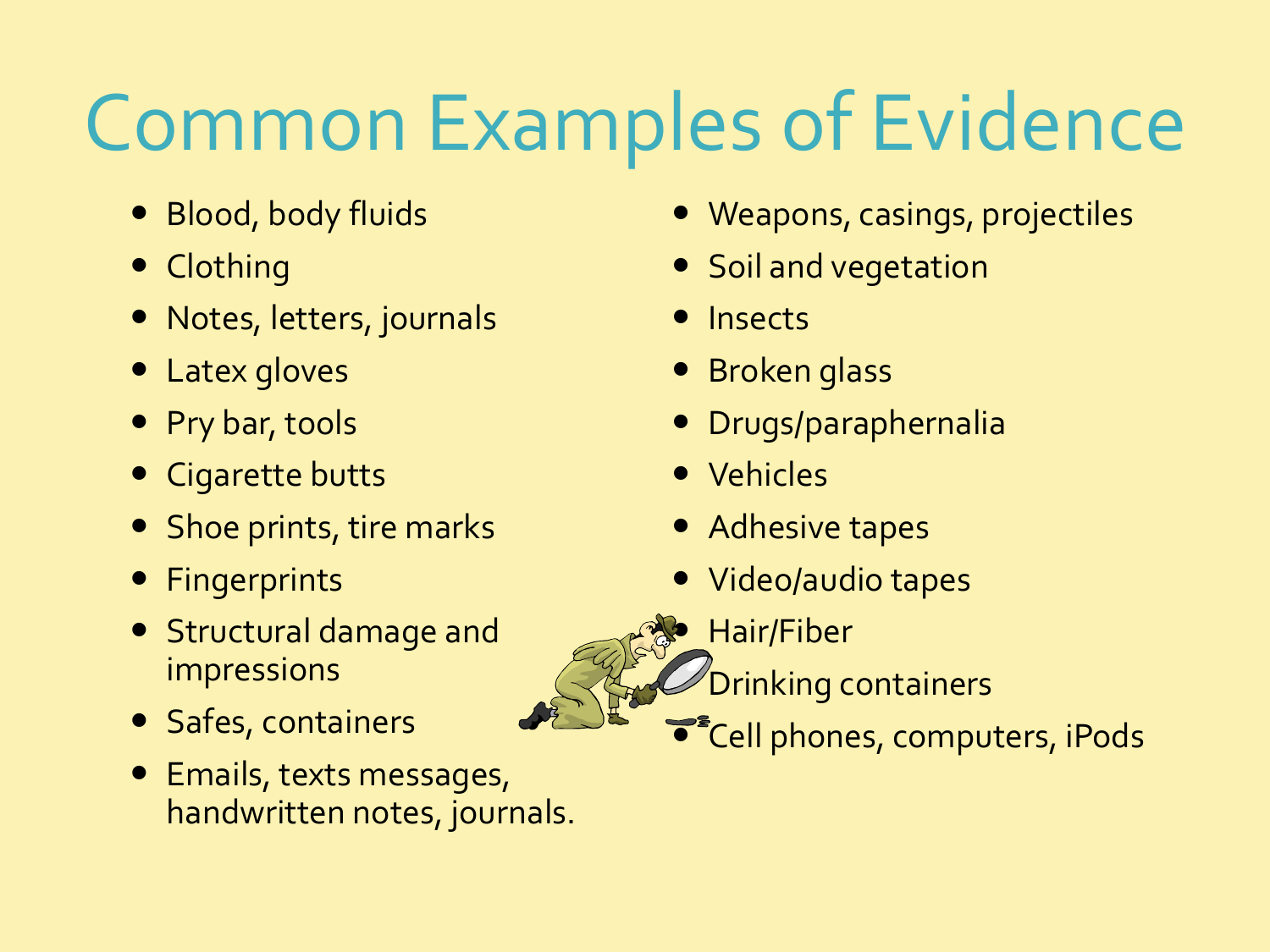# Evidence Example

- A dog finds a buried piece of clothing that has blood on it.
- The dog's actions are evidence. The location of the clothing is evidence. The clothing is a piece of evidence. The blood is evidence. The soil, vegetation, any footprints, and insects are evidence.
- Any hairs and fibers are evidence. If there was dog hair on the clothing it is evidence, and then the hair of the K9 at the scene would be evidence.
- Do you see why it is important to follow protocols, document, and consciously think about what your are doing to preserve the integrity of evidence?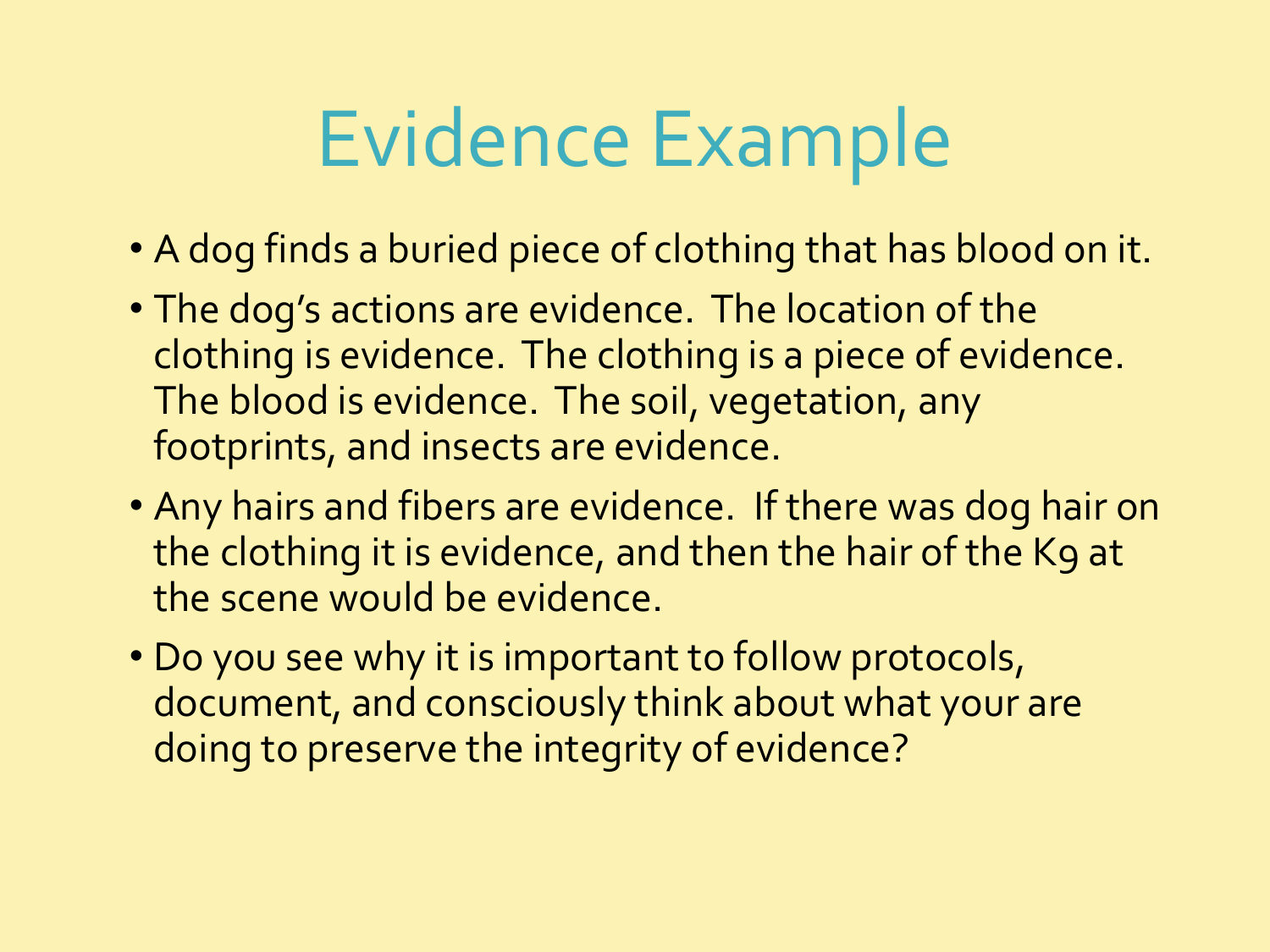# Catalog the History of Evidence

- The crime scene investigator is the one who establishes the chain of custody. This is the tracking record, so to speak, of a piece of evidence.
- It is one of the very most important duties of a crime scene investigator after collecting a piece of evidence. A history of a piece of evidence must be established and documented throughout the life of the evidence. This is called the chain of custody.
- **If the K9 Handler discovers a piece of evidence he/she must document by note, sketch, measurements, photographs, and chain of custody or written report. A Crime Scene Investigator might prepare all formal reports. However, it should be noted in the Handler's report and field notes. Unless the evidence is in immediate danger of being destroyed, it should only be collected by authorized personnel.**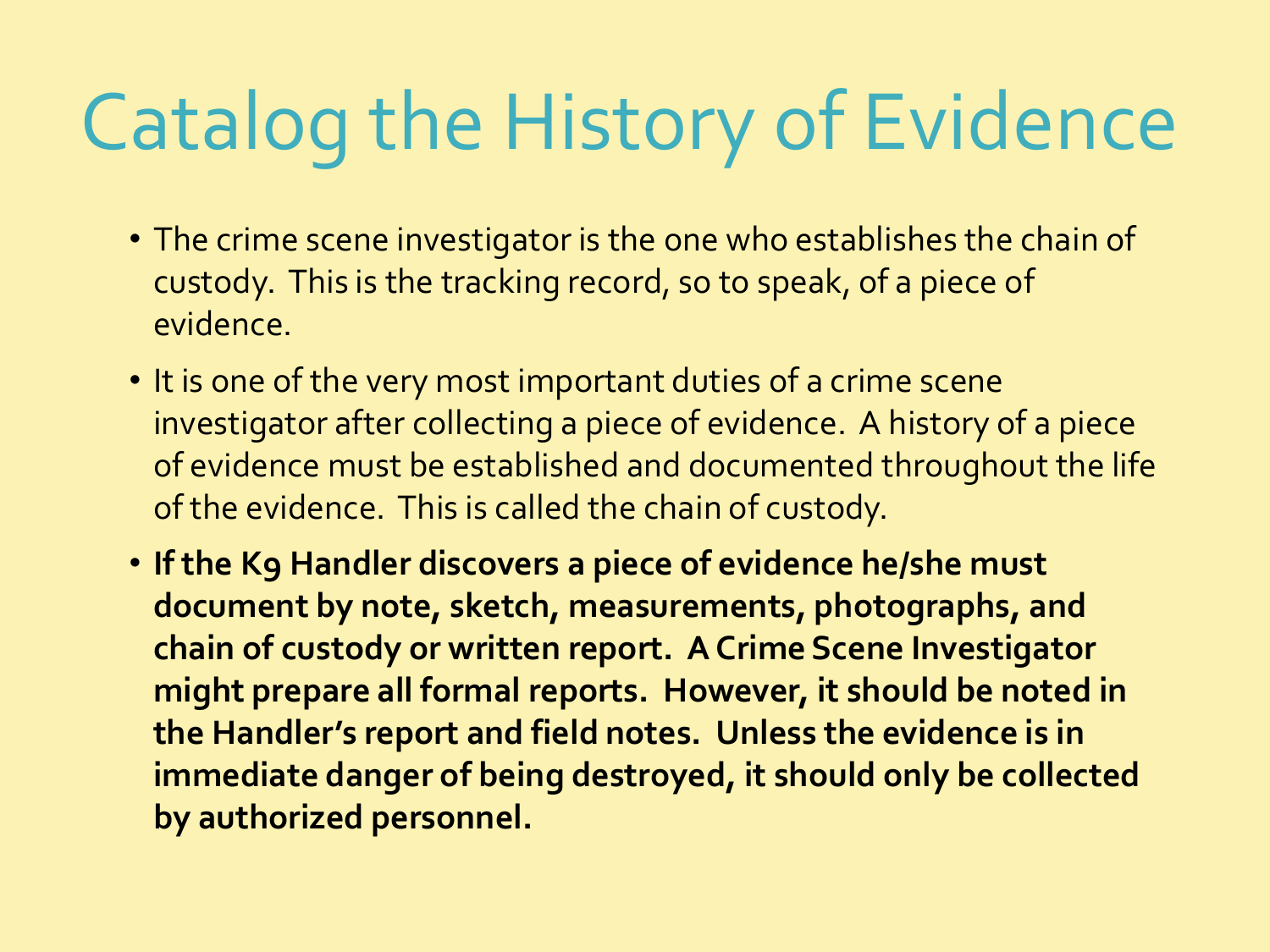# Document Your Dog and Yourself

- Check your dog over and yourself. Make notes on your condition so you can later speak about any possible contamination that might have come from you or your dog.
- As an example, it would be a good idea to have some hair samples, and some pay print samples of your dog somewhere in your files. If appropriate you might want to brush your dog before entering the scene. You can keep the brushings as proof of the condition of your dog. Photographs are another good way to document status of you and your dog.
- Document your dog and yourself after you leave the scene.
- Put this information in your report.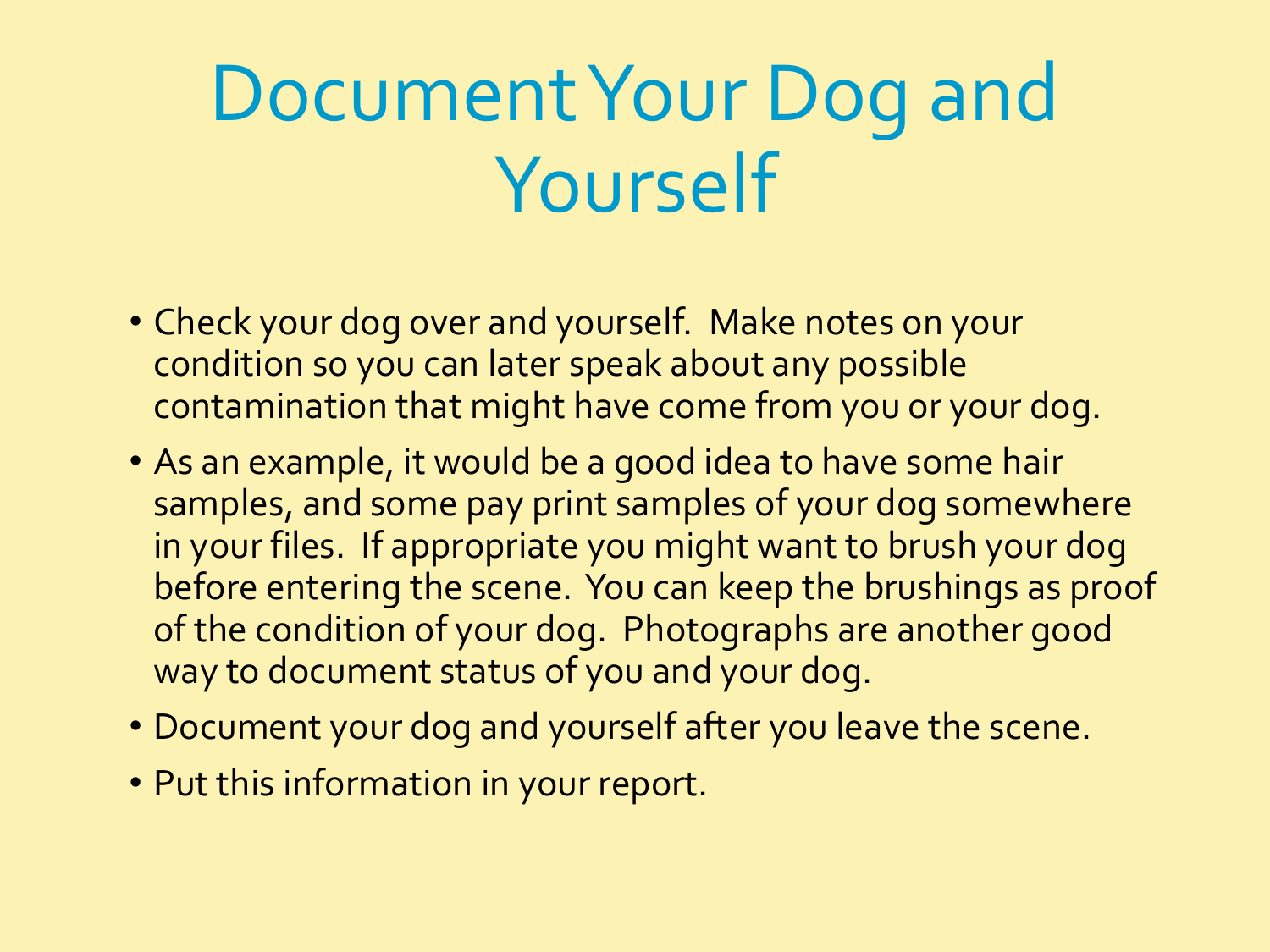### Case Scenario

• Explain how you would resolve any involvement of your dog if crime scene investigators come up with animal prints somewhere around the scene, and/or came up with hairs on a buried body.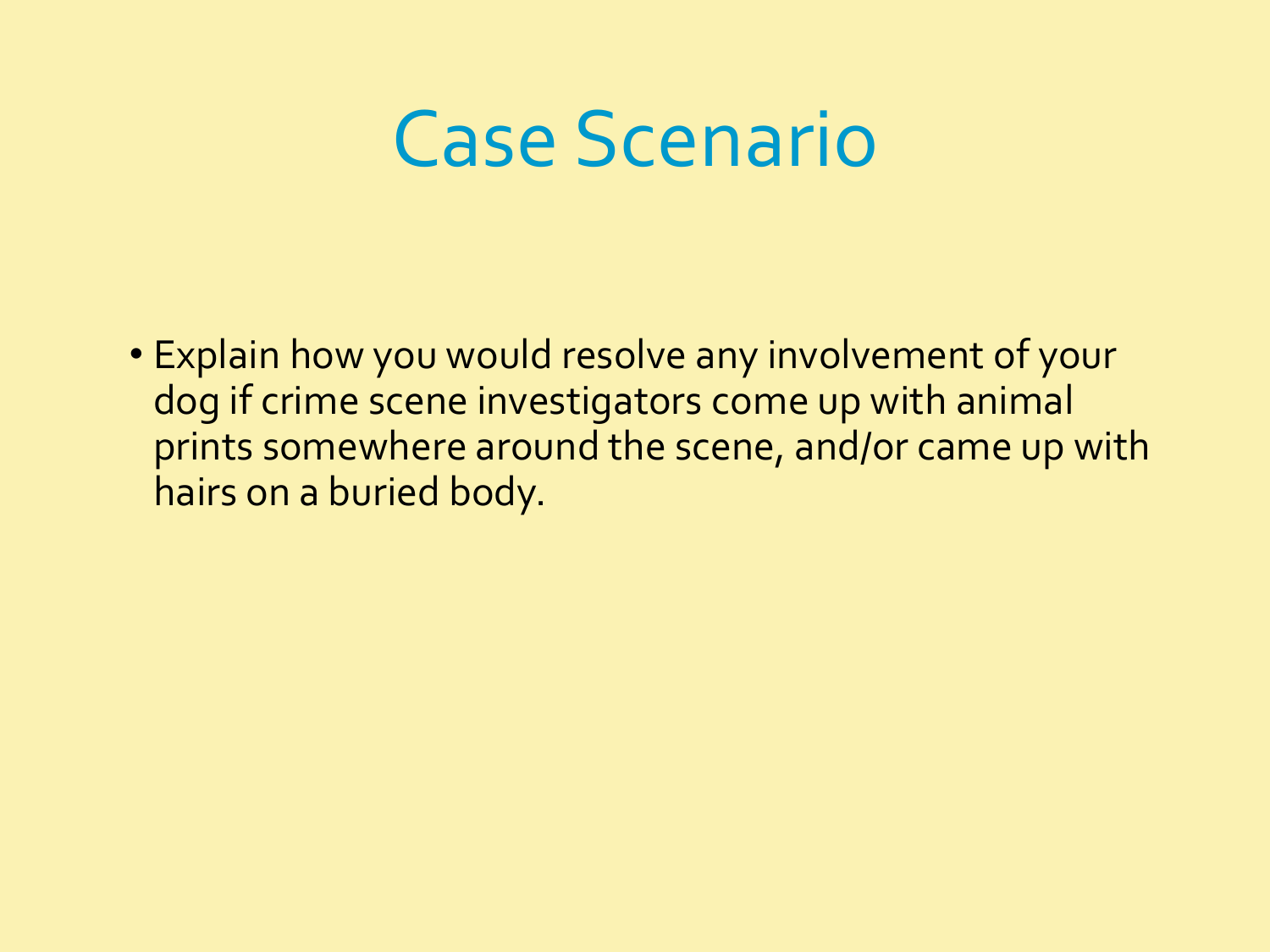# Catalog the History of Evidence

- The crime scene investigator is the one who establishes the chain of custody. This is the tracking record, so to speak, of a piece of evidence.
- It is one of the very most important duties of a crime scene investigator after collecting a piece of evidence. A history of a piece of evidence must be established and documented throughout the life of the evidence. This is called the chain of custody.
- If K9 handler discovers a piece of evidence or collects a piece of evidence he/she must document by note, sketch, measurements, photographs, and chain of custody or written report. A crime scene investigator might prepare all formal reports. However, it should be noted in the handlers report and field notes.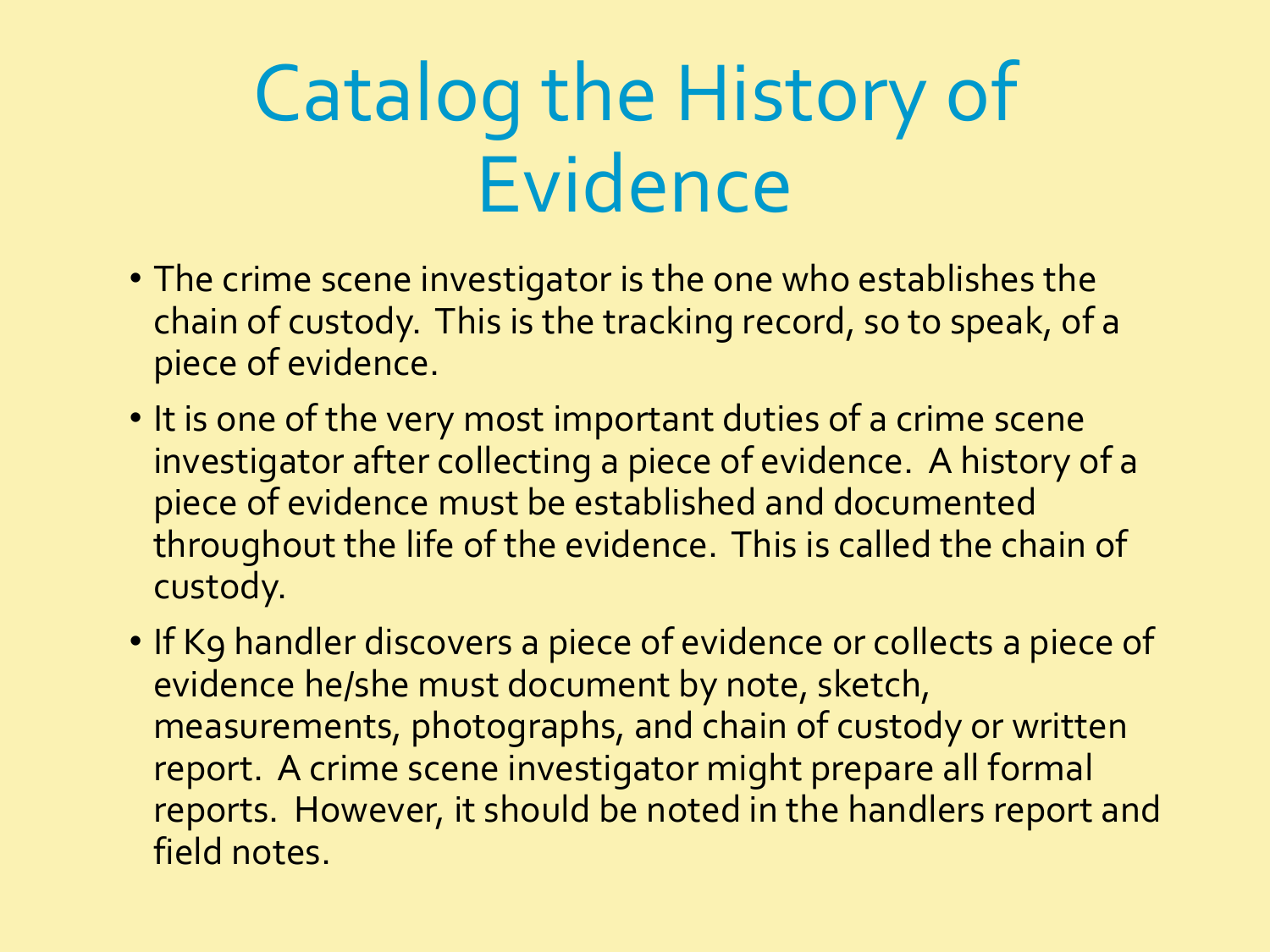# Chain of Custody

### (example form from http://www.galsonlabs.com/samplinganalysis/\_pdf/galsonlabs\_coc\_form\_US.pdf

|                                                                                                                                                       |                         |                          | New clean<br>(Sent Account No.")                                                                                                                                                                                                                                                                                                                                |                                                                                                            |                            |                                  |                                                                                                                                                                                                                                                                                                                                                  |                           |                               |                           |                                                                   |             |
|-------------------------------------------------------------------------------------------------------------------------------------------------------|-------------------------|--------------------------|-----------------------------------------------------------------------------------------------------------------------------------------------------------------------------------------------------------------------------------------------------------------------------------------------------------------------------------------------------------------|------------------------------------------------------------------------------------------------------------|----------------------------|----------------------------------|--------------------------------------------------------------------------------------------------------------------------------------------------------------------------------------------------------------------------------------------------------------------------------------------------------------------------------------------------|---------------------------|-------------------------------|---------------------------|-------------------------------------------------------------------|-------------|
| GALSON<br>osen sidelike ed.<br>UKI DITAGINE WE START<br><b>III</b> CITED 432-3227<br>1005-R32-3A95-(1227)<br>FB: (315) 407-0571<br>www.gabzeslabs.com |                         |                          |                                                                                                                                                                                                                                                                                                                                                                 | Please No."<br>Imal address :                                                                              |                            |                                  | the contract of the contract of the contract of<br>timal Results to : https://www.com/community.com/community/community/community/community/community/community/community/community/community/community/community/community/community/community/community/community/community/com<br>the control of the control of the control of the control of |                           | Phone No.<br>tnul.<br>FO, No. | Condit Cord : Constan nie | the contract of the contract of the con-<br>at to cett card into  |             |
|                                                                                                                                                       | Need Jacobs Ser-        | (sanharpa)               |                                                                                                                                                                                                                                                                                                                                                                 |                                                                                                            |                            |                                  | samples submirred assig the everyorga and in respons-                                                                                                                                                                                                                                                                                            |                           |                               |                           | " samples submitted using the mensurgal equation." Integrate      |             |
| □                                                                                                                                                     | <b>Standard</b>         | $\overline{\phantom{a}}$ | SBI NEW                                                                                                                                                                                                                                                                                                                                                         |                                                                                                            |                            |                                  | <b>FISHET:</b>                                                                                                                                                                                                                                                                                                                                   | sampled by                |                               |                           |                                                                   |             |
| ▭                                                                                                                                                     | 4 Susteens Sept         | 33%                      | comments:                                                                                                                                                                                                                                                                                                                                                       |                                                                                                            |                            |                                  |                                                                                                                                                                                                                                                                                                                                                  |                           |                               |                           |                                                                   |             |
| п                                                                                                                                                     | 3 Business Sept.        | 104                      |                                                                                                                                                                                                                                                                                                                                                                 |                                                                                                            |                            |                                  |                                                                                                                                                                                                                                                                                                                                                  |                           |                               |                           |                                                                   |             |
| □                                                                                                                                                     | J Business Days         | 75A                      |                                                                                                                                                                                                                                                                                                                                                                 |                                                                                                            |                            |                                  |                                                                                                                                                                                                                                                                                                                                                  |                           |                               |                           |                                                                   |             |
| □                                                                                                                                                     | Next Day by Kern        | 1054                     | case diescription of industry or morest/interferences present in sampling area :<br>some sarrigies were<br>riege information on the dealers if he used for                                                                                                                                                                                                      |                                                                                                            |                            |                                  |                                                                                                                                                                                                                                                                                                                                                  |                           |                               |                           |                                                                   |             |
| □                                                                                                                                                     | <b>Building by News</b> | 150%                     | collected in (e.g., NY)<br>$2$ cow rs. $2$ scan m/<br>$\Box$ call os we                                                                                                                                                                                                                                                                                         |                                                                                                            |                            |                                  |                                                                                                                                                                                                                                                                                                                                                  |                           |                               |                           |                                                                   |             |
| ⊓                                                                                                                                                     | <b>Same Day</b>         | 3004.                    |                                                                                                                                                                                                                                                                                                                                                                 |                                                                                                            | $D$ wsw.<br>atlet bassitra |                                  |                                                                                                                                                                                                                                                                                                                                                  |                           |                               |                           |                                                                   |             |
| Seregie blentification"<br>le aprison of an characterial                                                                                              |                         | <b>Debt Serraded</b>     | <b>Editor Reduct</b>                                                                                                                                                                                                                                                                                                                                            | Sungai Watane<br><b>Latisla Titte</b><br><b>Sensite Area</b> *                                             |                            | Sende Units'<br>Linkmackd.mc2.02 | Audyck Reparted*                                                                                                                                                                                                                                                                                                                                 |                           |                               | <b>Matthed Sidewale*</b>  | linse and Operator<br>Francisco, Willie<br>plates swirling att.2" |             |
| <b>EXAMPLE</b>                                                                                                                                        |                         |                          | 04/34/13                                                                                                                                                                                                                                                                                                                                                        | 2pc UW PVC                                                                                                 | 960                        |                                  |                                                                                                                                                                                                                                                                                                                                                  | Hexavalent Chromium (Cr6) |                               |                           | Mod OSHA (D-21)                                                   | Welding     |
|                                                                                                                                                       |                         |                          | * suiture unforcementes will substance our musice (symbored method if is does not march the method letted on the cox unless this box is checked. [3] your method/c5 listed on cox<br>rer meals analysis. If requesting an analyse with the option of a lower use; please indicate if the lower use; is required (law weakdow for certain analyses - see switch- |                                                                                                            |                            |                                  |                                                                                                                                                                                                                                                                                                                                                  |                           |                               |                           |                                                                   |             |
|                                                                                                                                                       |                         |                          | ror ctrauding siles: turners of siles terrind must be indicated county, crassibility and/ur redernately -                                                                                                                                                                                                                                                       |                                                                                                            |                            |                                  |                                                                                                                                                                                                                                                                                                                                                  |                           |                               |                           |                                                                   |             |
|                                                                                                                                                       | Clusin of Castroly      |                          | Print Name /Sepuriture                                                                                                                                                                                                                                                                                                                                          |                                                                                                            | Date<br><b>Time</b>        |                                  |                                                                                                                                                                                                                                                                                                                                                  |                           | Print Name/Signature          |                           | Date                                                              | <b>Grae</b> |
|                                                                                                                                                       | kelogshird by :         |                          |                                                                                                                                                                                                                                                                                                                                                                 |                                                                                                            |                            |                                  | <b>Received</b> by                                                                                                                                                                                                                                                                                                                               |                           |                               |                           |                                                                   |             |
|                                                                                                                                                       | <b>Reingstand by</b>    |                          |                                                                                                                                                                                                                                                                                                                                                                 |                                                                                                            |                            |                                  | Received by                                                                                                                                                                                                                                                                                                                                      |                           |                               |                           |                                                                   |             |
|                                                                                                                                                       |                         |                          |                                                                                                                                                                                                                                                                                                                                                                 | * Required fields, failure to complete these fields may result in a delay in your samples being processed. |                            |                                  | Samples received after Special for considered as out day's business.                                                                                                                                                                                                                                                                             |                           |                               |                           |                                                                   | not at      |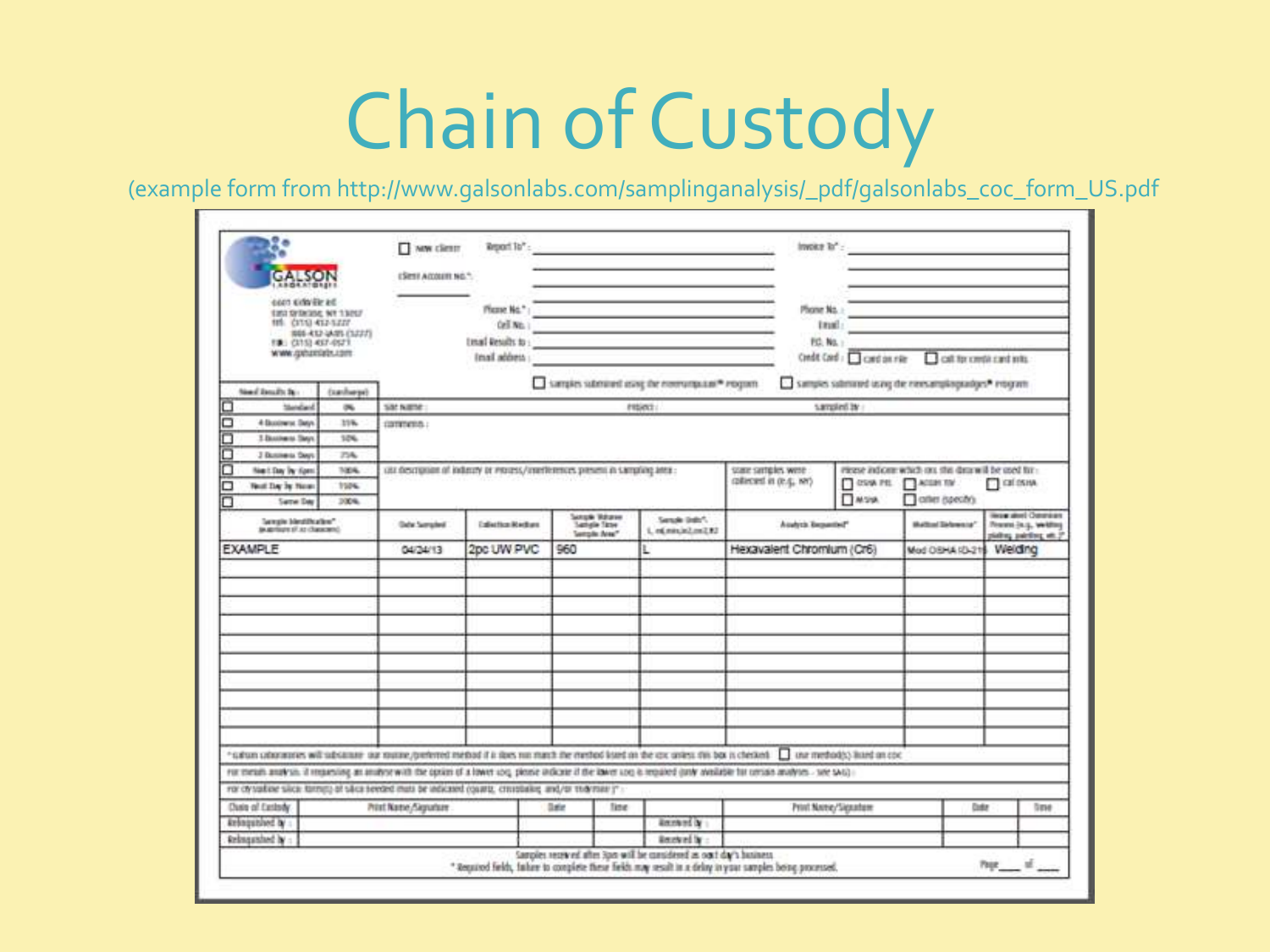# Documenting the Scene

- Photographs and video are the first step.
- Field notes, including times/dates/location/actions are the second step.
- Field sketches are the third step. The sketch does not have to be to scale. It should represent the general spatial relationships.
- Formal report is the forth step
- Save all in a file folder is the last step.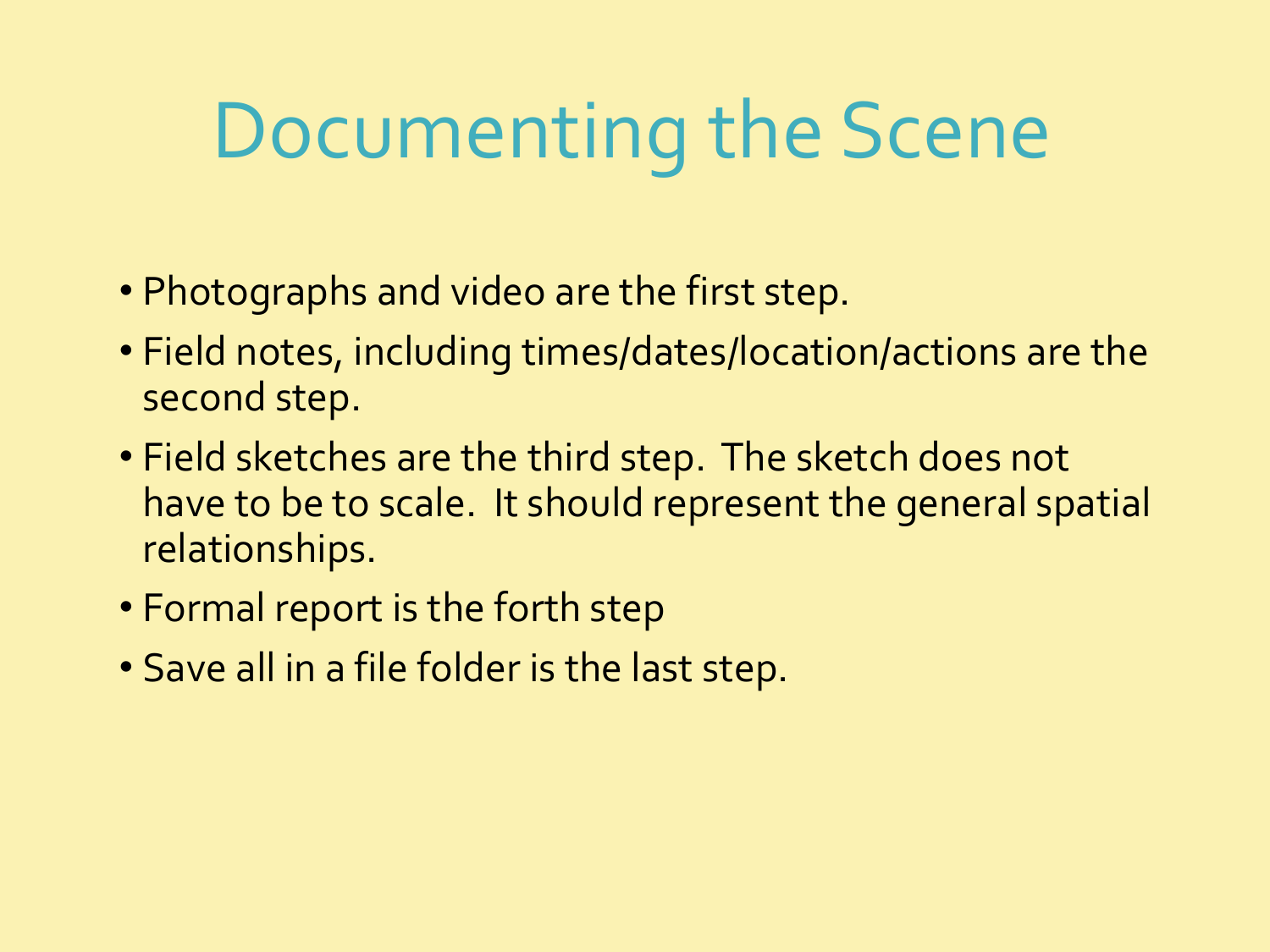## Search Report (example form)

### **Canine Search Report**

Your Name Organization or Company Address And Other Contact Information

Date of call: Time of call:

Dog: The name of the dog that worked the search Search Location: General Location Information Time of Arrival: At the scene or designated meeting place

GPS and other files: List the names of any maps, logs or other supporting documents that you are submitting along with the report.

Approximate Temp: These should be noted as "approximate" Approximate RH: Approximate Wind: unless they are from a verifiable source. Cloud Cover:

Description of call:

This is a description of what was said during the original contact; who called, what they told you and what you agreed to do. You should also include a synopsis of any briefing you received at the scene and a list of who you worked with during the search.

### Description of Search Areas:

This includes specific locations and sizes of the areas you searched. It should explain how you subdivided any large areas. You should characterize vegetation, terrain, size and type of buildings, etc.

### Description of search:

This includes a detailed description of what you did, when you did it and what, if anything was found. It may be best to do this as a chronology. For example:

1132 Started K9 Fluffy searching at the southwest corner of Search Area 3. Worked an east / west grid pattern with search lines spaced approximately 10 yards apart until we reached the north boundary of the search area. Detailed the exterior of two abandoned cars which were located in the northwest quadrant of the area. K9 Fluffy did not indicate in this area. 1158

This explains how the area was searched, that the search took 26 minutes and that nothing was found.

### Summary.

This is where you would note any other information you would like to include such as areas you think might need additional attention, an estimate of your Probability of Detection, etc. Any subjective comments could go in this this area. Other parts of your report should be restricted to "just the facts".

### Followup Information:

This area is for notes on relevant information that became available after your report was submitted. That might include a call from the agency letting you know what the Crime Scene Team found after you departed. Nothing else on your report should be changed after the report is submitted. This includes correcting types.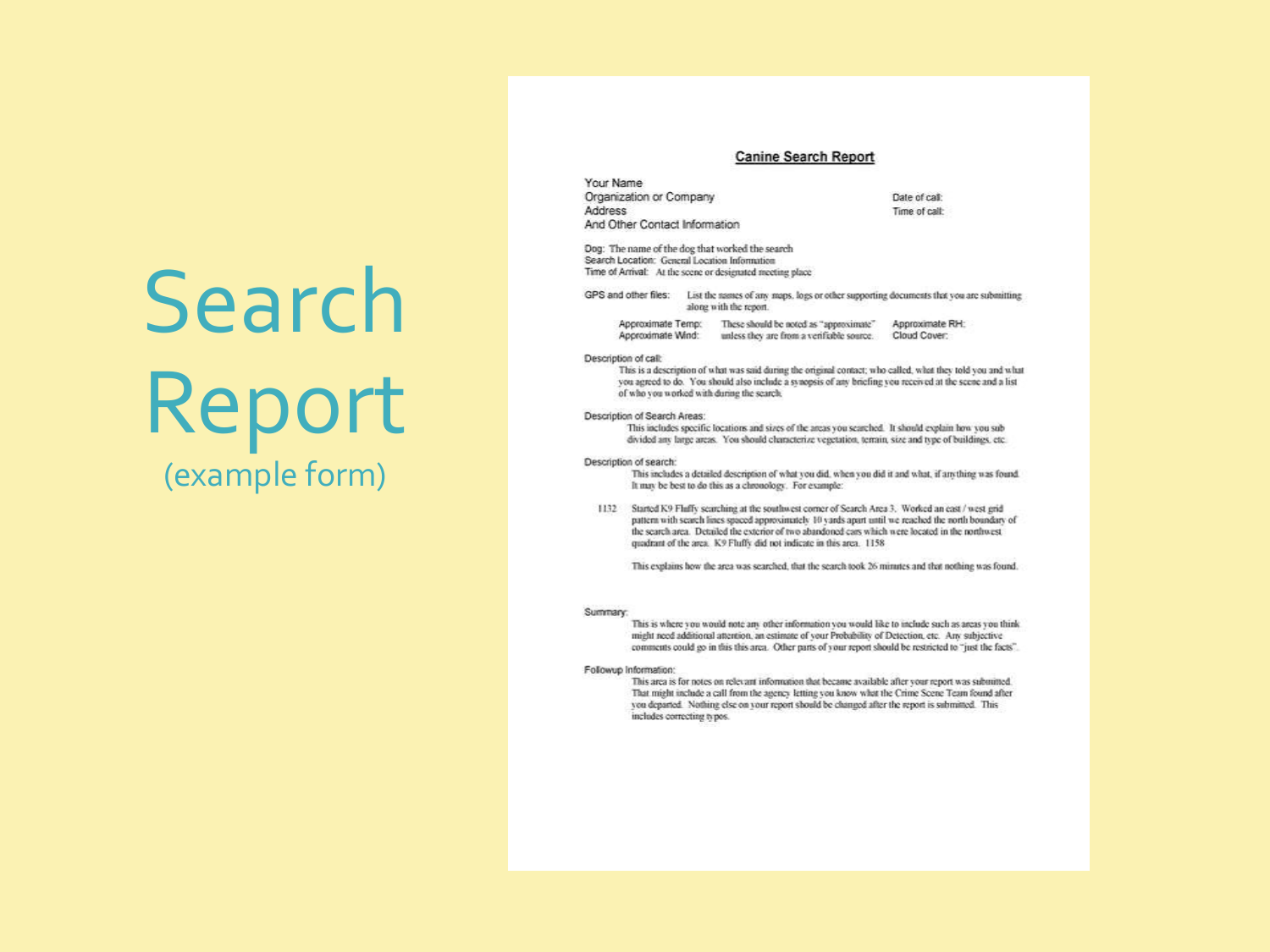## Crime Scene Sketch



| <b>Starts</b> | <b>Deputation</b><br>timbs shuth to a plastic said an the<br><b><i>Sishan Ruse</i></b> |  |  |  |  |
|---------------|----------------------------------------------------------------------------------------|--|--|--|--|
| w             |                                                                                        |  |  |  |  |
| w             | Broughy and Full Aquair bathlas on the<br><b><i>ERONAL GREATERS</i></b>                |  |  |  |  |
|               | Enacked over chair to the bong more                                                    |  |  |  |  |
|               | Pop bottle and purchase recept on the<br>Room by the entryway.                         |  |  |  |  |
|               | Phatical of the victim and the kids.                                                   |  |  |  |  |
| ٠             | <b>TRANSING THANKS AND STOLEN BANKS</b>                                                |  |  |  |  |
| ur.           | Plenes of her barrette and white seath                                                 |  |  |  |  |
| w.            | Plastic of foar barrellist                                                             |  |  |  |  |
| w             | San total youngarizes gettings prefer.)<br><b>SEVENA</b>                               |  |  |  |  |
|               | Mosed apather (at the bestmann Room                                                    |  |  |  |  |
|               | Stood spatiar on silps of the bad                                                      |  |  |  |  |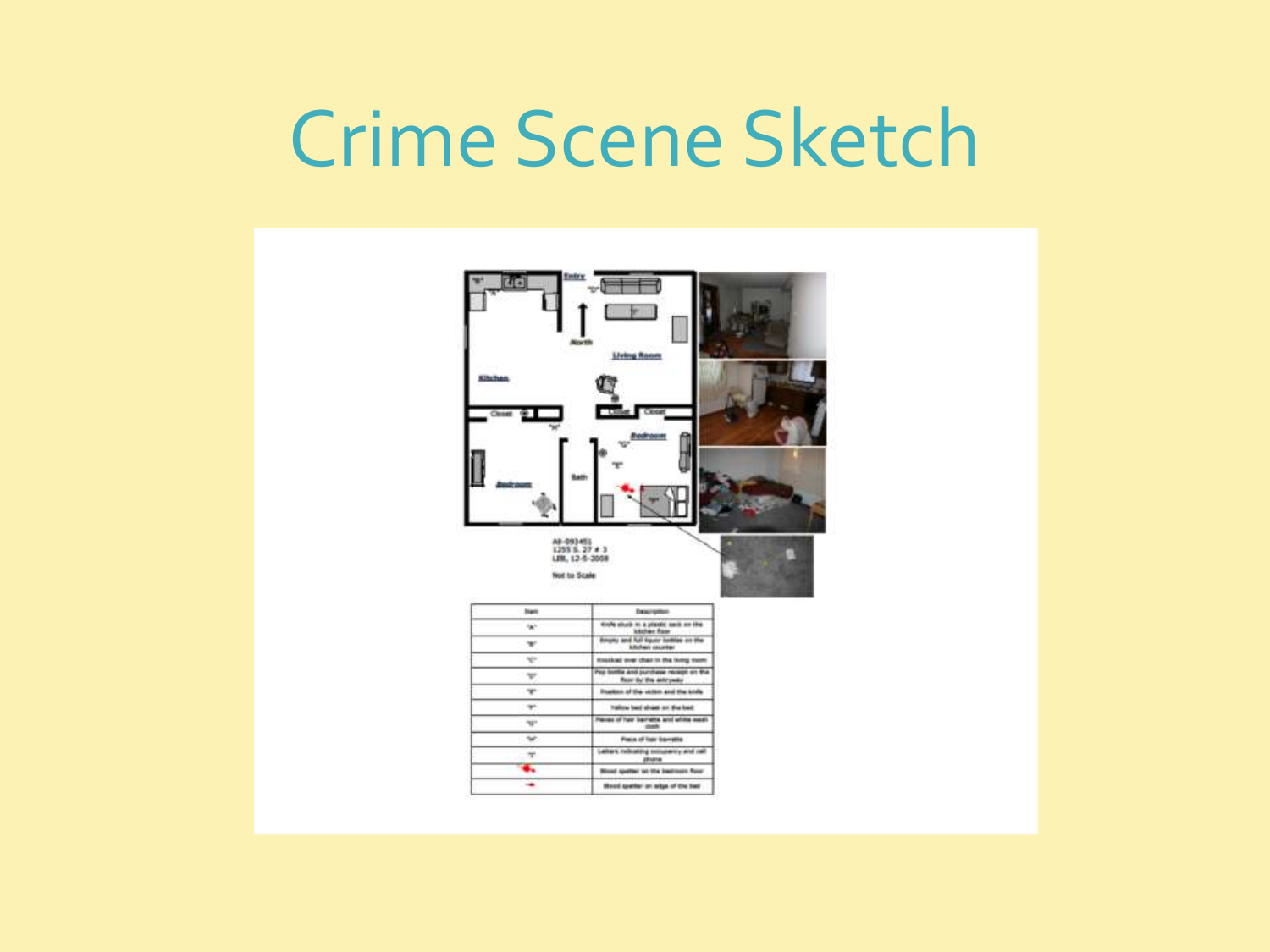# A Crime Scene Processing Protocol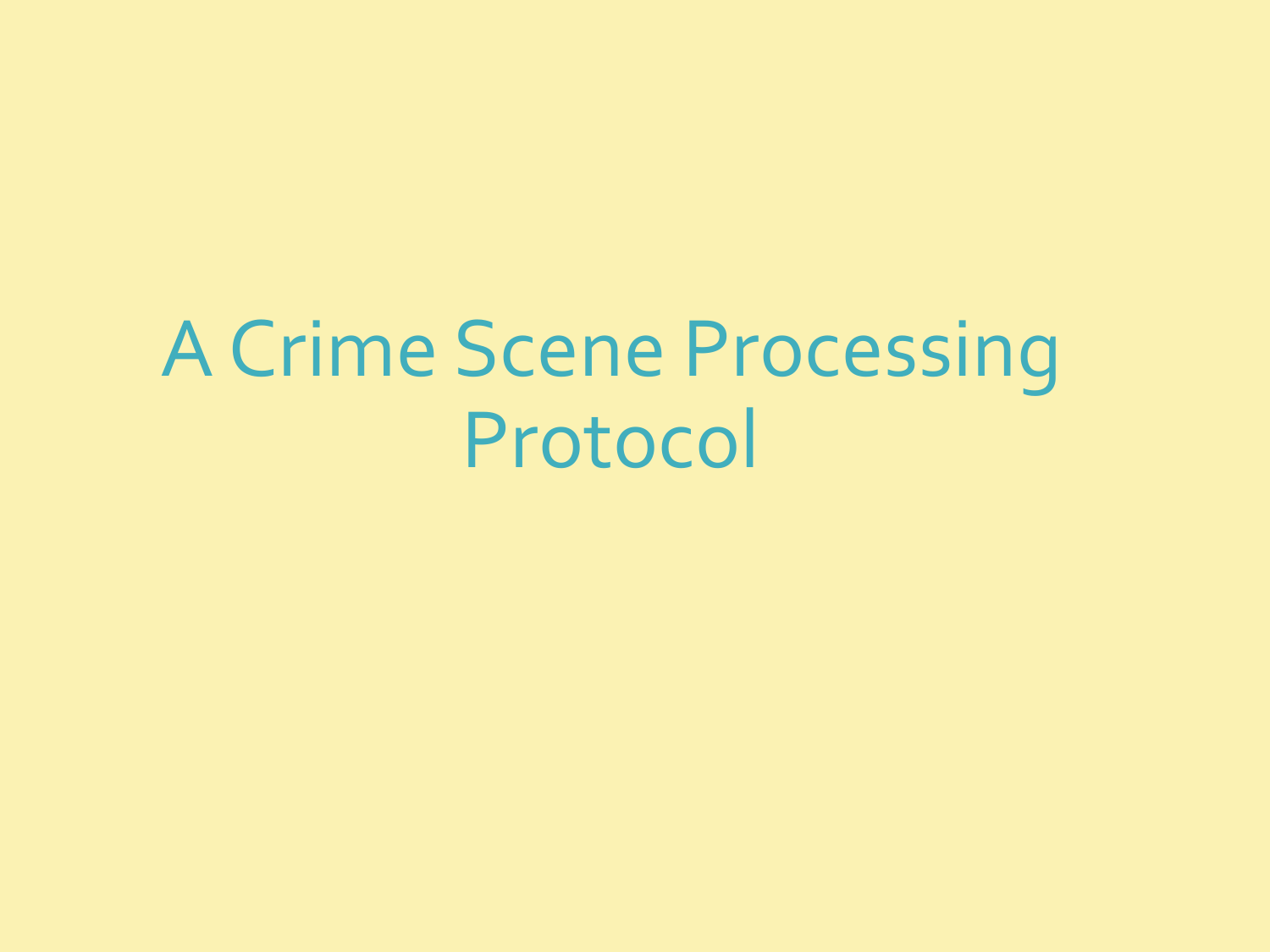# The Crime Scene Investigation

- Management of the scene passes from the First Responder to the Medical Examiner, Forensic Scientists, and Crime Scene Investigators.
- A Protocol is important for the crime scene investigation: What do you do, who does what, and what is done first, second, next, and so forth.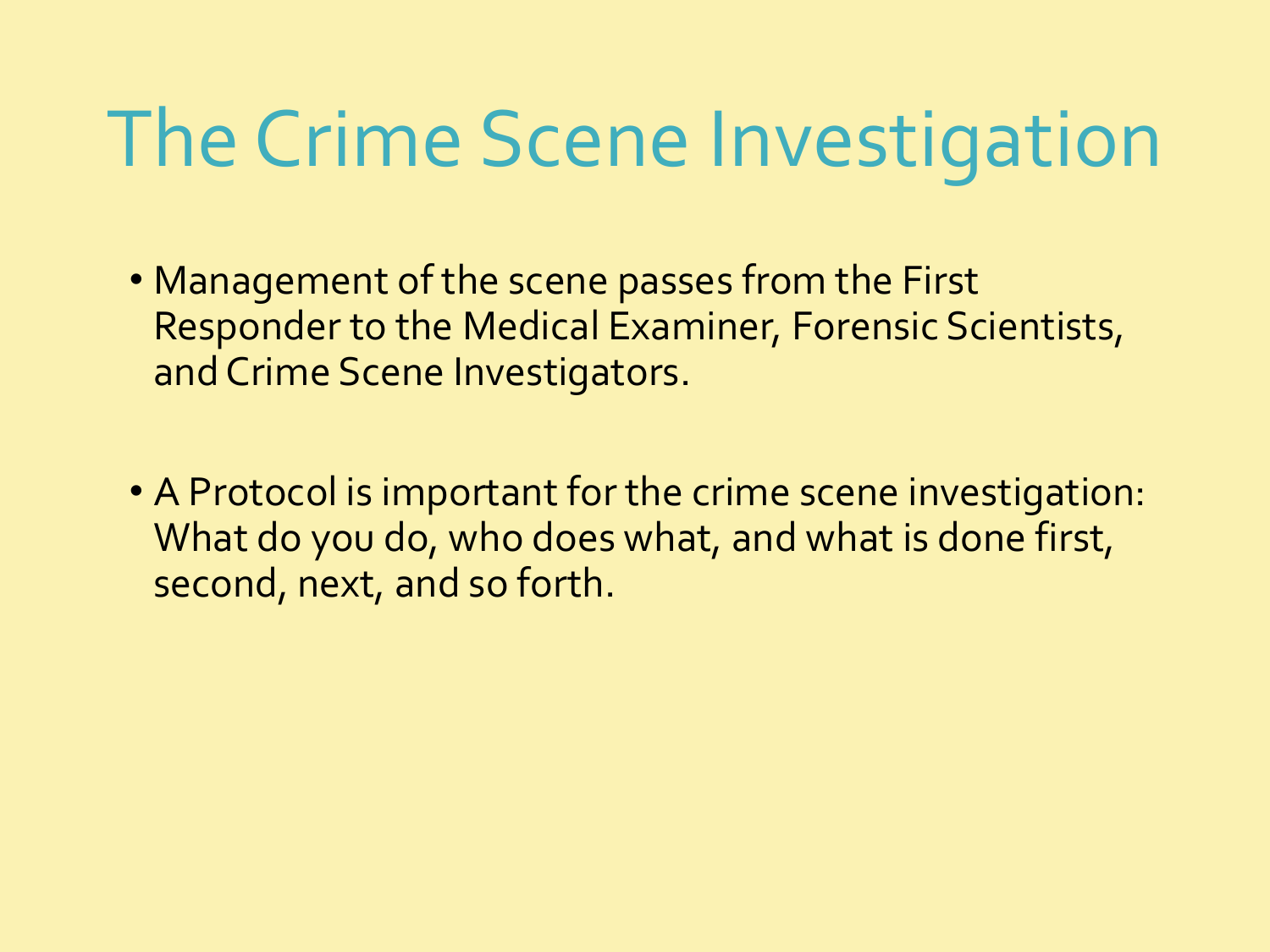# Crime Scene Protocol

- A protocol is a way of going about doing something. It is an established process that may be informal or formal.
- Most entities involved in investigations have a protocol, policy, procedure, manual or some document that generally establishes steps to be taken in a given task.
- Some people find a check list to be helpful as a form of a protocol.
- In all cases some understanding of a plan must be established with all participates in a scene investigation.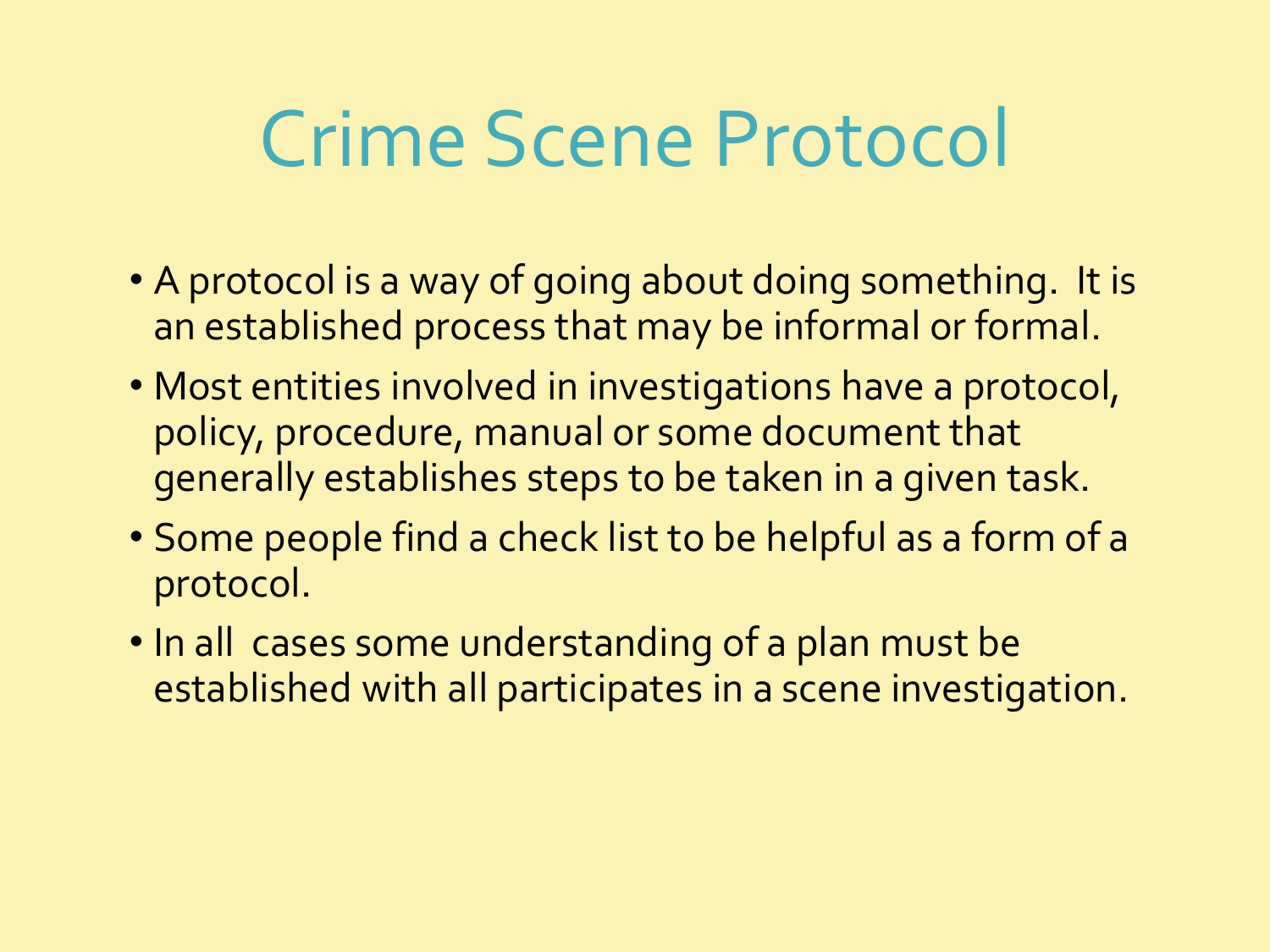Responsibility and Accountability

- Responsibility and Accountability.
	- A named person must be designated as the Crime Scene Supervisor.
	- All that does and does not take place is the responsibility of the Scene Supervisor.
	- It is up to the Supervisor to ensure that all other persons are responsible and accountable, but this in no way absolves each crime scene investigator from ethical and legal behavior.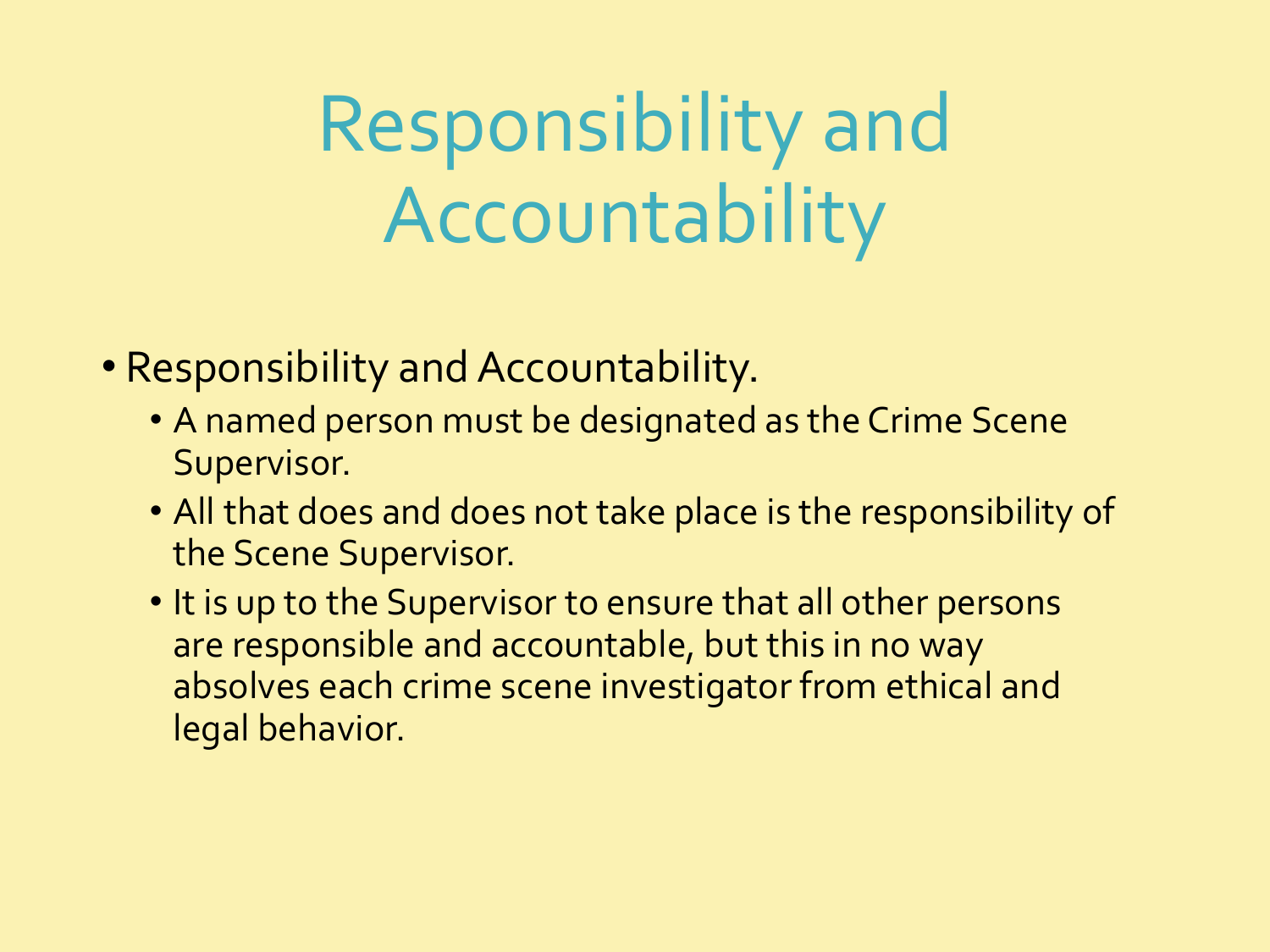# Crime Scene Protocol: Overall

- Secure: the scene and equipment.
- Interview: first responders and experts.
- Control Contamination: protective equipment
- Examine: initial scene (walk through and search)
- Evidence: identify, document, scale, placard, collect, secure. \*\*\*chain of custody\*\*\*
- Debrief: Has all been done?
- Reconstruct: In the minds eye and at the office.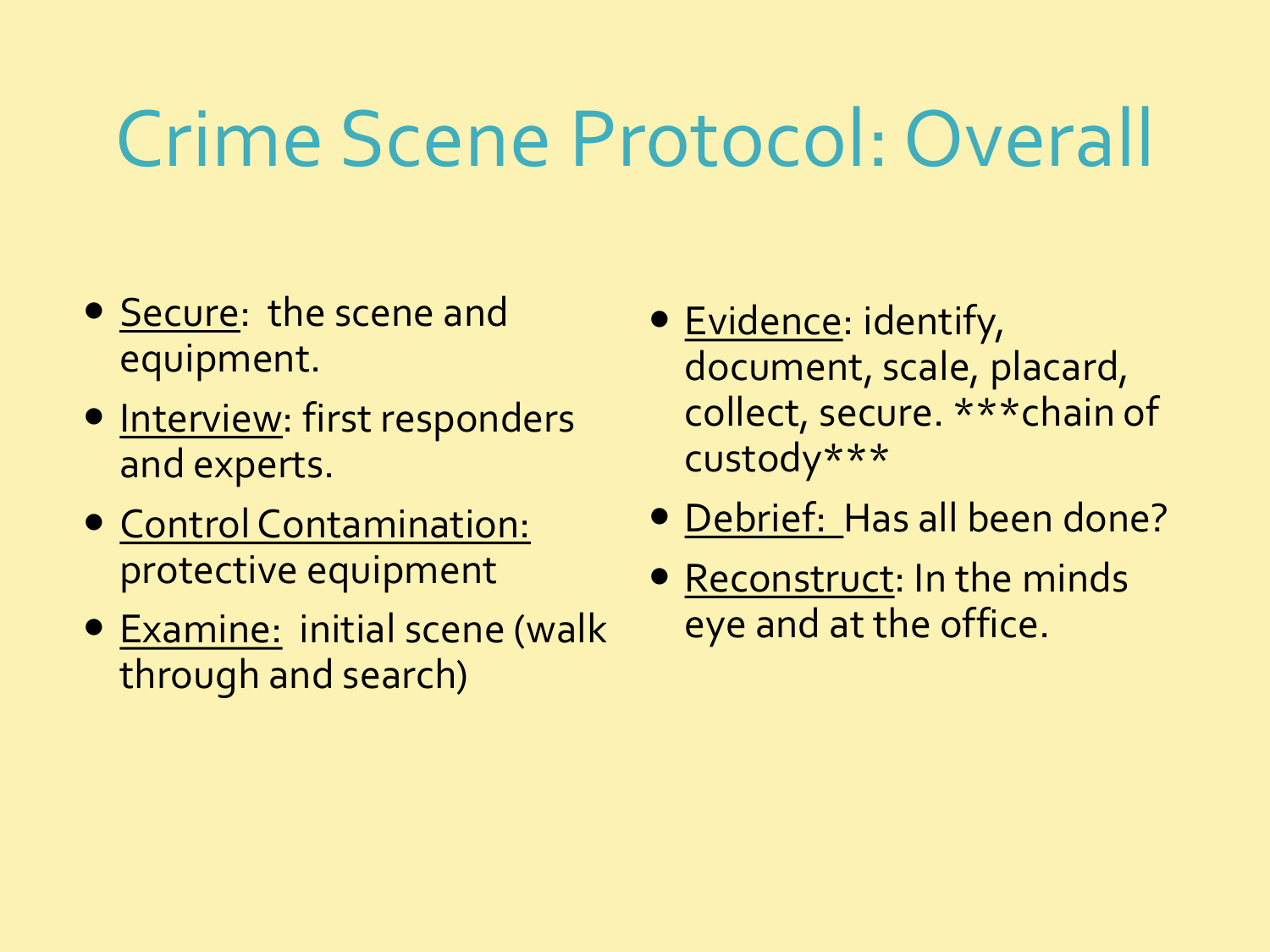# Legal Rules

- All protocols for crime scene investigation are grounded in legal rules. One must comply with the law for a successful crime scene investigation.
- Searches must be limited
	- As outlined in warrant or grant of permission
	- As defined by person of authority
	- As limited by physical circumstances
- Authority to search must be established.
	- Search warrant: authorized by court, or
	- Consent to search: right to give consent and knowingly given, or
	- Standing with the state: no one has an expectation to privacy, or
	- Exigent circumstances: immediate threat to life and property.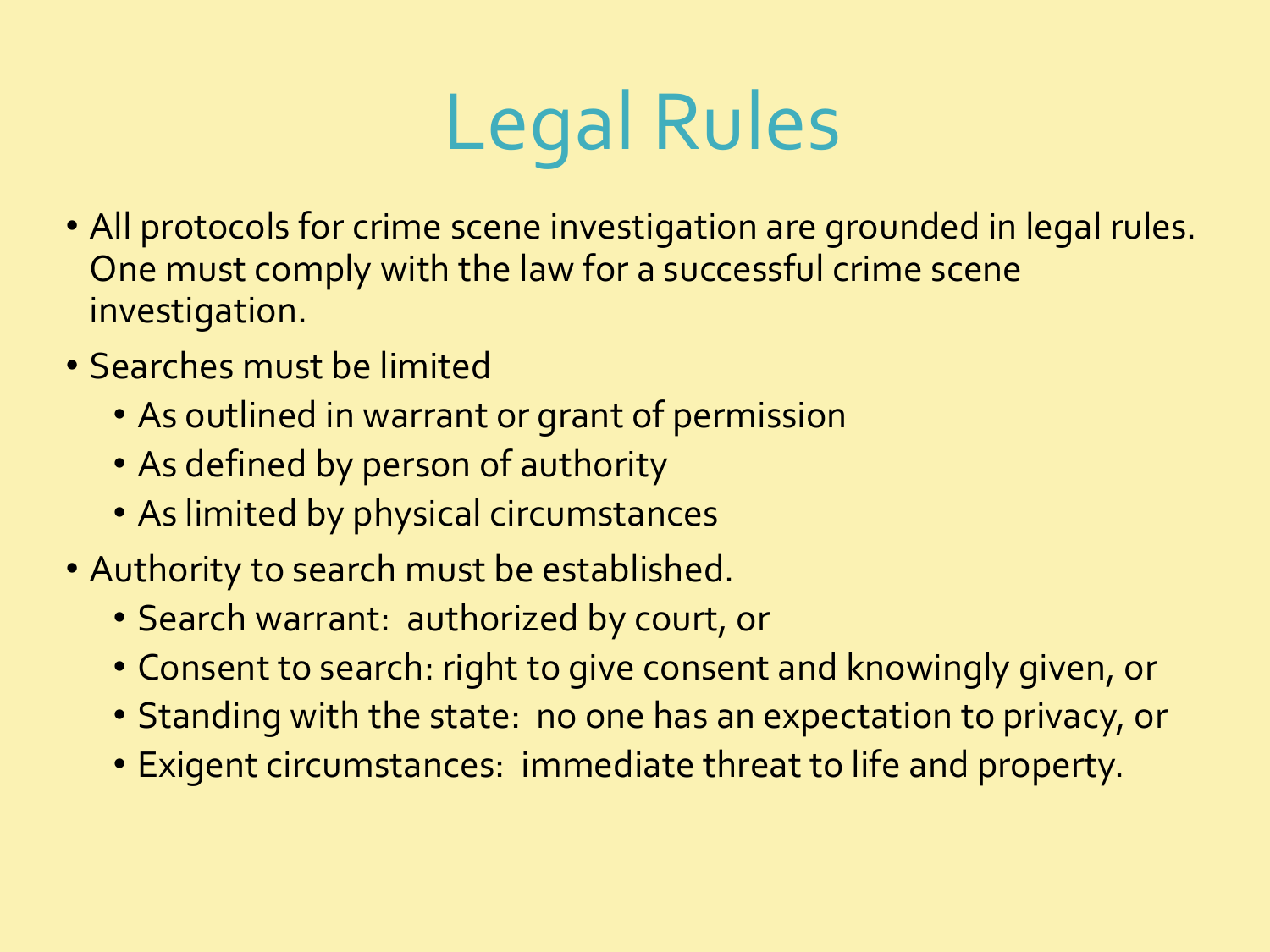# When the Investigator Arrives...

- Immediately meet with the investigator and brief on what is known and what has transpired.
- Alert the investigator to any evidence discovered up to that point.
- Recognize that control of scene and investigation has transferred.
- Coordinate efforts in supportive manner.
- Assist the Investigator(s) in the investigation.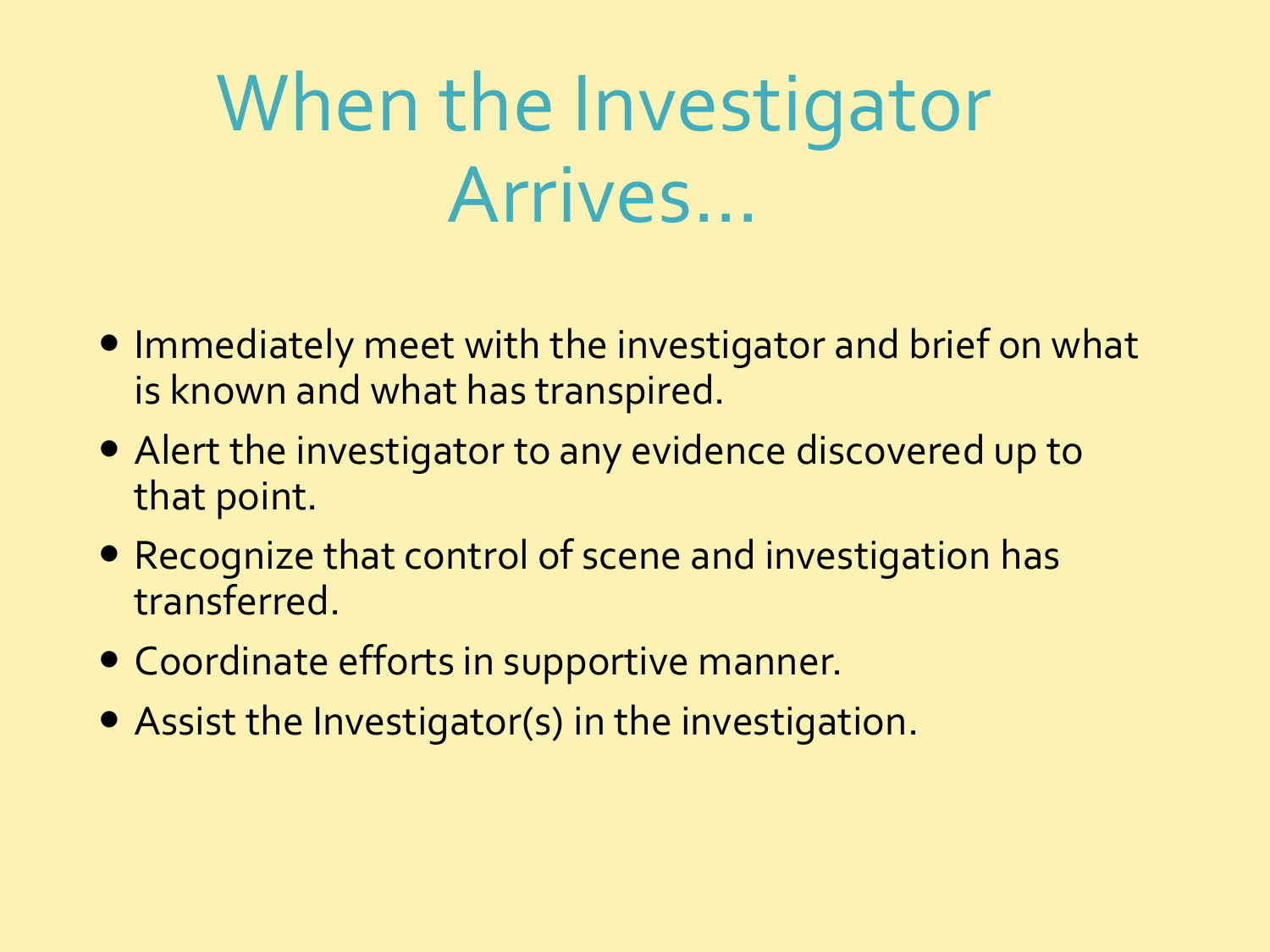When the Medical Examiner, Forensic Scientists, or Crime Scene Investigation Unit Arrives...

- The First Responder should immediately meet with them and brief them on what is known and what has transpired. The Crime Scene Manager should make sure this takes place.
- Alert them to any evidence discovered up to that point.
- Recognize that control of the *crime scene investigation* has transferred.
- Coordinate efforts in supportive manner.
- Assist the them in investigating the scene.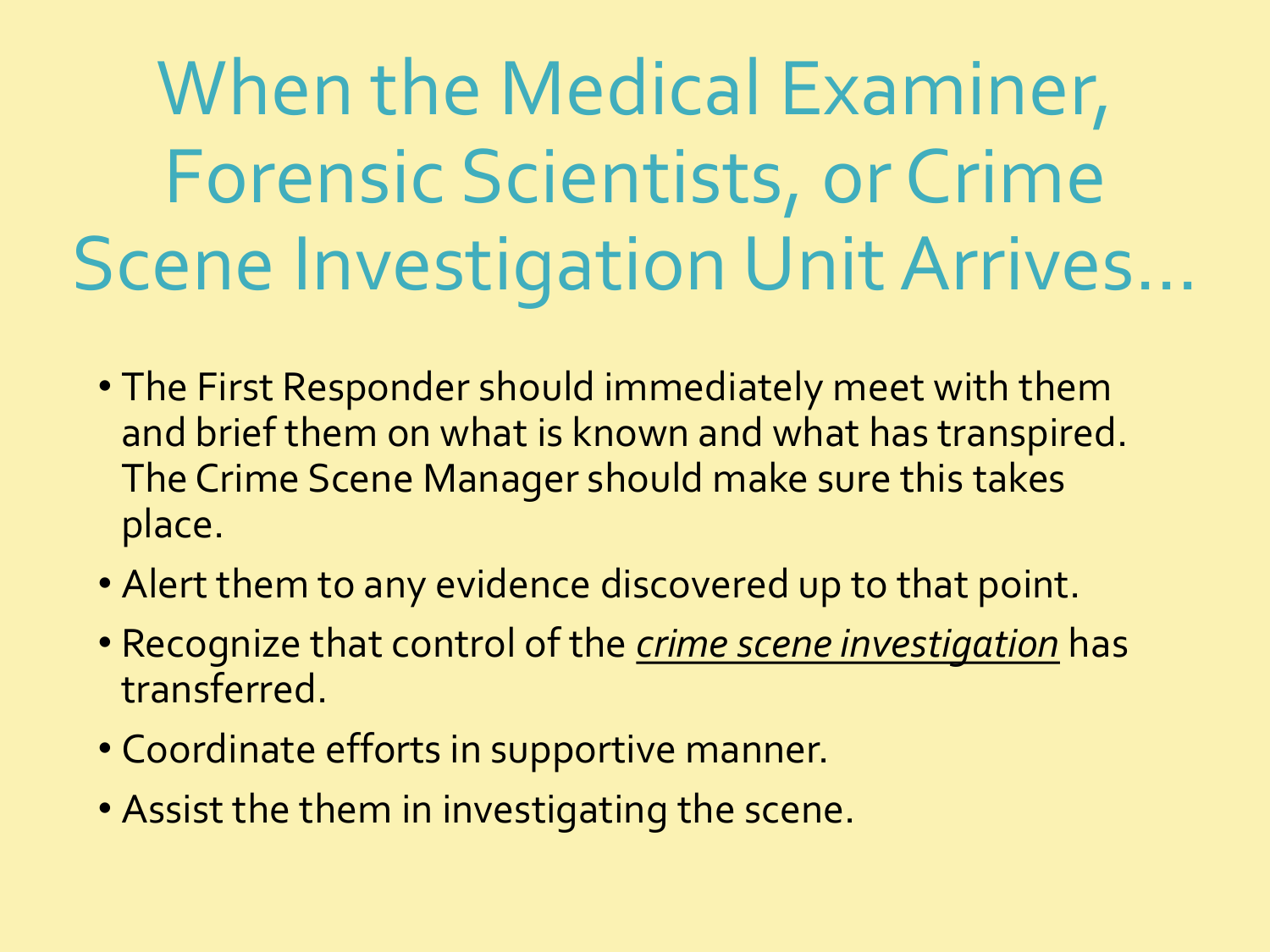# Critical Thinking

- It is important to be a thinking person during the processing of a crime scene.
- All crime scenes are not the same. Although they are generally static in terms of physical aspects, they are dynamic in terms of predictability and discovery. That is, you never know what you will come across and what might be important.
- Protocols are the guidelines for correctly performing tasks. They are linear. Critical thinking is the application of crime scene investigation skill. It is non-linear. Critical thinking is like a quality assurance aspect of protocol. You think through what you are going to do.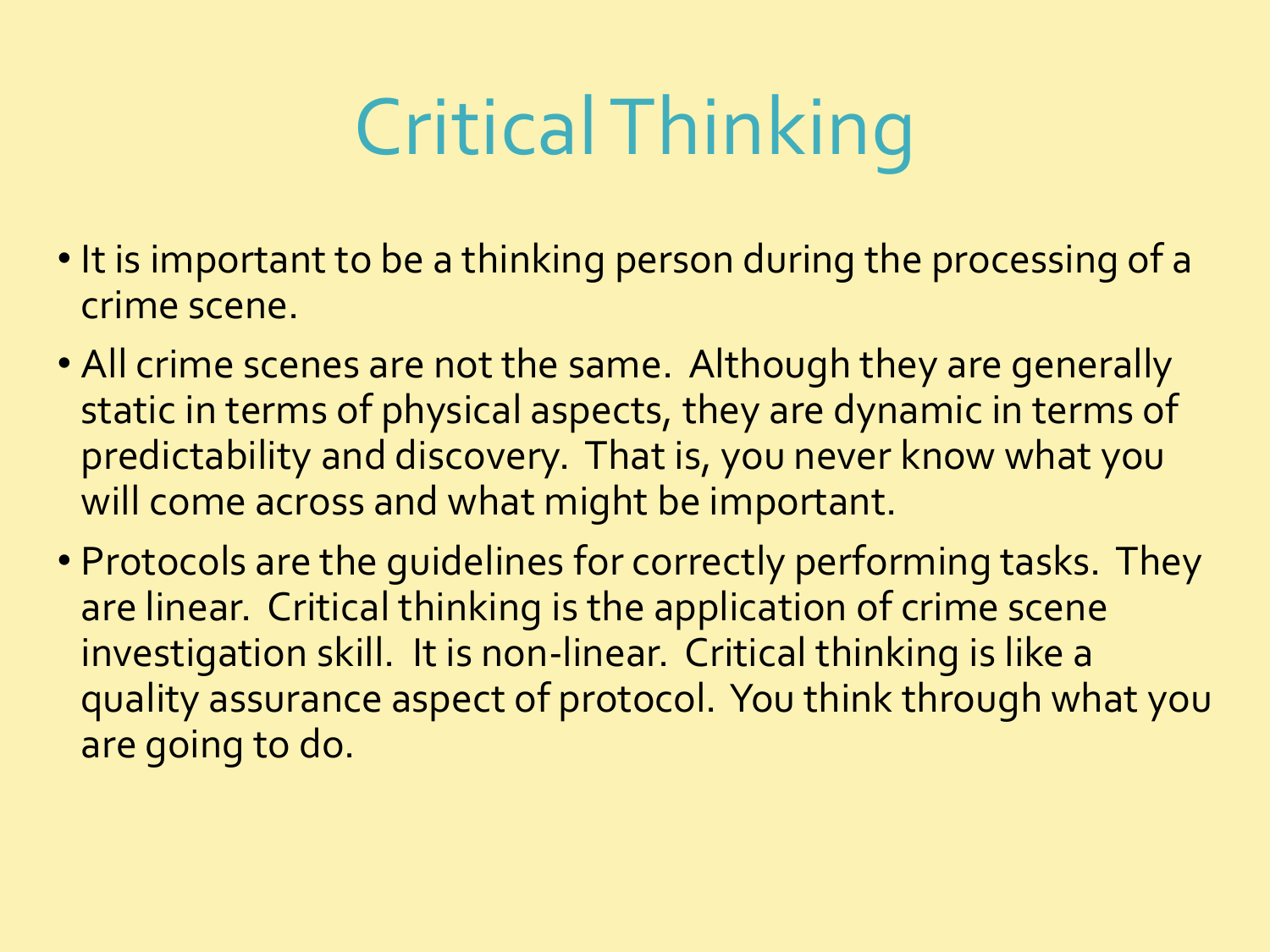# Documentation

- Documentation is the savior of all Crime Scene Management. If all that is done and is known is documented thoroughly in reports, through photographs and video, and statements of victims/witnesses/personal responsible a reasonable explanation can be forth coming to explain an event to the point of the available information.
- This is not as wide spread as one might think among criminal justice agencies. There are many reasons ranging from pure forgetfulness to minimizing potential for future criticism.
- For the purposes of this course, thorough documentation is considered a norm.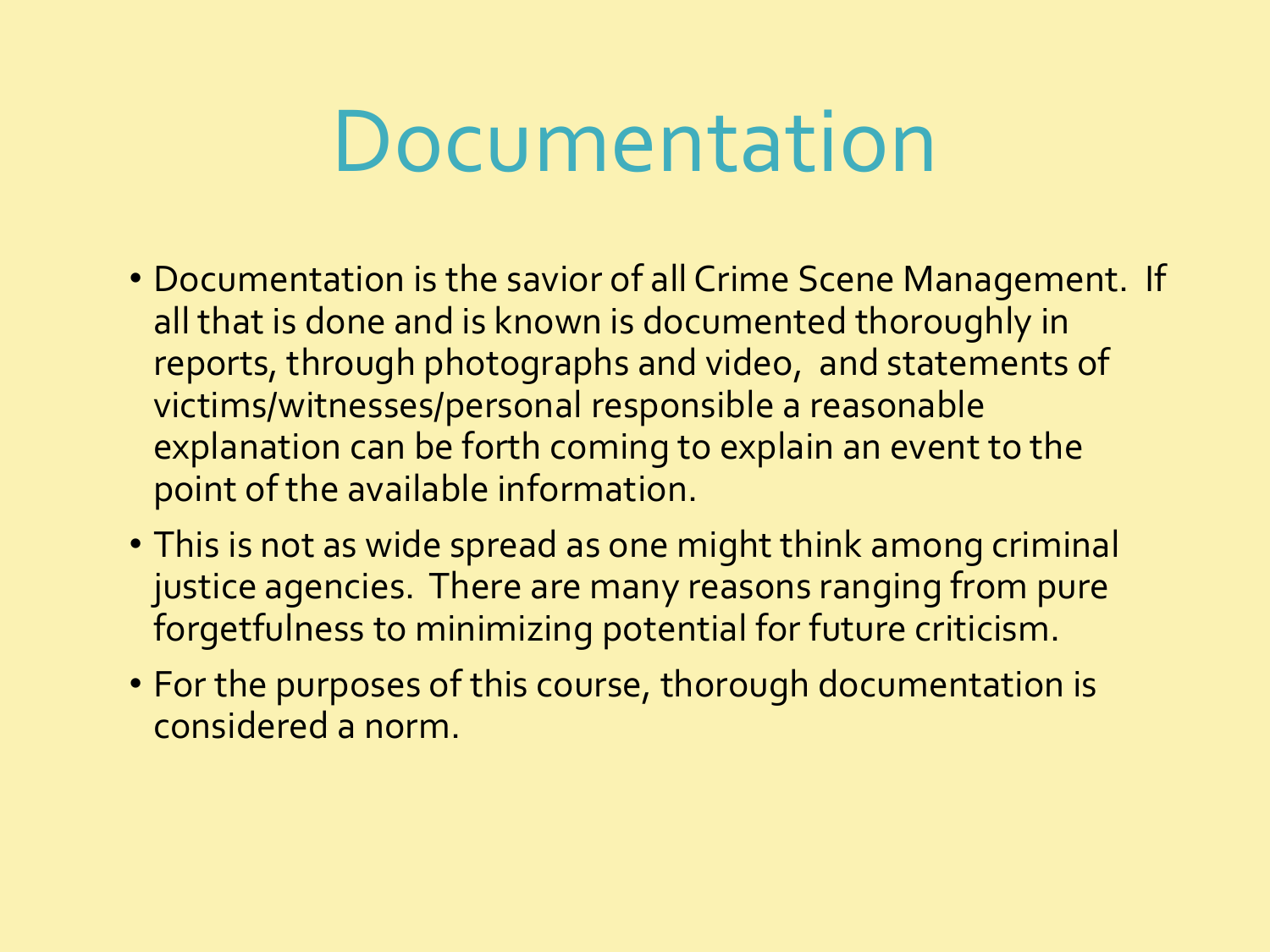# K9 Handler Protocol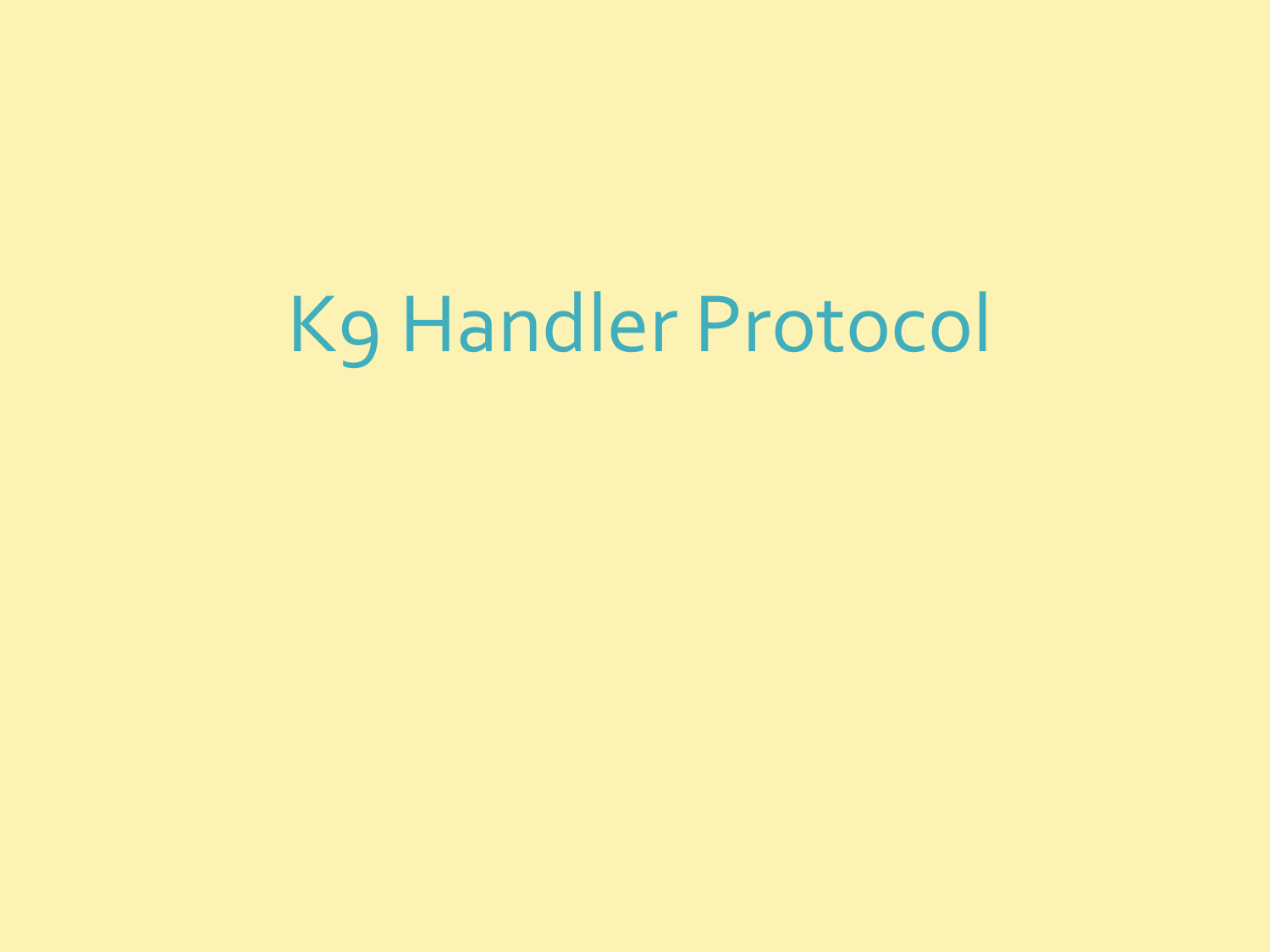# General Protocol

- Start a Case File at the Time of Notice. A notebook is a good method
- Safely Arrive at Location
- Introduce yourself and get a briefing.
- Document arrival, person contacted, date/time, briefing information in your notes.
- Ensure that legal authority is present for you to conduct a search.
- Ask before you take any photographs or video before and during the search. You might ask if a crime scene investigator who will accompany you can take video and stills of your search. If granted do so.
- Explain your process (your search protocol) to others who have an interest.
- Conduct search: Document process.
- Document any discovery and any touching of evidence.
- End Search
- Debrief.
- Final Reports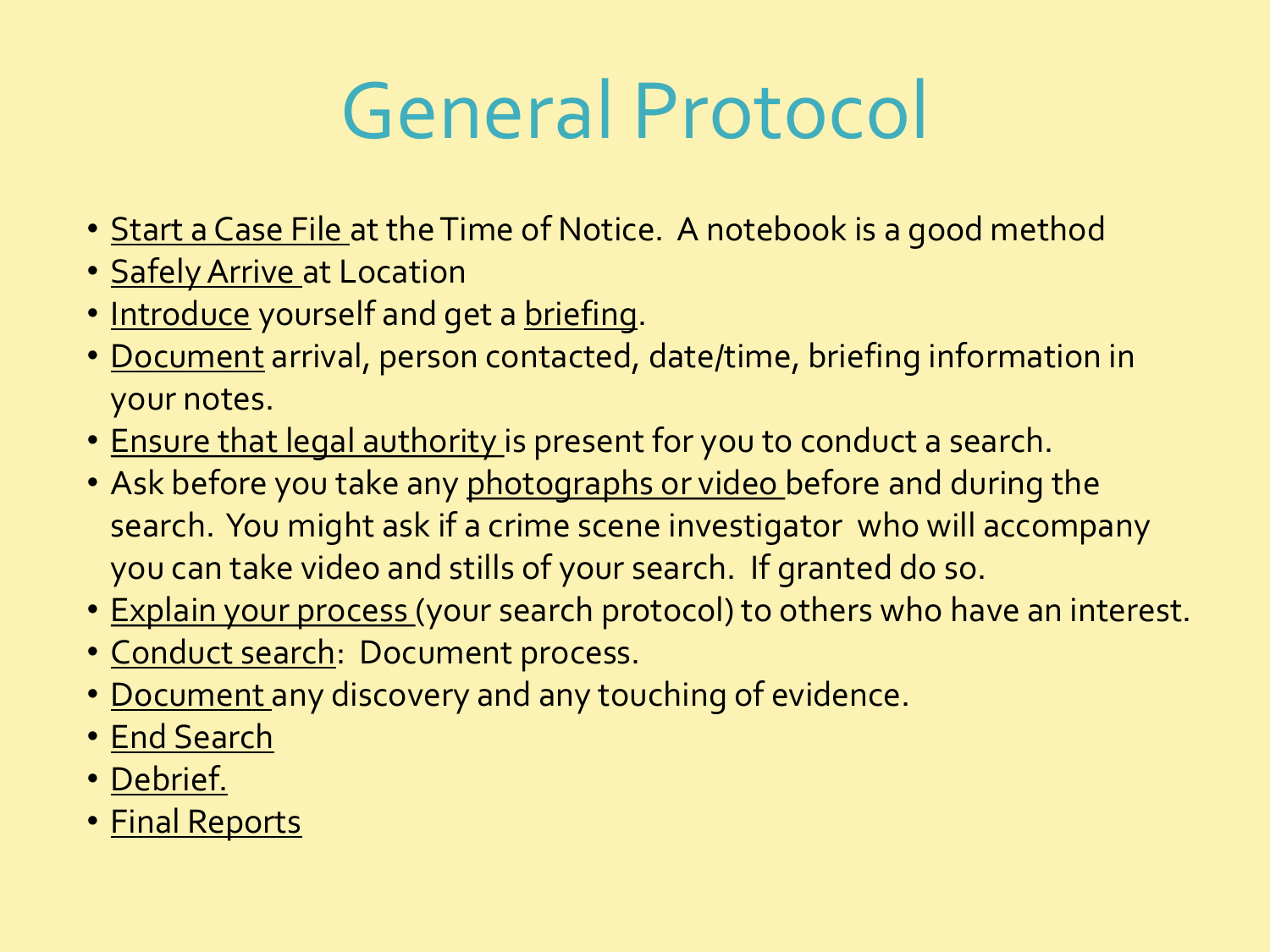# Behavioral Considerations

- Control for bias. There has been recent research in forensic science that indicates if a person is given information they will tend to produce results that confirm the given information. As an example, if a person is told that a certain person left a fingerprint at a scene and the fingerprint was identified by another examiner, a person who is a fingerprint examiner will more often agree with the identification than not agree.
- **When you, the K9 expert, arrive at the scene there may be a tendency for law enforcement or others to tell you what they would like for you to find and to try to direct your efforts. You need to know where to search and the nature of the search, but you do not want to be influenced to "find" what they want you to find. You can somewhat mitigate this by explaining your protocol and what you can and cannot do. This will send the message that you follow a protocol and conduct yourself as an objective forensic specialist.**
- Document all of this in your report.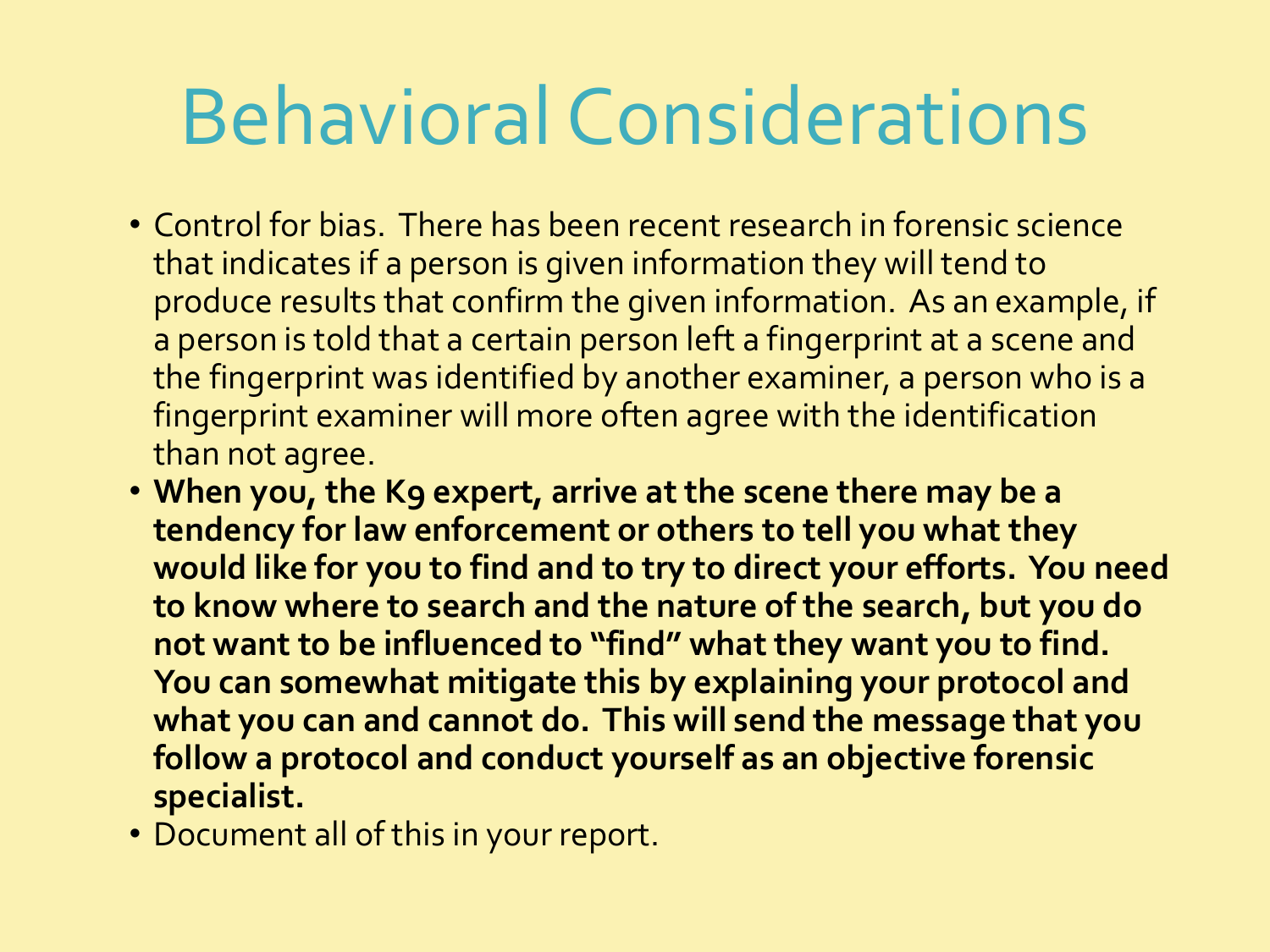# Written Protocols & Case Files

- It would be a good idea to have written protocols.
- You can have one for preparation, one for search, and so forth.
- The written protocols are discoverable by an attorney. If you have them you may be challenged to abide by them. **On the other hand**, it is a protection against bias and accusations of subjectivity and "junk science."
- It is a good idea to keep all documents and information in a case file. This not only helps you keep your information organized, but it demonstrates that you have a method.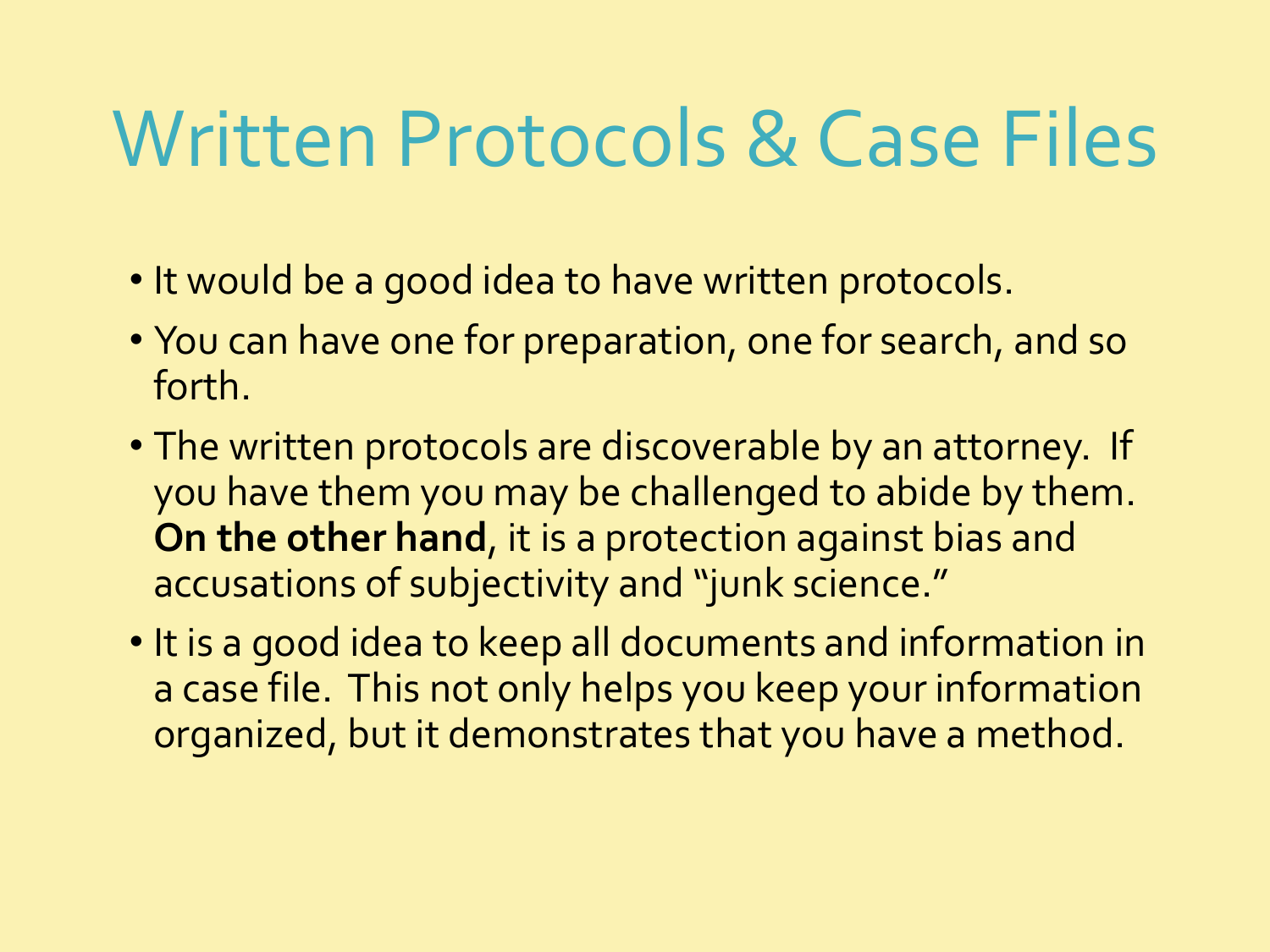# Training and Education

- It is a good idea to prepare a curriculum vitae (CV). You should state all qualifications, training, and experience.
- Don't' throw away training certificates. Keep them in a folder. You may need to produce them to qualify yourself.
- Engage in life long learning. There are many online forensic science and other course that are free.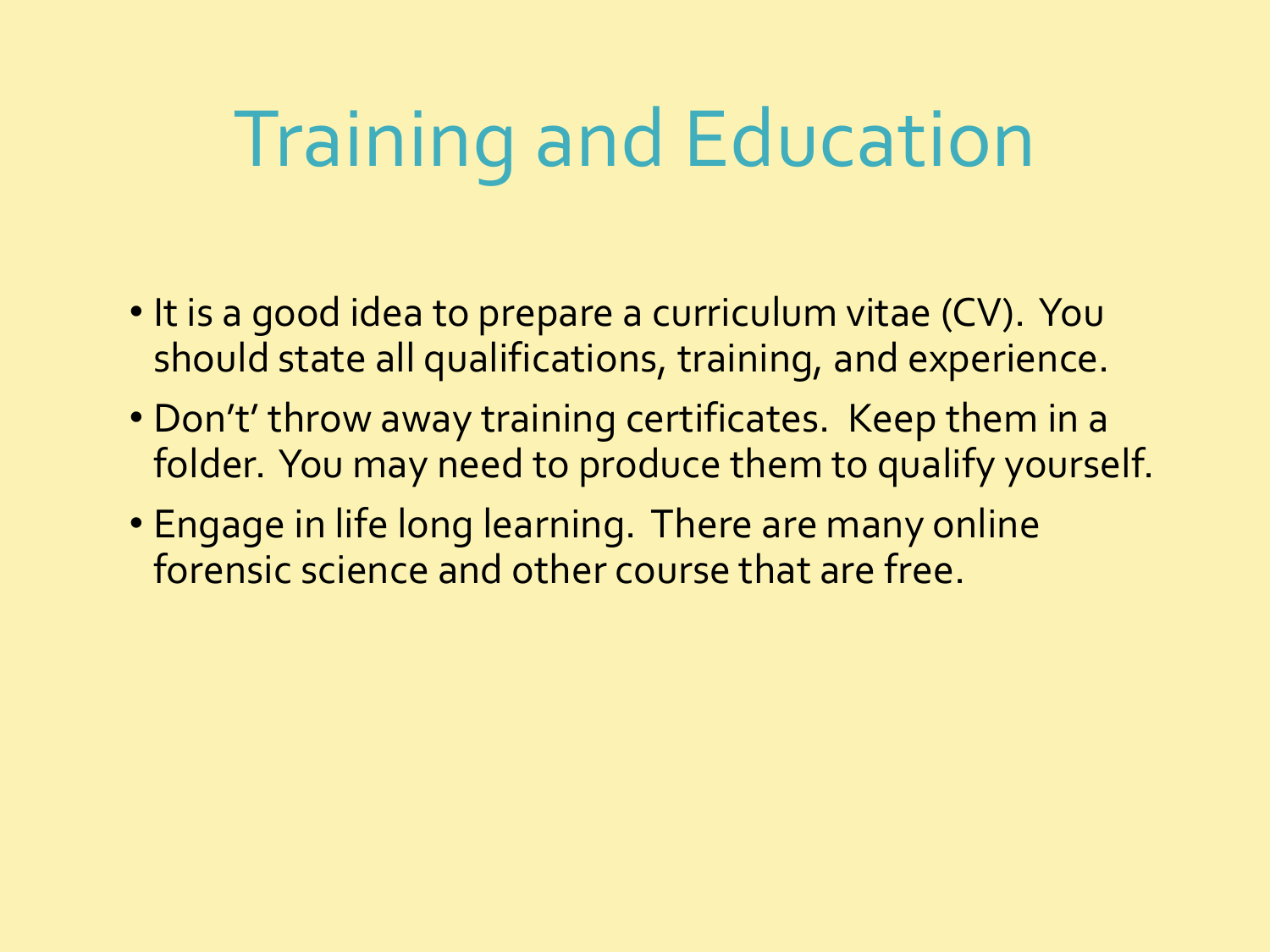# The Golden Rule

• Never pick up, touch, move, alter, or destroy anything until it has been photographed, entered into notes, and placed in space with measurements. It can never be put back exactly in it's original place.

Exceptions:

- (1) If the potential exists that an item of evidence (weapon) could cause harm/death to someone at the scene
- (2) If the item would interfere with emergency medical procedures or clearing the scene for safety purposes.
- (3) If the potential exists for an item/evidence to be lost, contaminated or destroyed: "Transient evidence" is that type of short-lived evidence which is subject to damage or destruction by exposure to the elements." "Evidence which changes with the passage of time." (Transient evidence is frangible and/or fragile evidence.)
- (4) If there was incidental contact with the evidence in the process of finding it.
- . If you touch it, it is yours. If you touch it take custody until you transfer it to another person. Document this in your field notes, final report, and chain of custody report.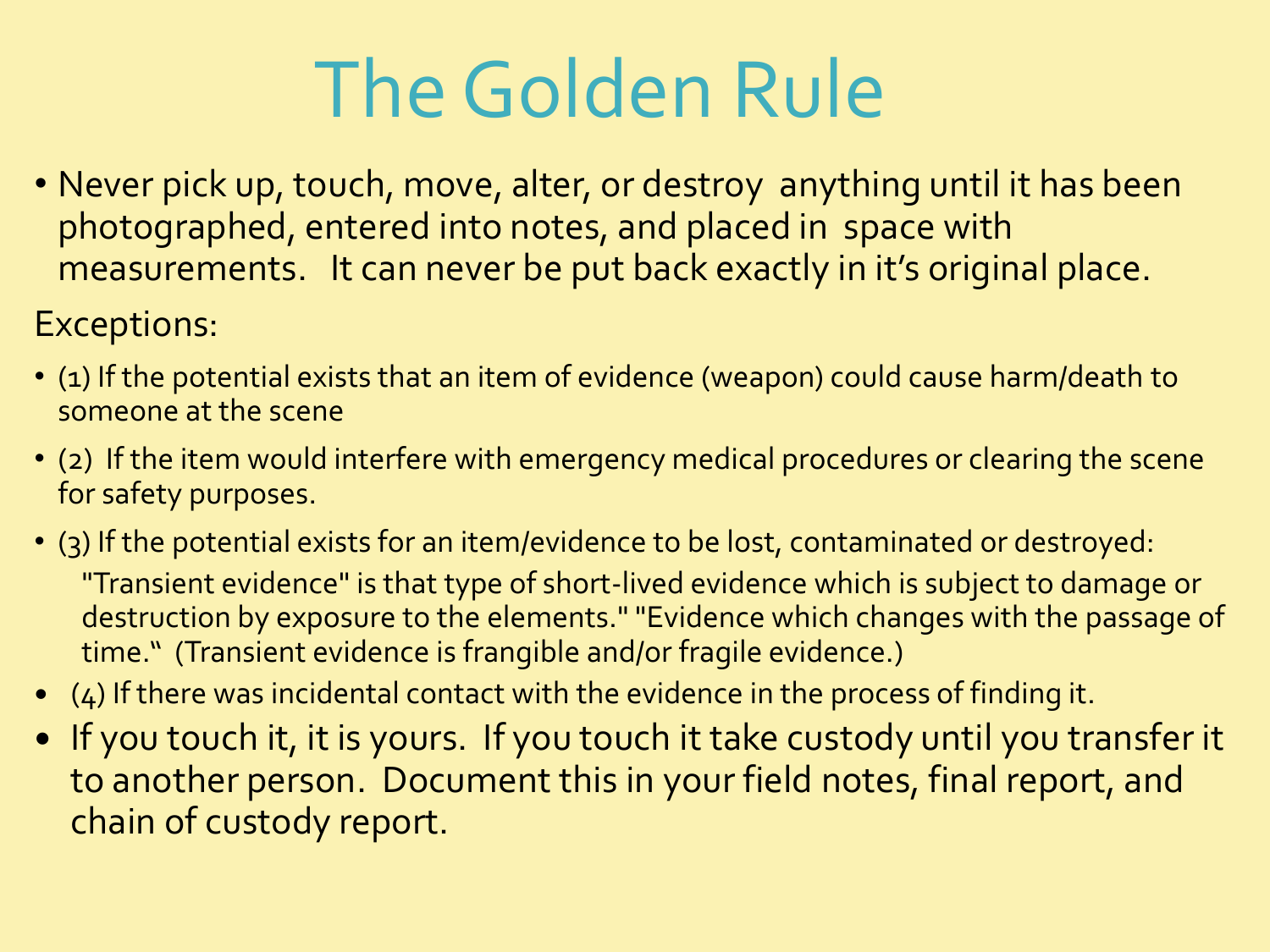# Summary and Conclusion

- Take precautions for your personal safety and the safety of others.
- Identify and secure the scene in an effort to preserve data and minimize contamination.
- Document-Document-Document!!
- Establish, maintain and preserve the chain-of-custody.
- Take care to appropriately handle, package and store evidence.
- Take responsibility for your evidence and its analysis.
- Prepare for testimony.
- The goal is to collect as much useful data as possible.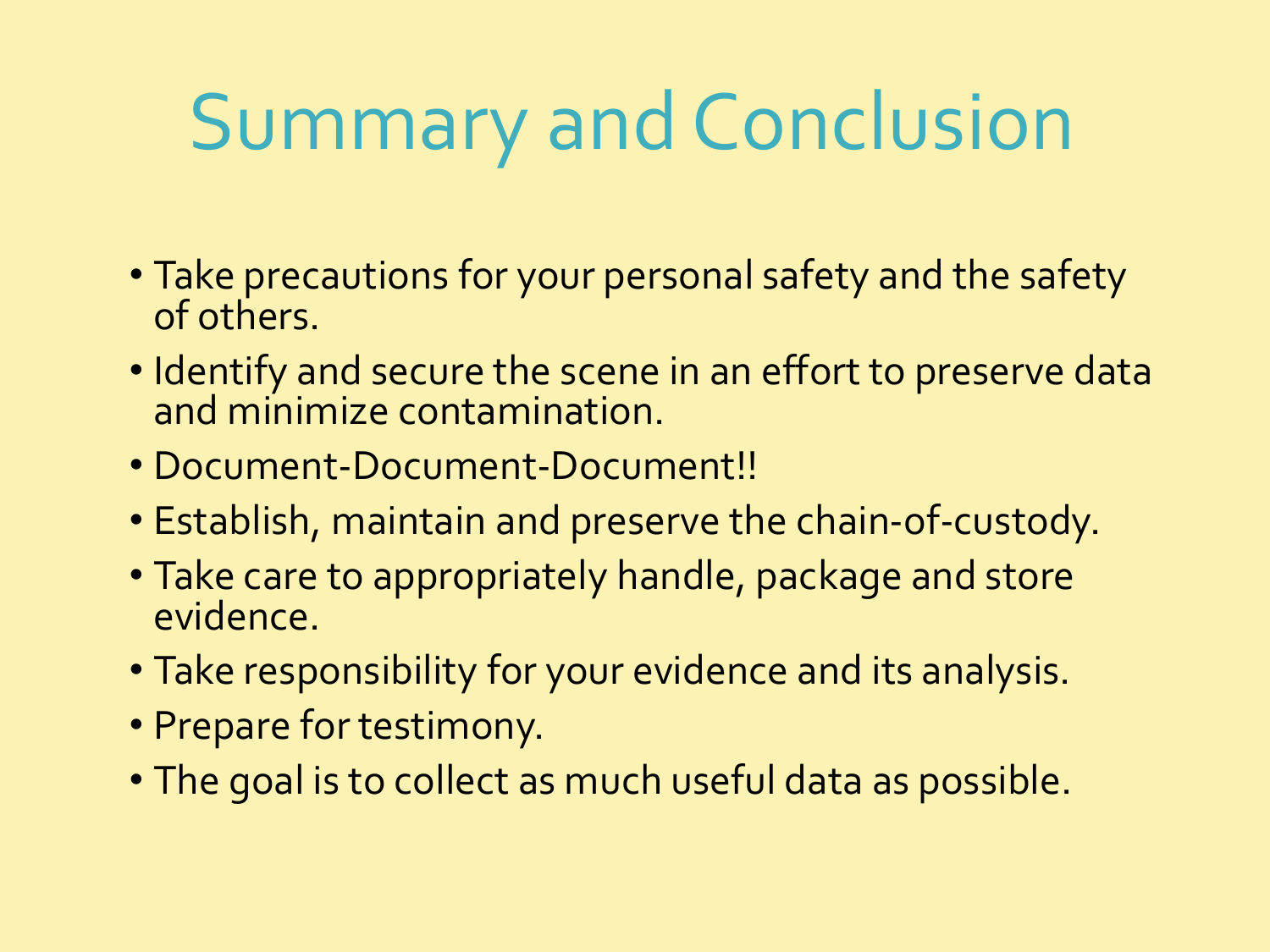**When the case goes to trial, you and others must be ready to testify to what they saw, explain what the photographs represent, present a crime scene sketch, and explain the evidence. You have to re-create the scene for the jury and explain the evidence and your technique to the jury.**

Who, what, where, when, how and why did you do or not do what you did at the scene? Why should anyone believe you? What are your qualifications?



If you touched it, it is yours. How did you alter the scene. Who was in charge. Did you control for bias. What is your method? Did you control for cross contamination?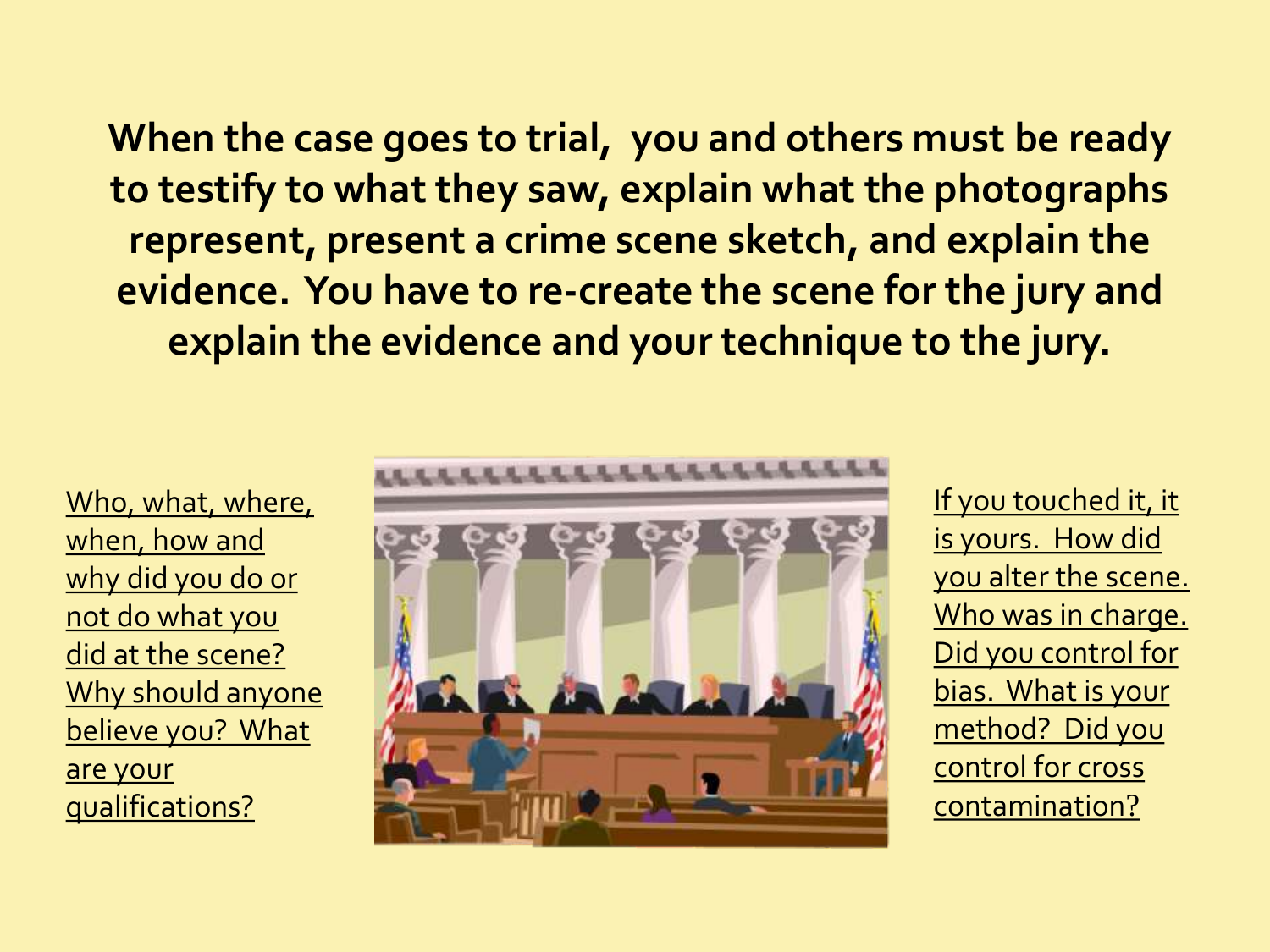## Authors

•Larry Barksdale: Assistant Professor of Practice Forensic Science, University of Nebraska, Lincoln. He continues to operate a consulting business. Sgt. Barksdale was Lincoln Police Officer for 41 years, and a crime scene investigator, detective, and supervisor for 35 years. He has a personal webs site at www.lebinvestigations.com.

•John Beck: John has used his Cadaver Detection Dogs on numerous searches for local, state and federal law enforcement agencies in Nebraska and the Midwest. In addition to training his own dogs, John serves as a trainer and evaluator for Midwest Canine Alternatives, NASDN, SARDUS and other organizations. He has studied Crime Scene Investigation at the University of Nebraska. He can be reached at jb30343 (at) windstream.net